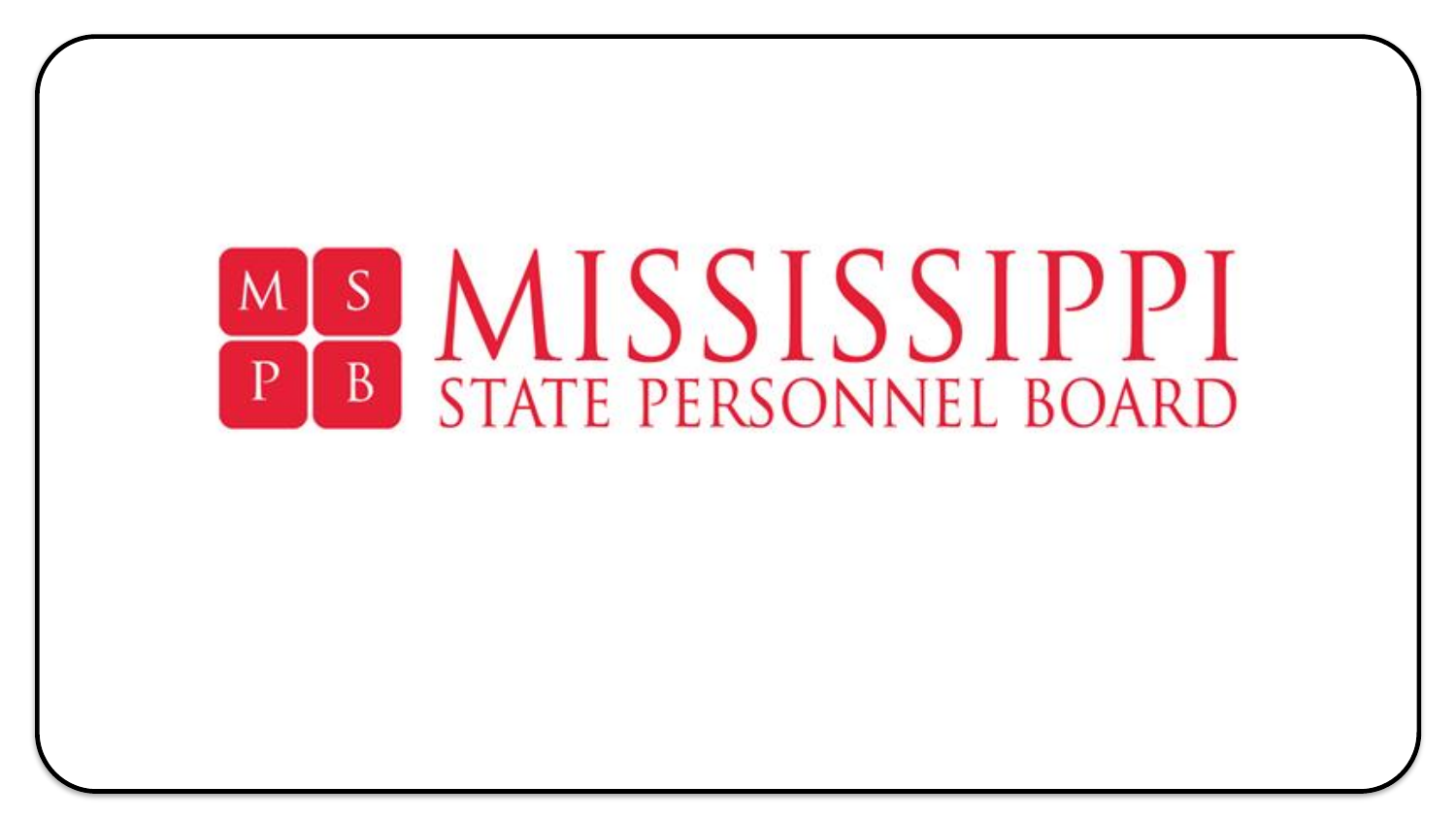# SMISSISSIPPI  $|P|$ B STATE PERSONNEL BOARD

# **Variable Compensation Plan for the Implementation of Project SEC<sup>2</sup> Question and Answer Session November 9, 2021**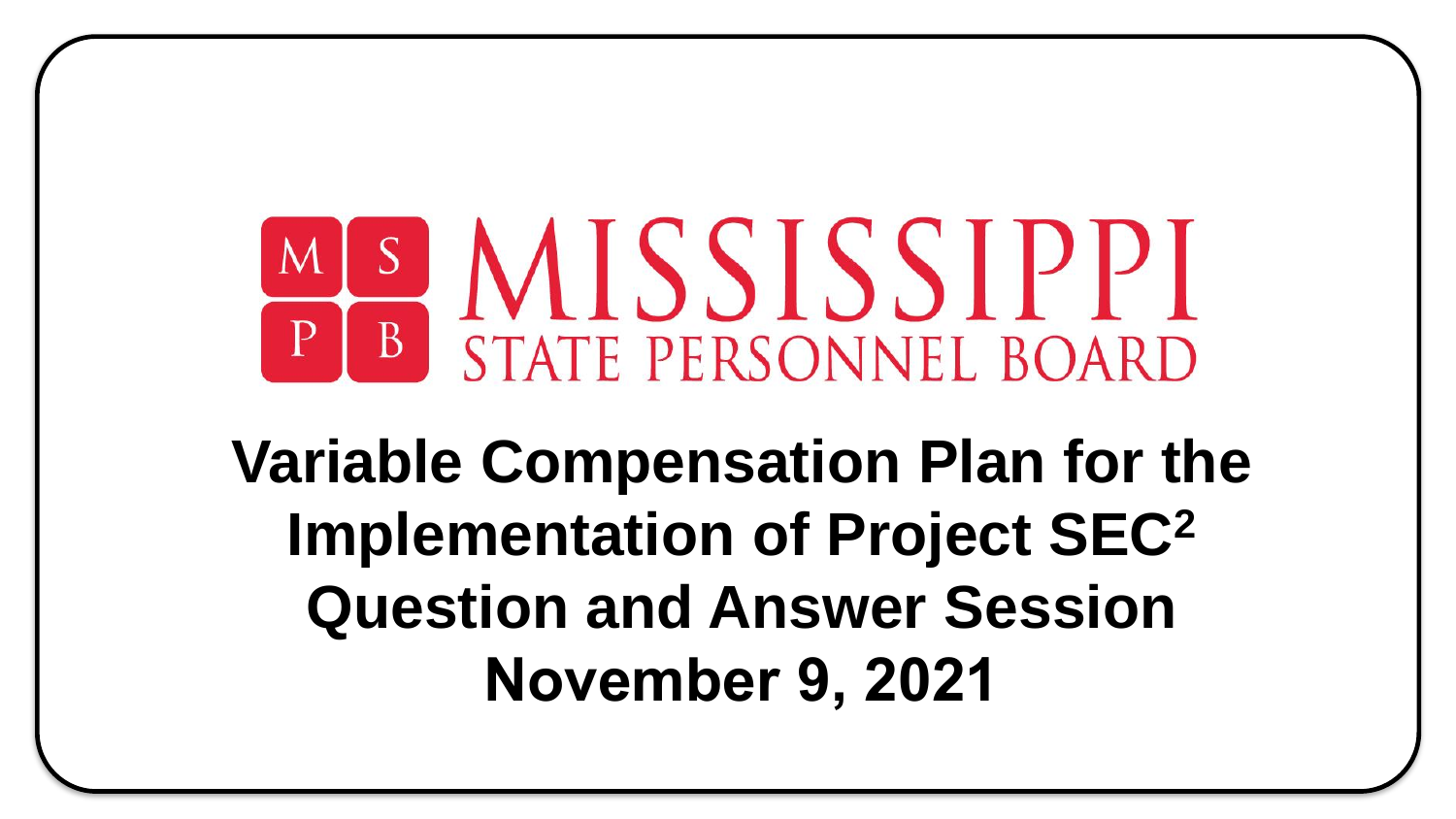

# Section A.1-4 – Salary Determination

Question #1:

January 1st, how should we determine the new hire's salary? If we have employees below minimum and fill vacancy after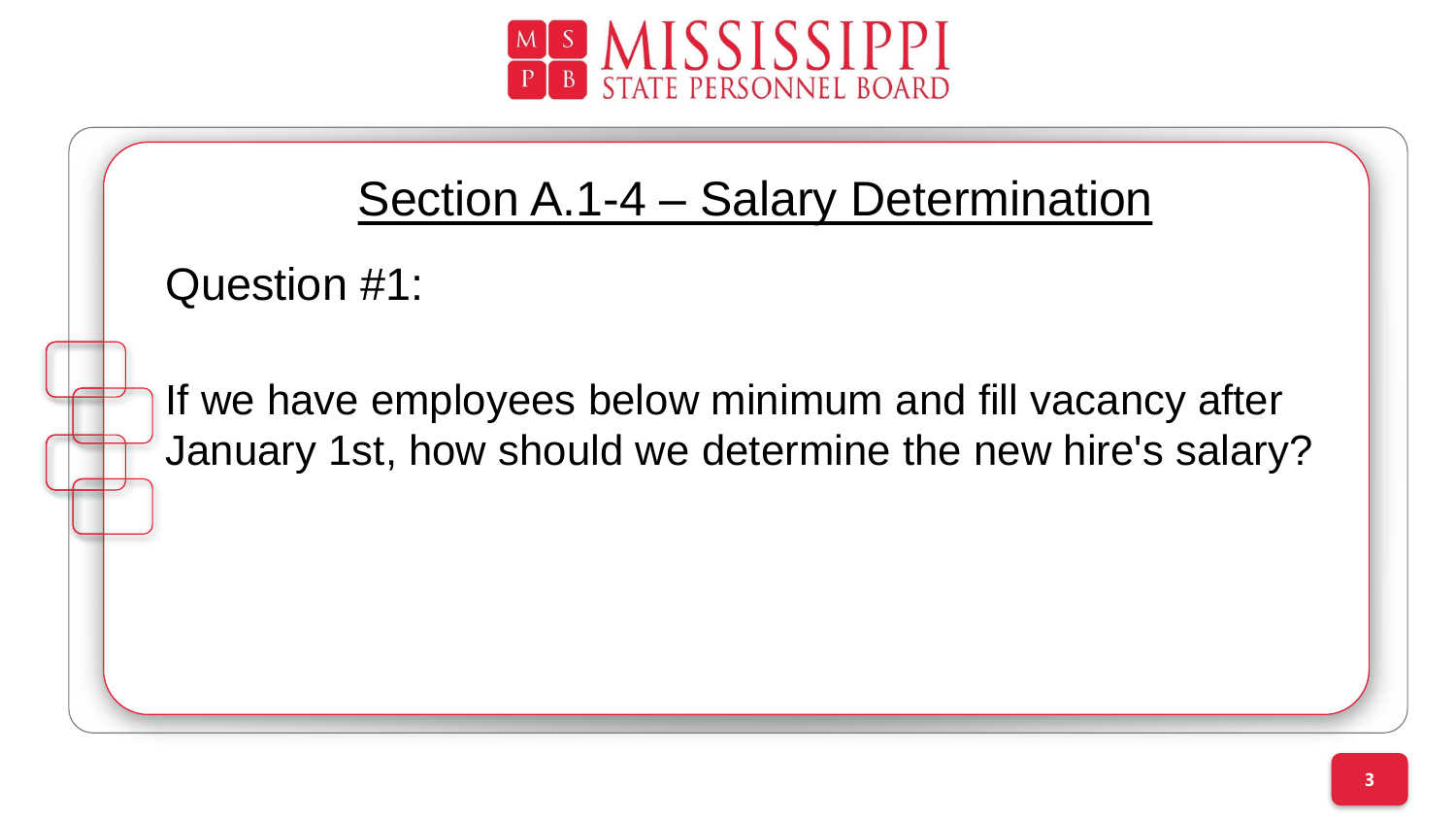

#### Section A.1-4 – Salary Determination

Answer #1:

ç below minimum and you fill a vacancy at the same level, **the**  If after the 3% is awarded your agency still has employees **agency should ensure that the new hire's salary is equitable with current employees.** This may involve recruiting and hiring at a salary that is less than the current minimum.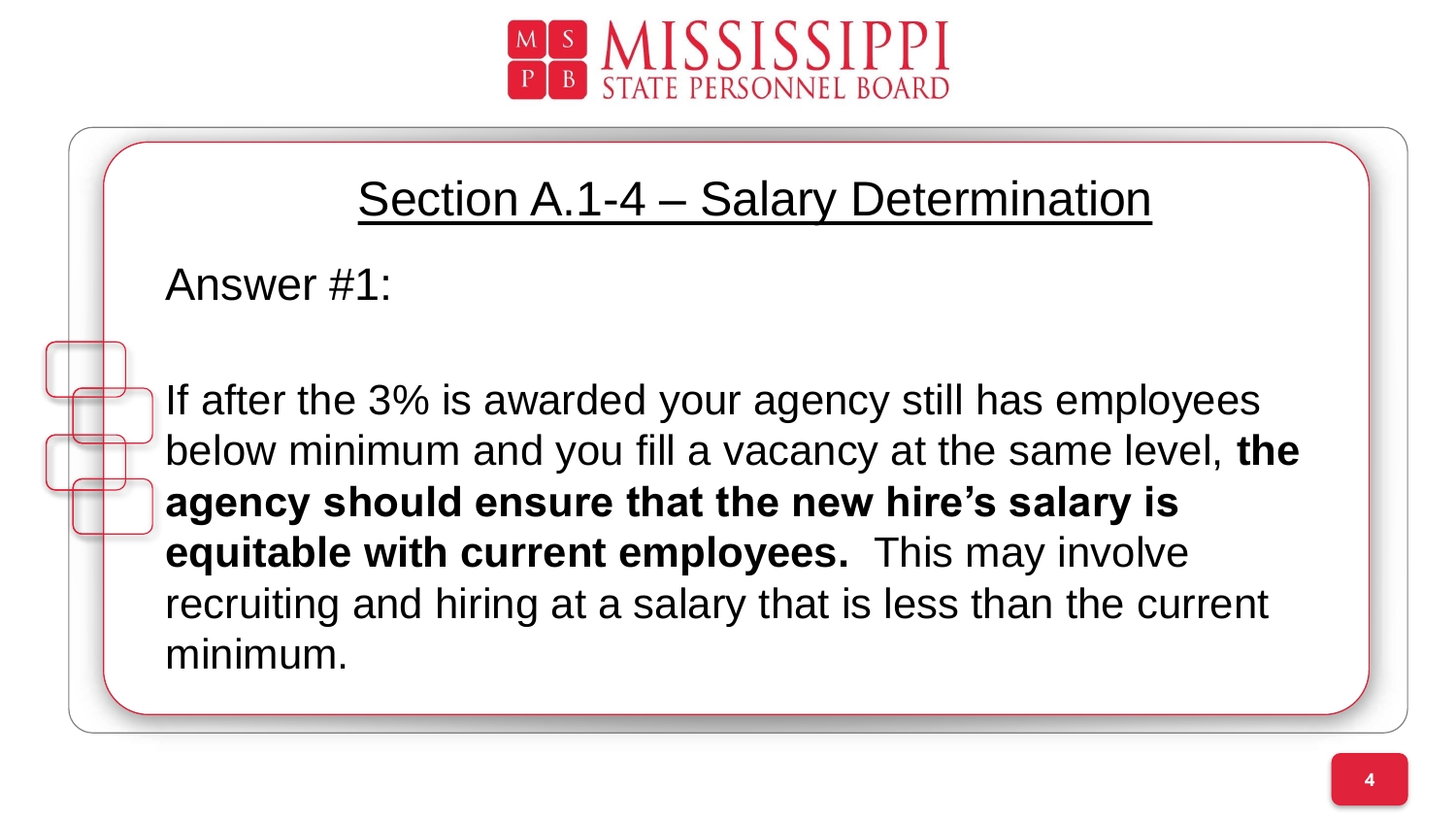

Question #2:

and a demonstrated ability to perform duties' mean? Is that For Zone 3, what does 'previous closely related experience going to make it difficult to make non-traditional leadership hires (e.g., retired military leader in an eligibility office)?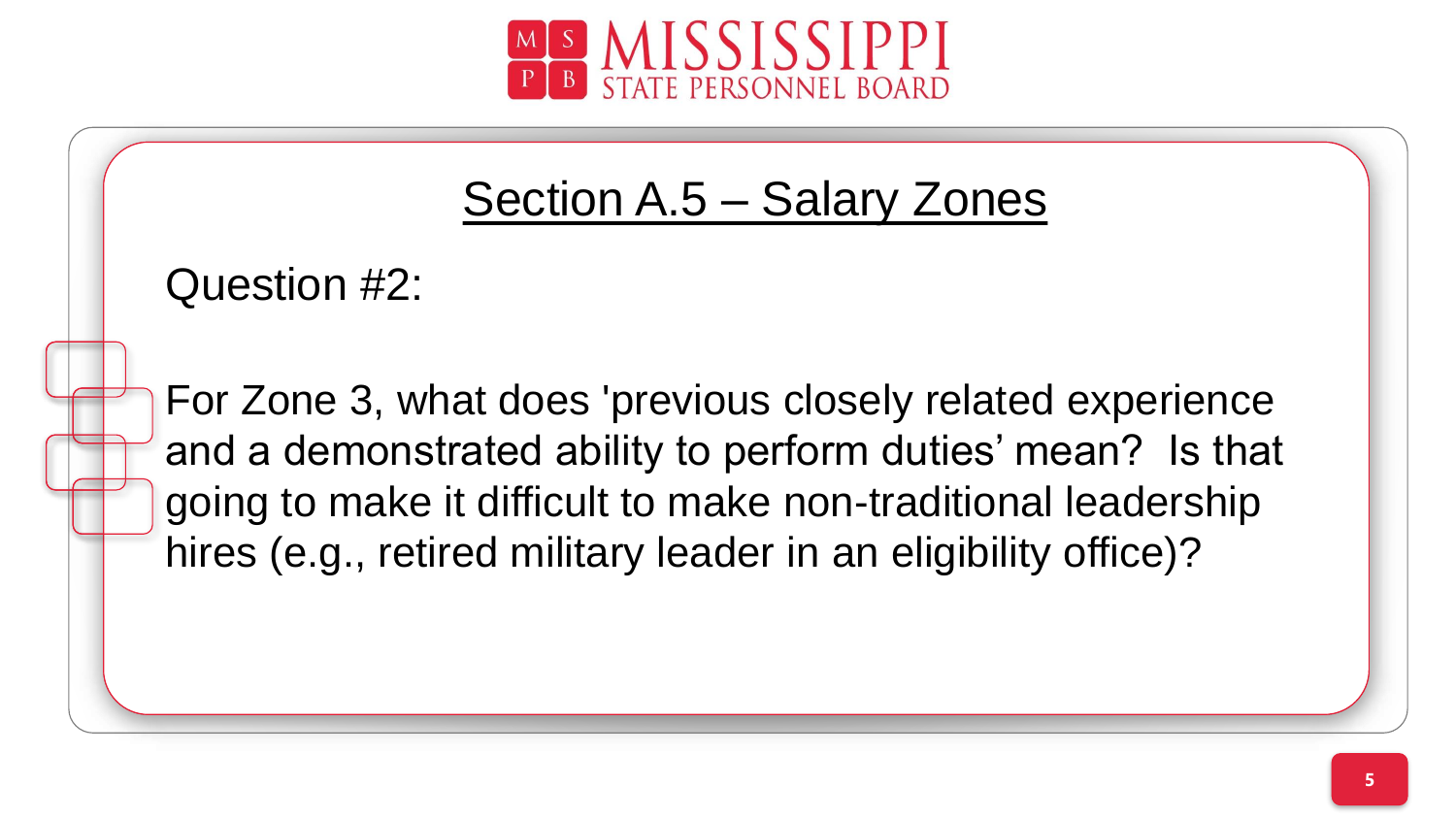

Answer #2:

language to help in determining an appropriate salary. MSPB As has been our goal from the beginning, MSPB provides this would encourage each agency to decide what this means for their agency and then apply the same standard **equitably**.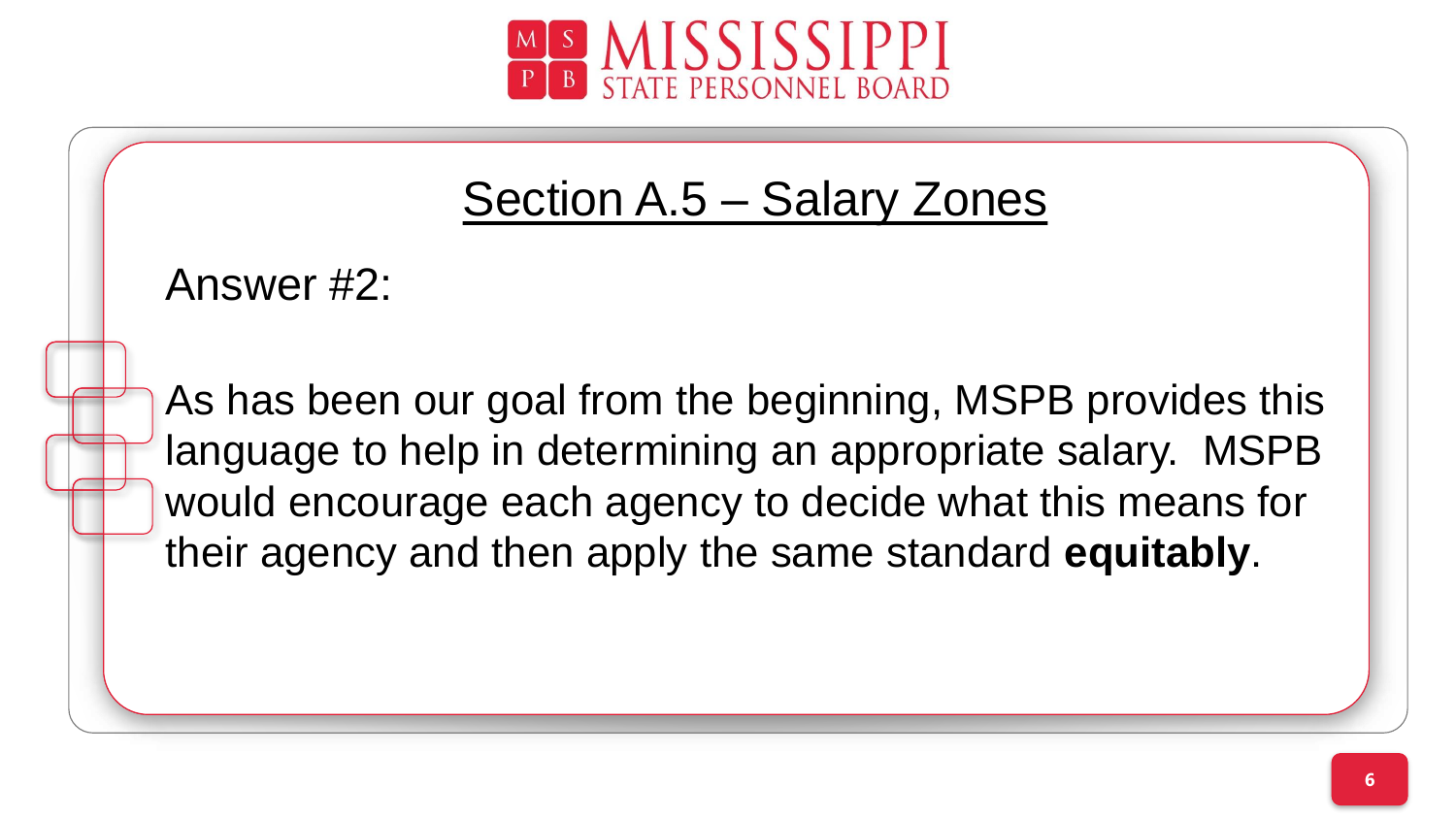

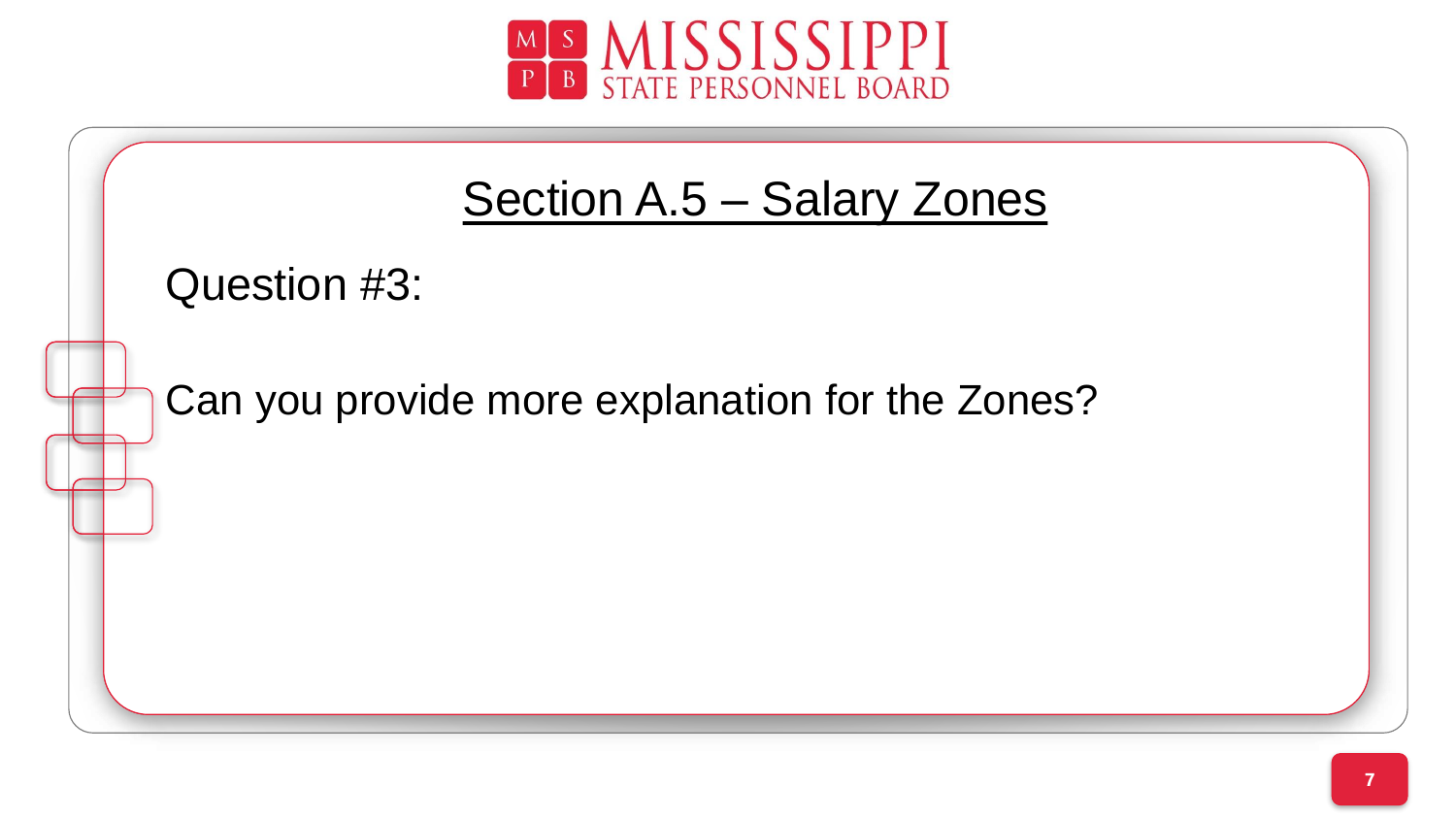

Answer #3:

provide guidance to agencies in determining new hire, As mentioned in the last question, the Zones are there to promotional, and in-range adjustment salary amounts. Each agency will have the flexibility to determine how it will use the Zones within their agency.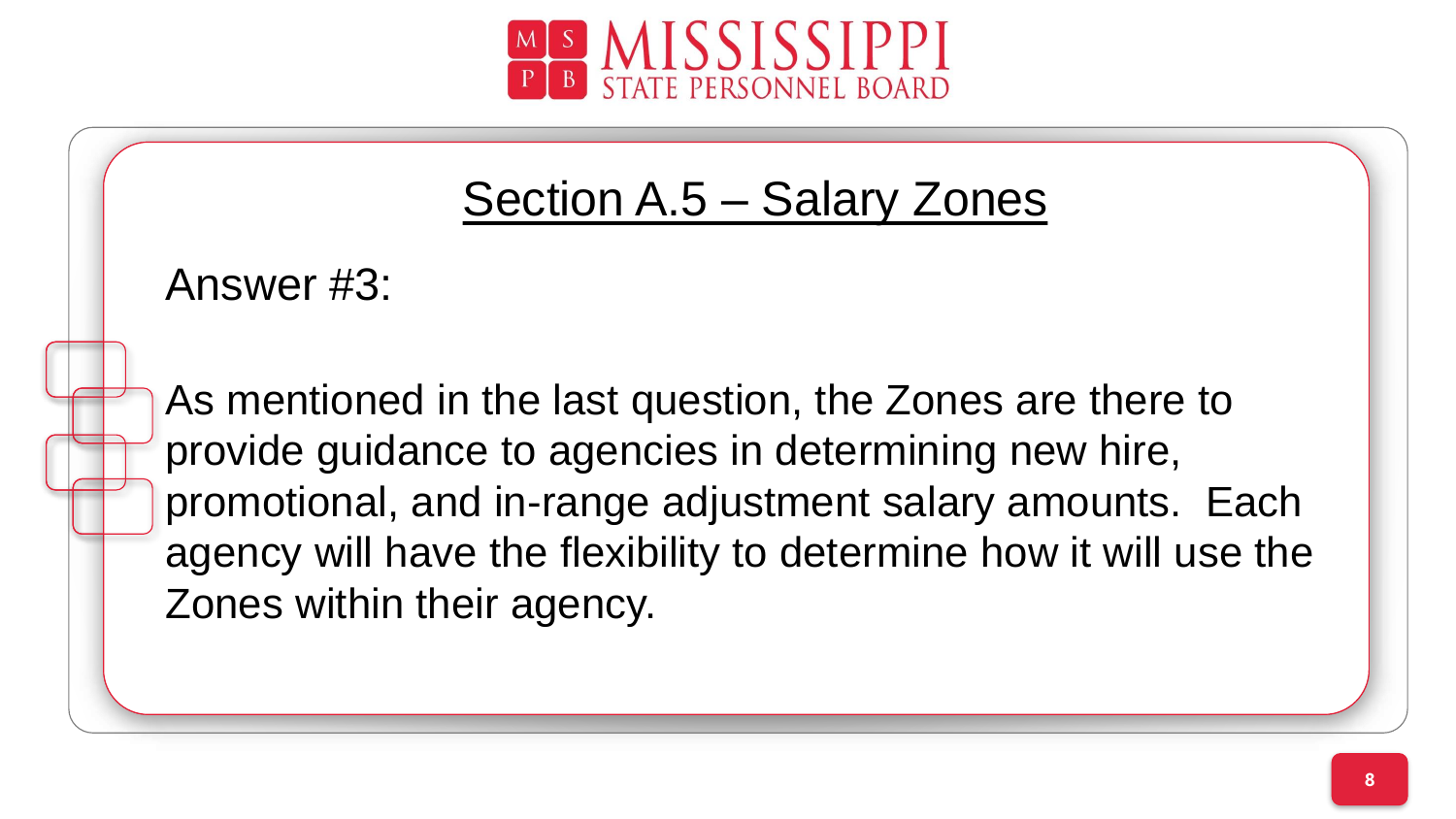

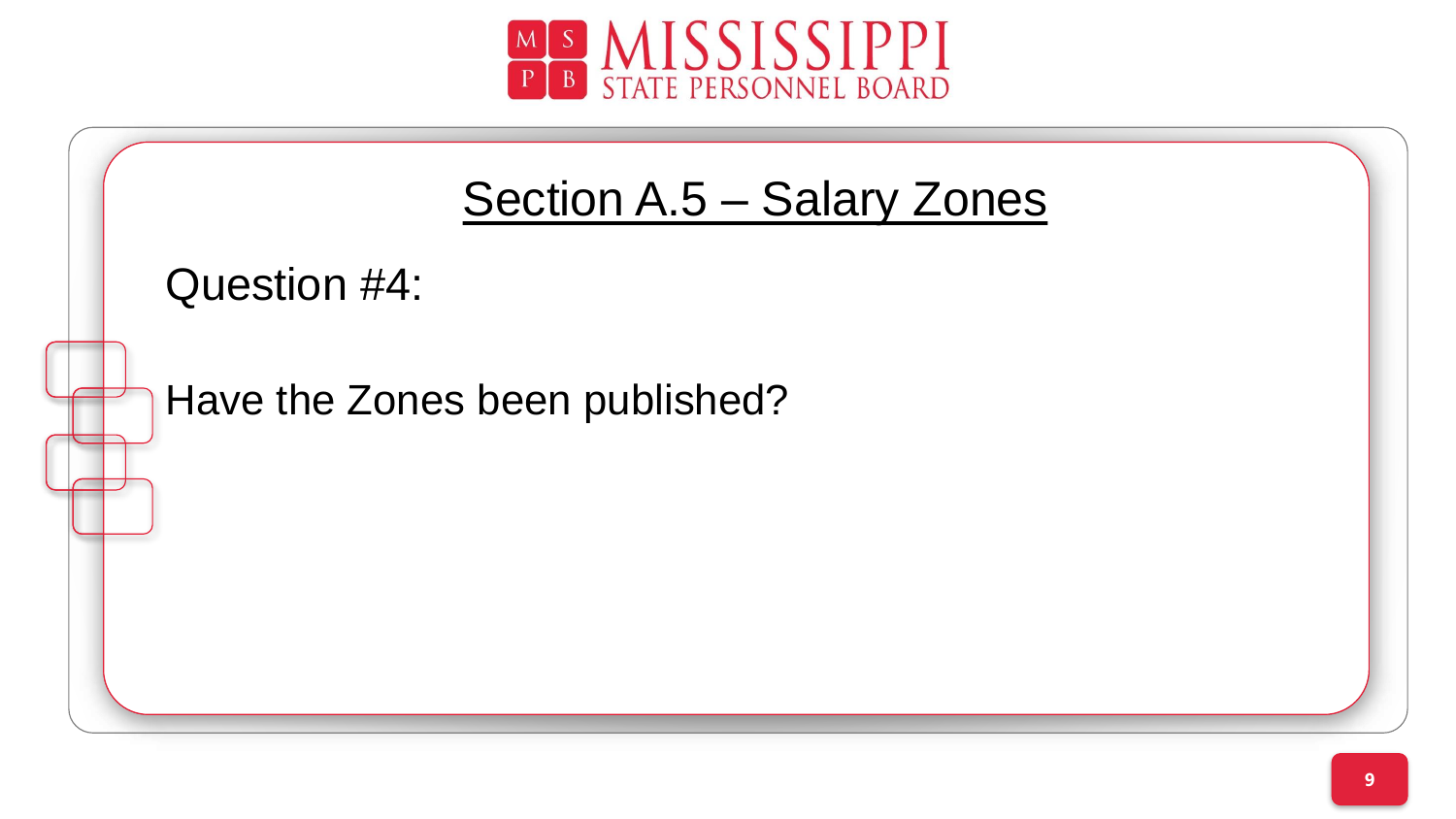

Answer #4:

which is published on the SEC<sup>2</sup> Page on our website. The Zones are listed on the last two pages of the new VCP,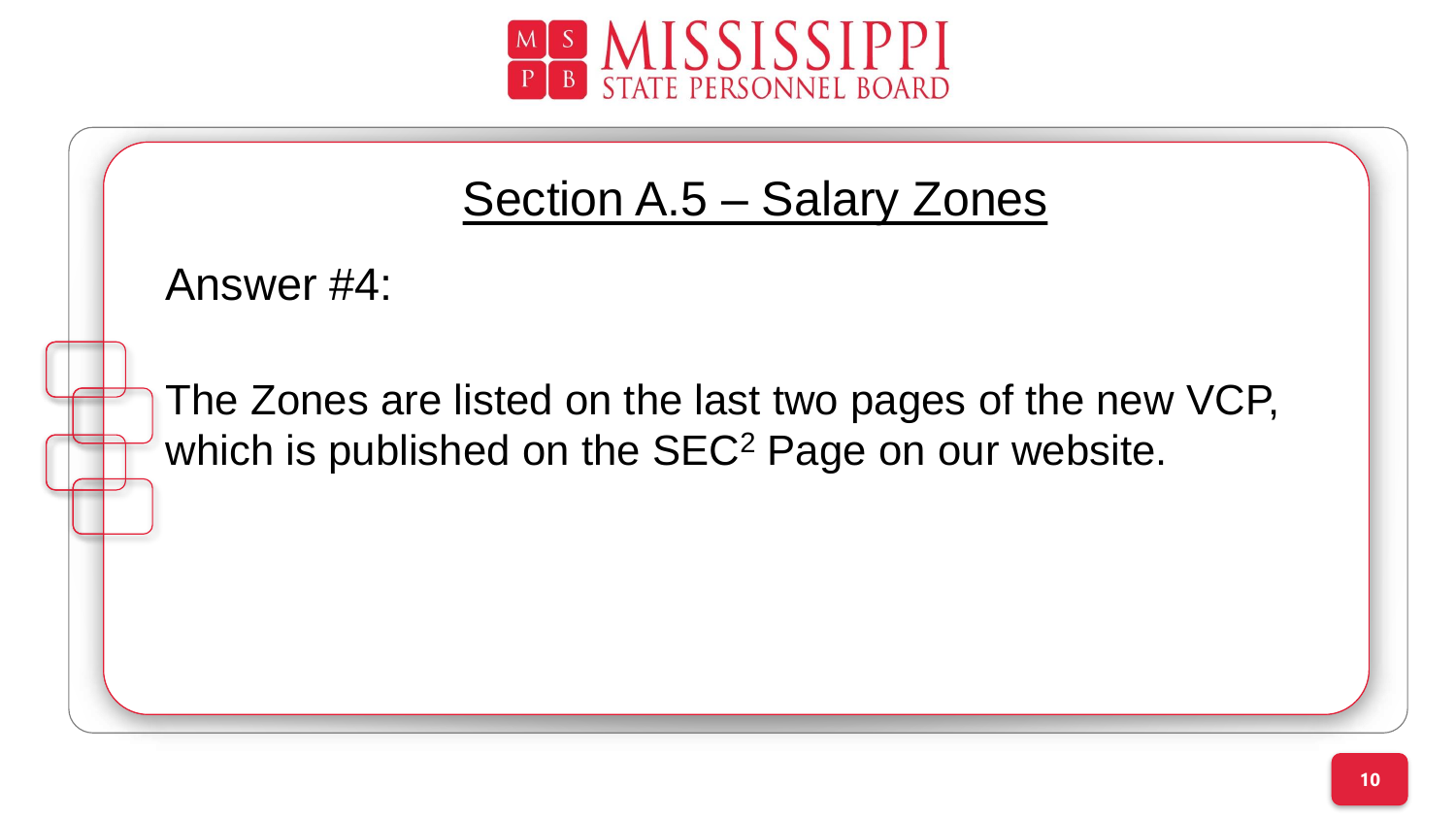

Question #5:

Are the Zones for new hires or should they also be used for current salary increases?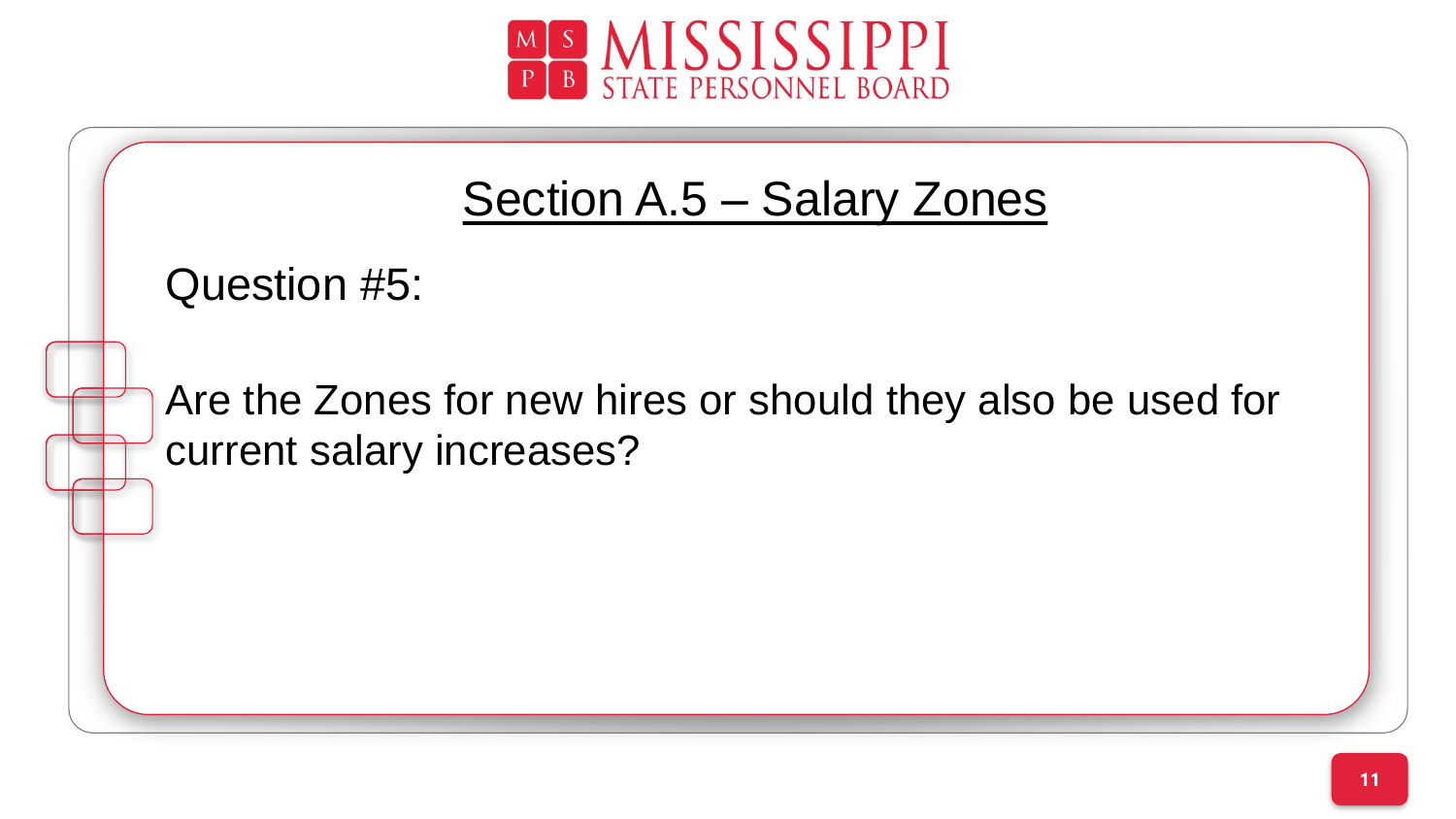



Answer #5:

new hire and current employee salary determination. The Zones established in the VCP should be used for both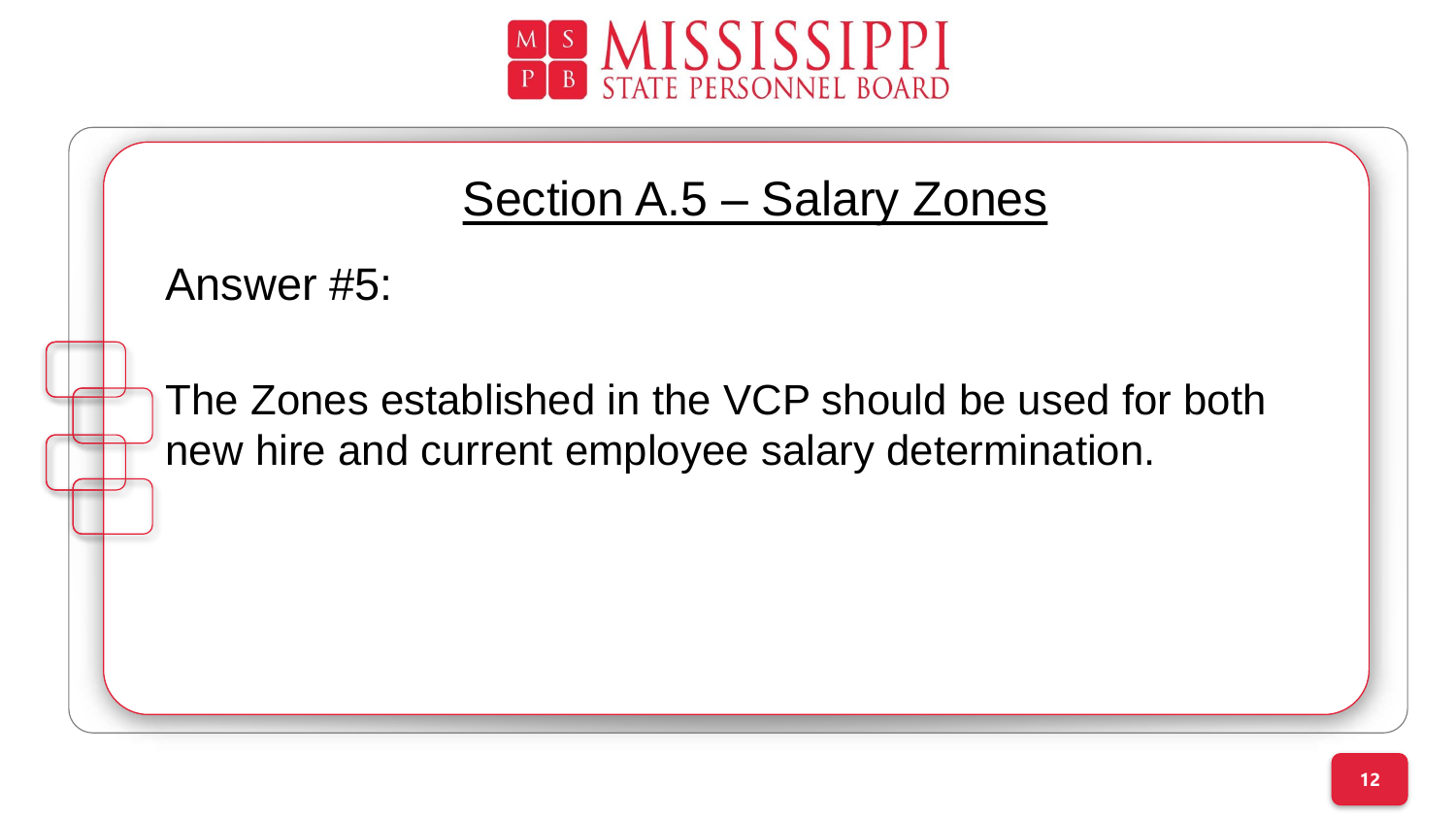

Question #6:

ç change and 10% in-range adjustment caps?Are the Zones aligned to correlate with the 15% promotion/title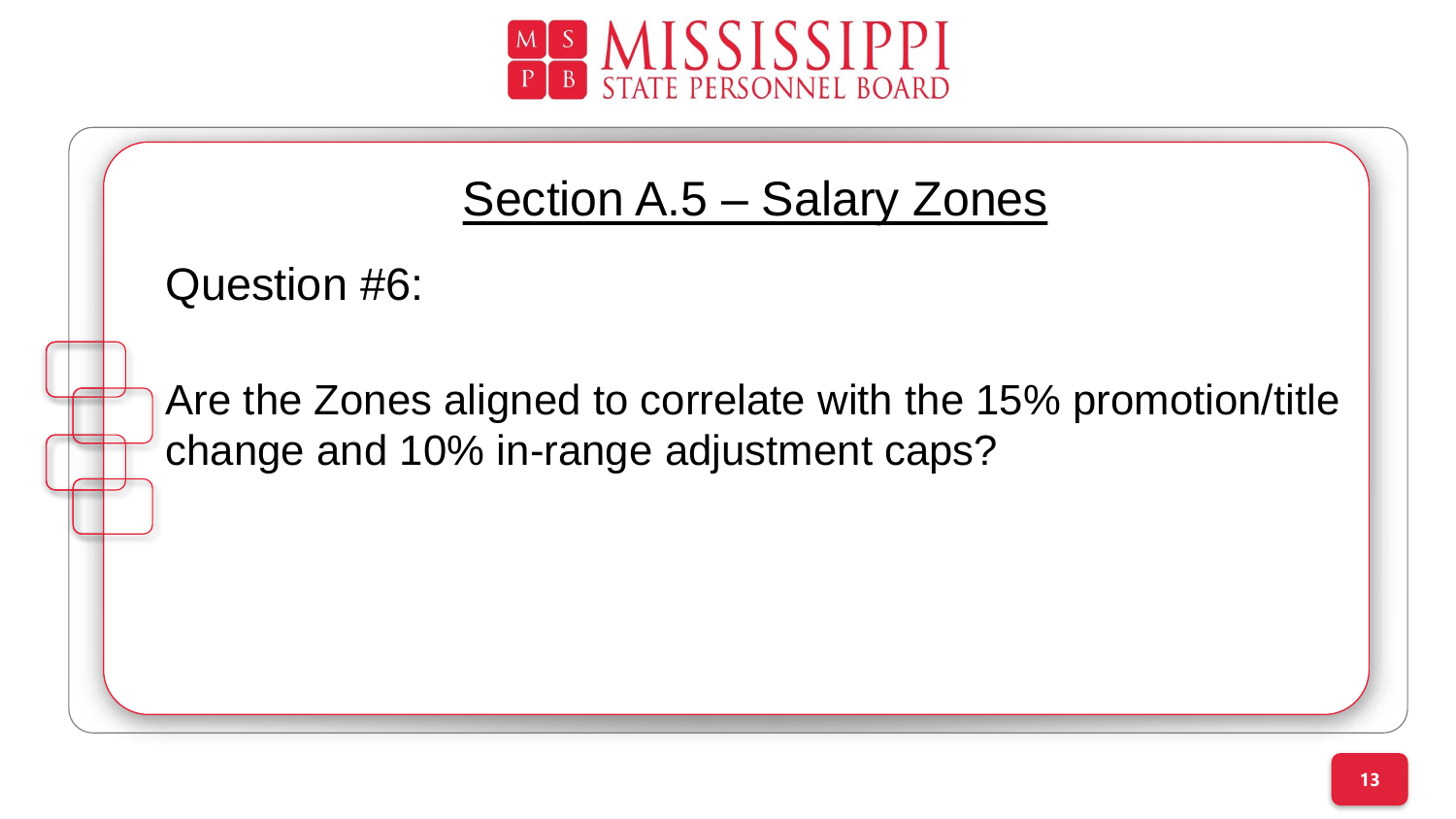

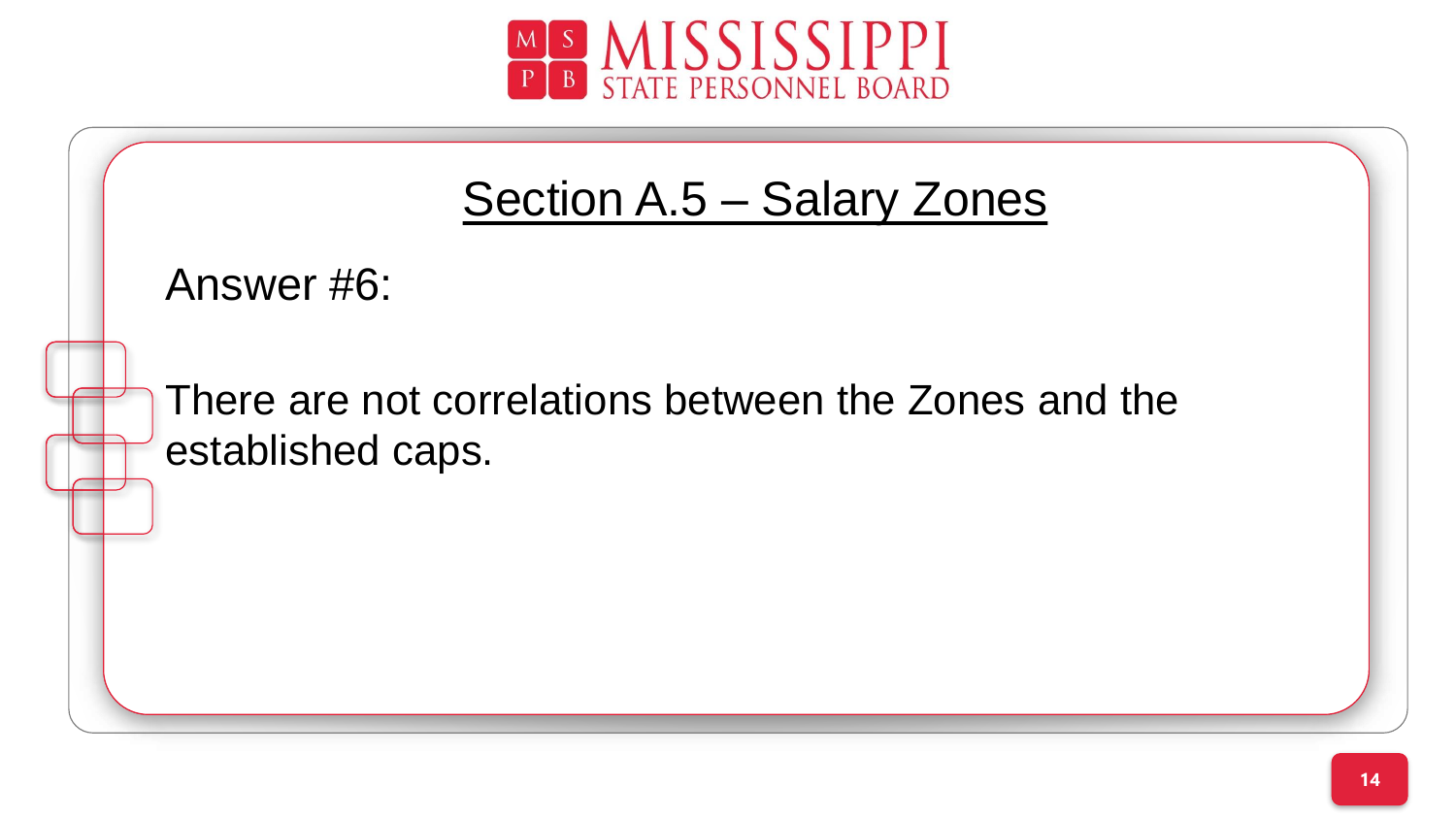

# Section A.6 – Zone 4 Exemptions

Question #7:

What is the process for requesting additional criteria for Zone 4 qualifiers?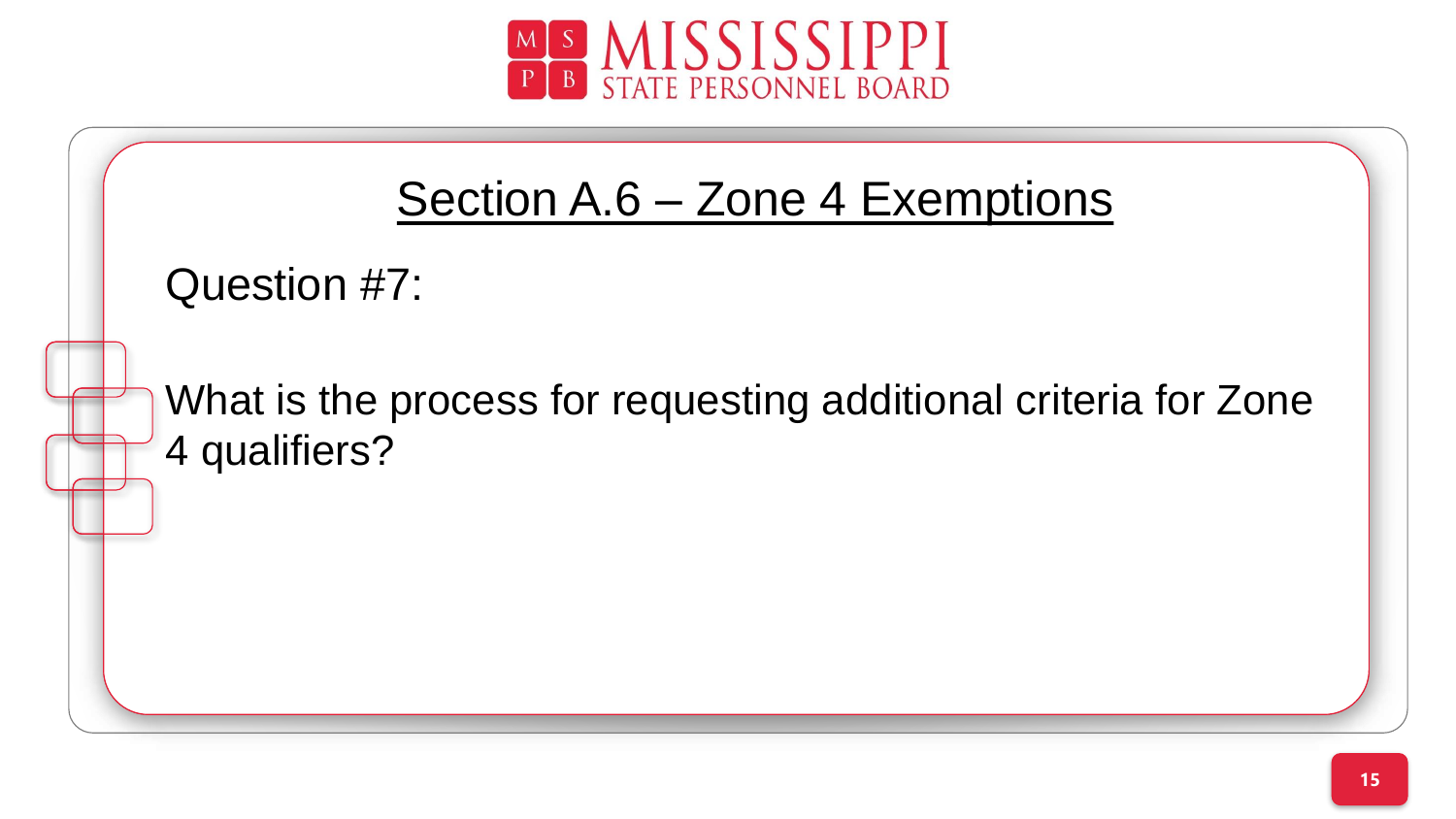

## Section A.6 – Zone 4 Exemptions

Answer #7:

by case basis. It is important to note that when MSPB takes the final MSPB will review requests for additional Zone 4 qualifiers on a case version of the VCP to the board in December, additional qualifiers may be added that cover experience and performance automatic qualifiers. Zone 4 qualifiers require tangible and verifiable employment proficiencies and credentials that greatly exceed the average employee within a particular job title in comparison with other employees at the agency.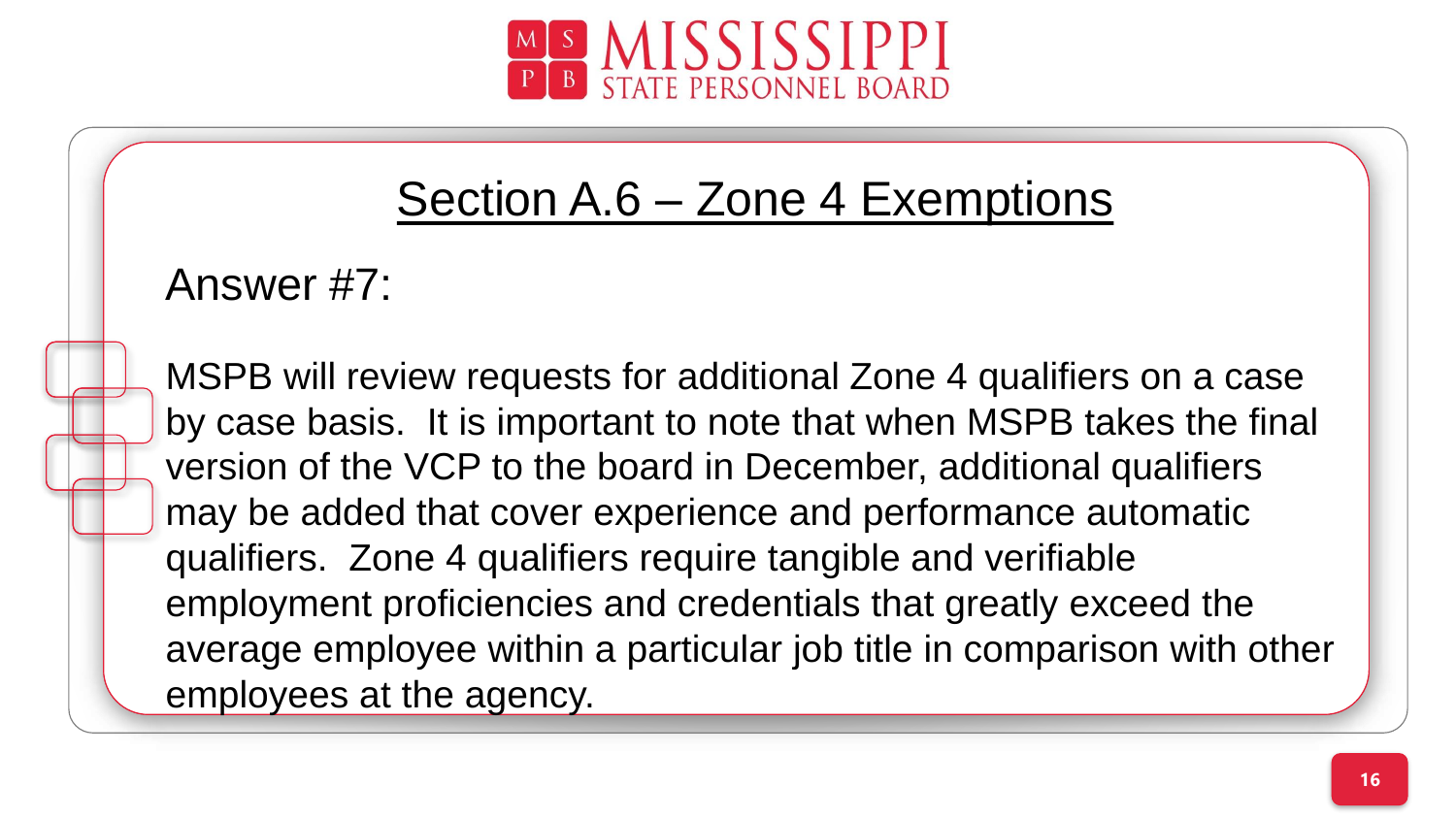

# Section B.1 – Title Change

Question #8:

you expand on the definition of a special circumstance? Will With the special circumstance language still applicable, can this be spelled out in the new VCP?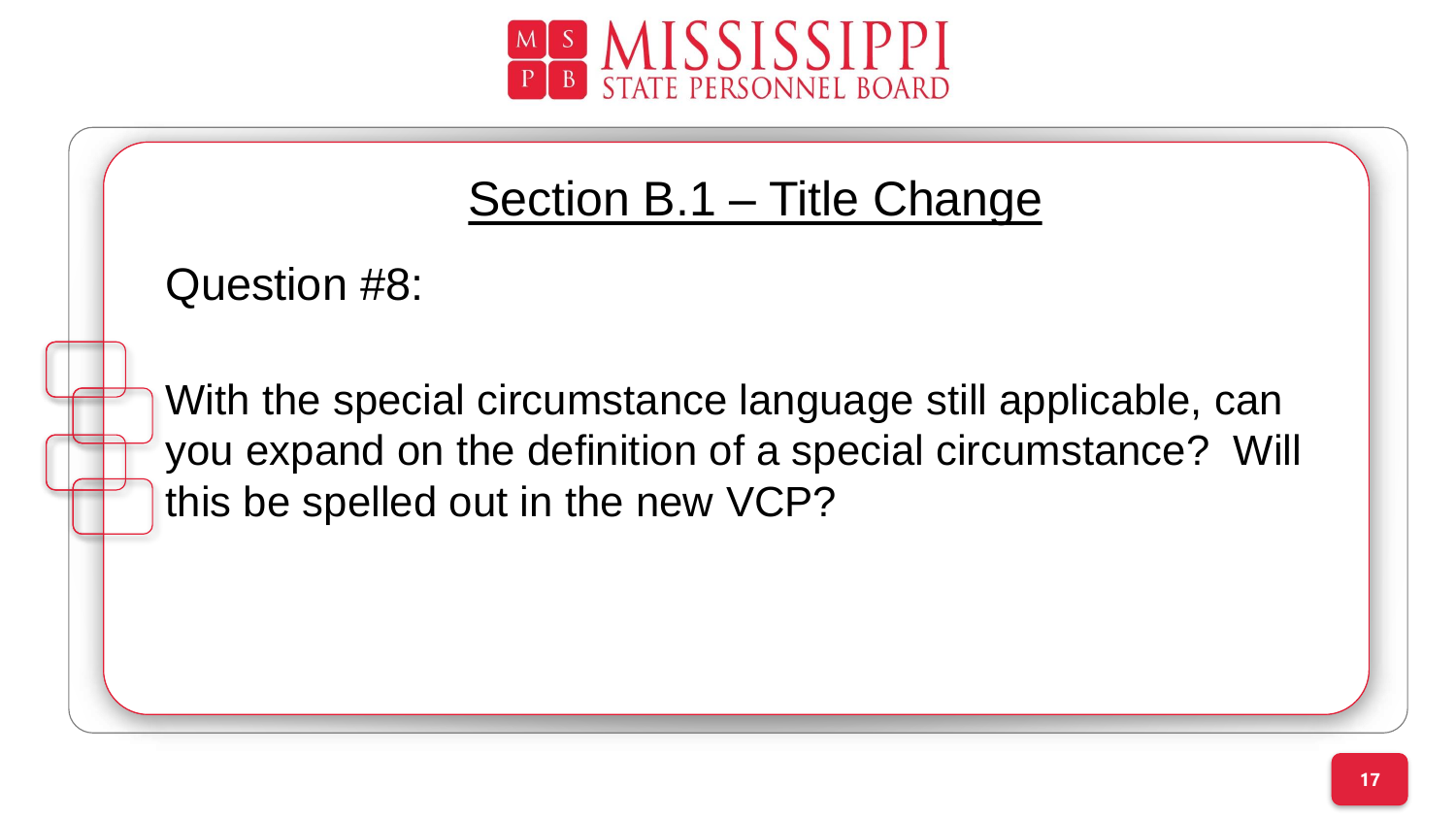

# Section B.1 – Title Change

Answer #8:

ç circumstance is defined as a direct threat in the agency's As has been the case since July 1, 2020, a special ability to not meet a statutory or court ordered obligation. MSPB does not intend to place this definition in the VCP.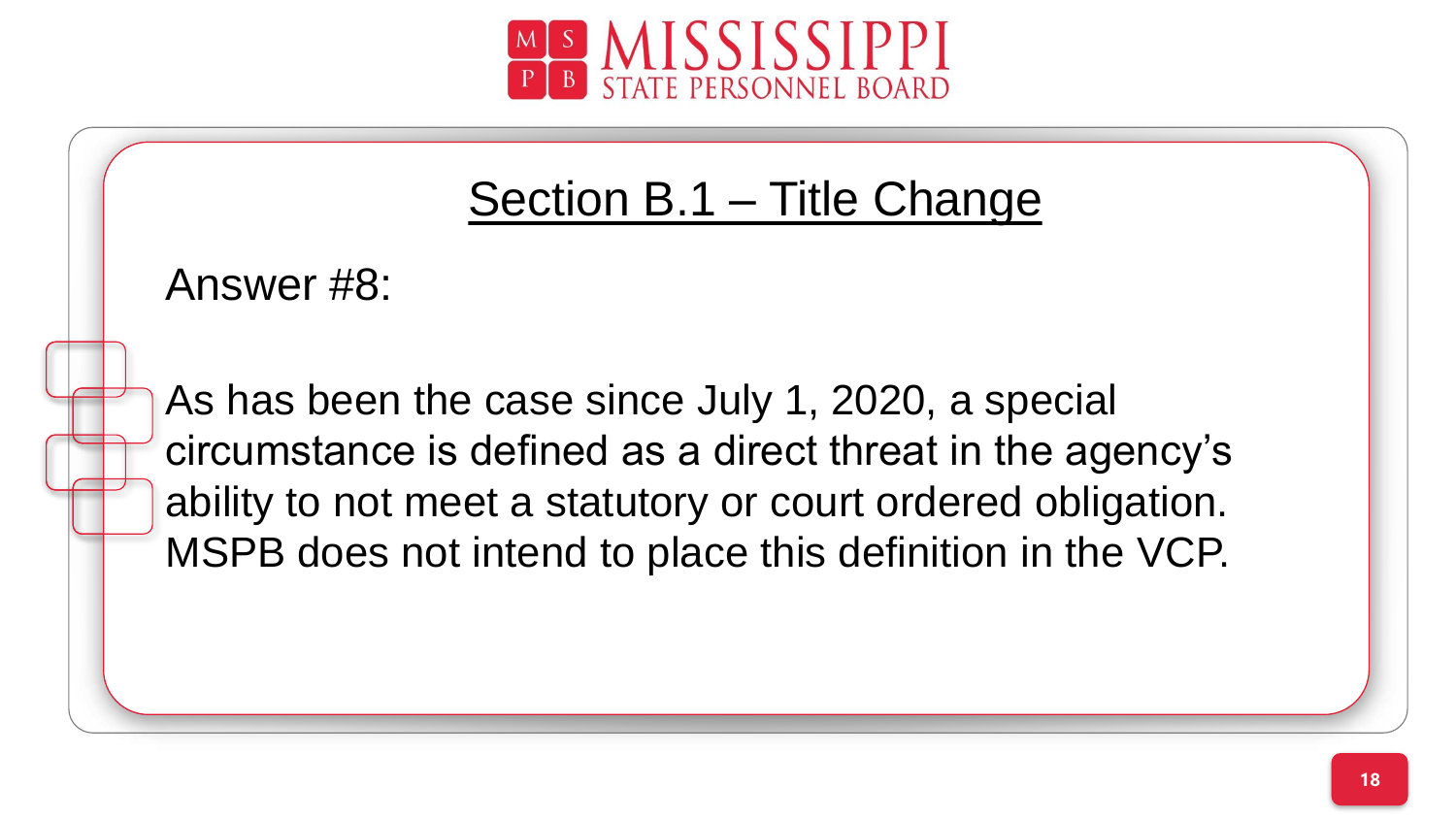

# Section B.1 – Title Change

Question #9:

from a worker level to a supervisor level. What positions are The Board has to approve title changes of a current employee considered supervisor vs worker level?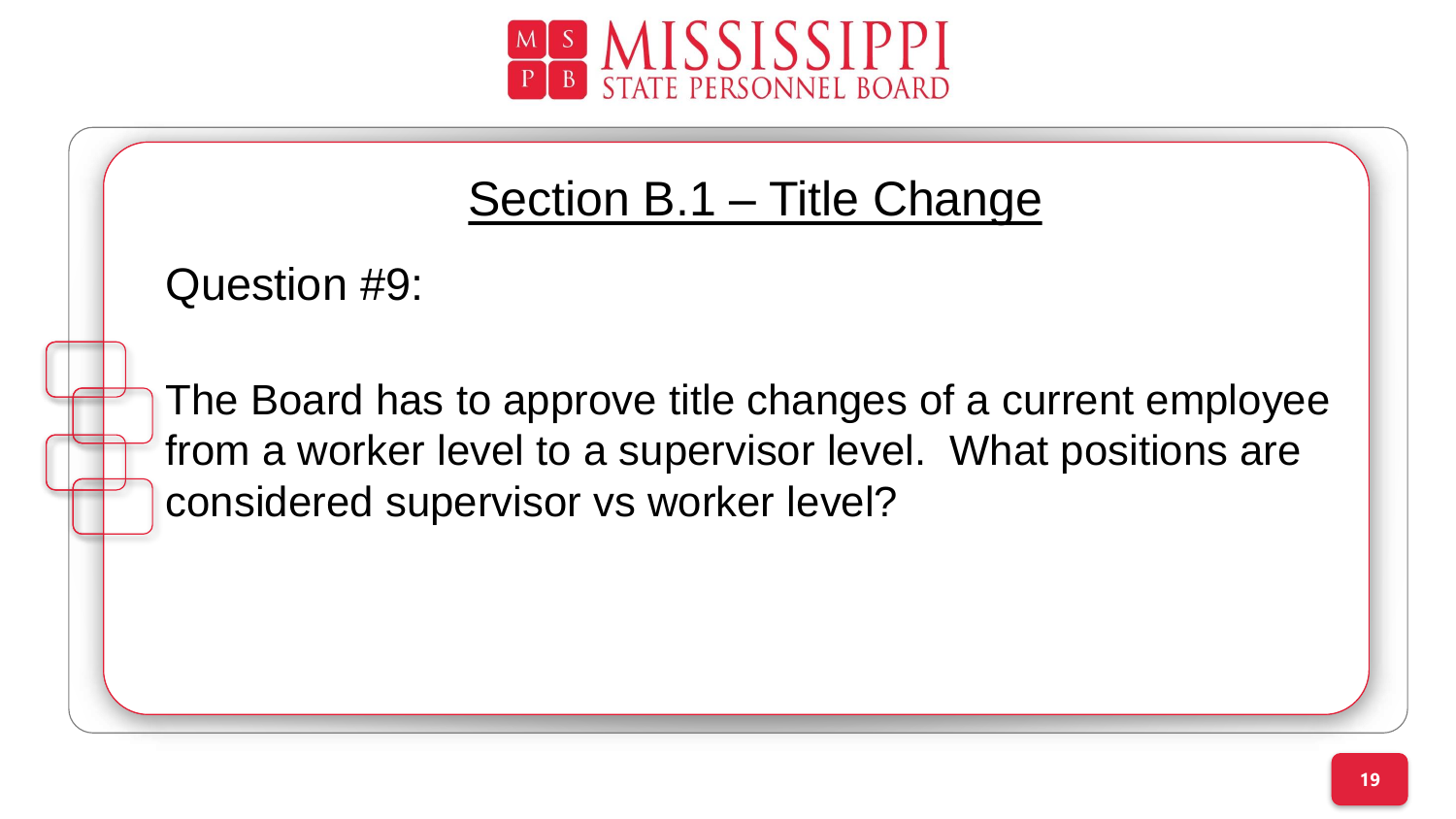

# Section B.1 - Title Change

Answer #9:

family. These are typically the higher levels of the family and Supervisory levels are readily identifiable within each job include terminology such as 'supervisory' or 'supervisory/managerial' within the role itself.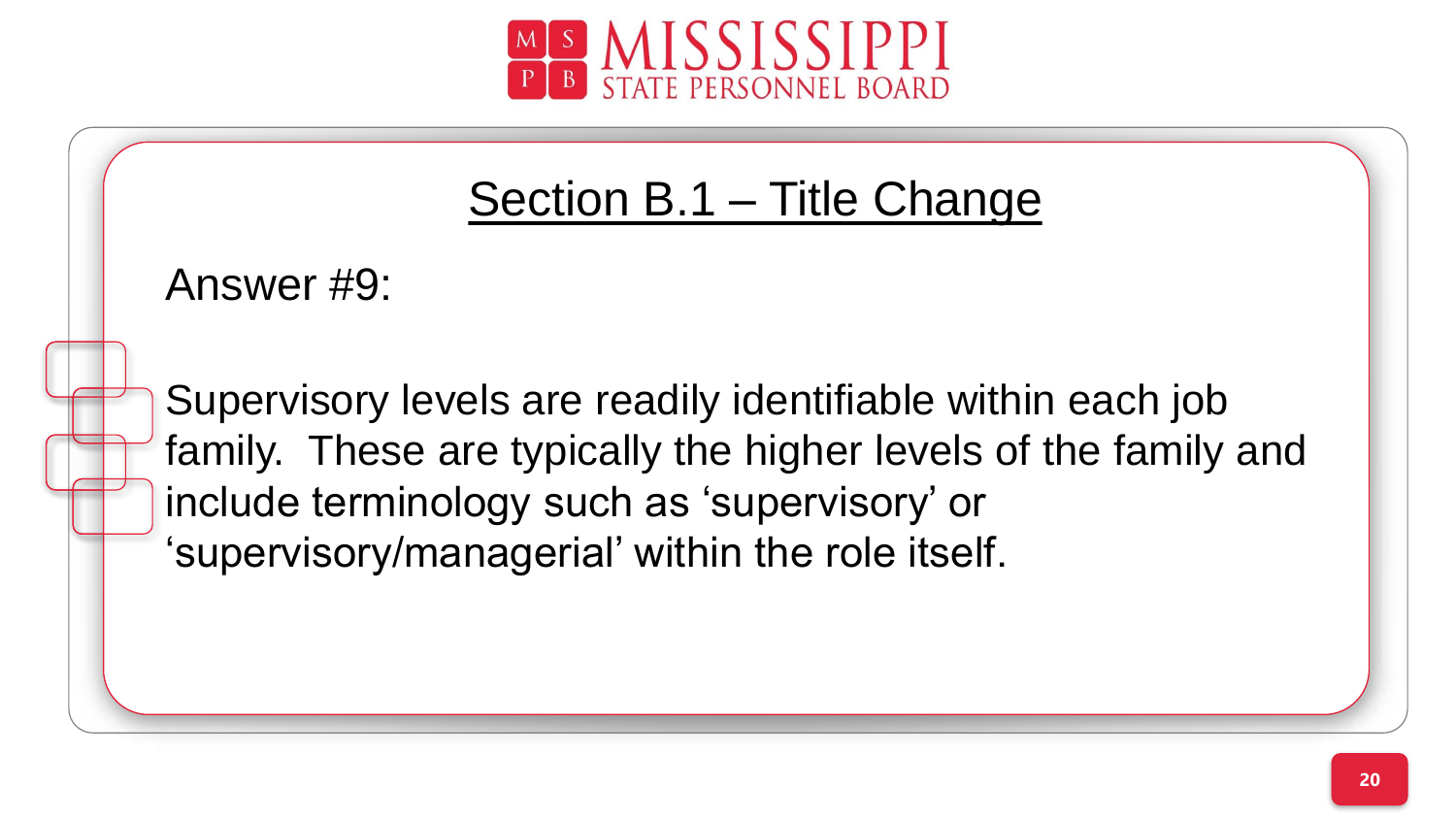



```
Question #10:
```
ç 2022, will it cost compliance money?If an agency awards an in-range adjustment after January 1,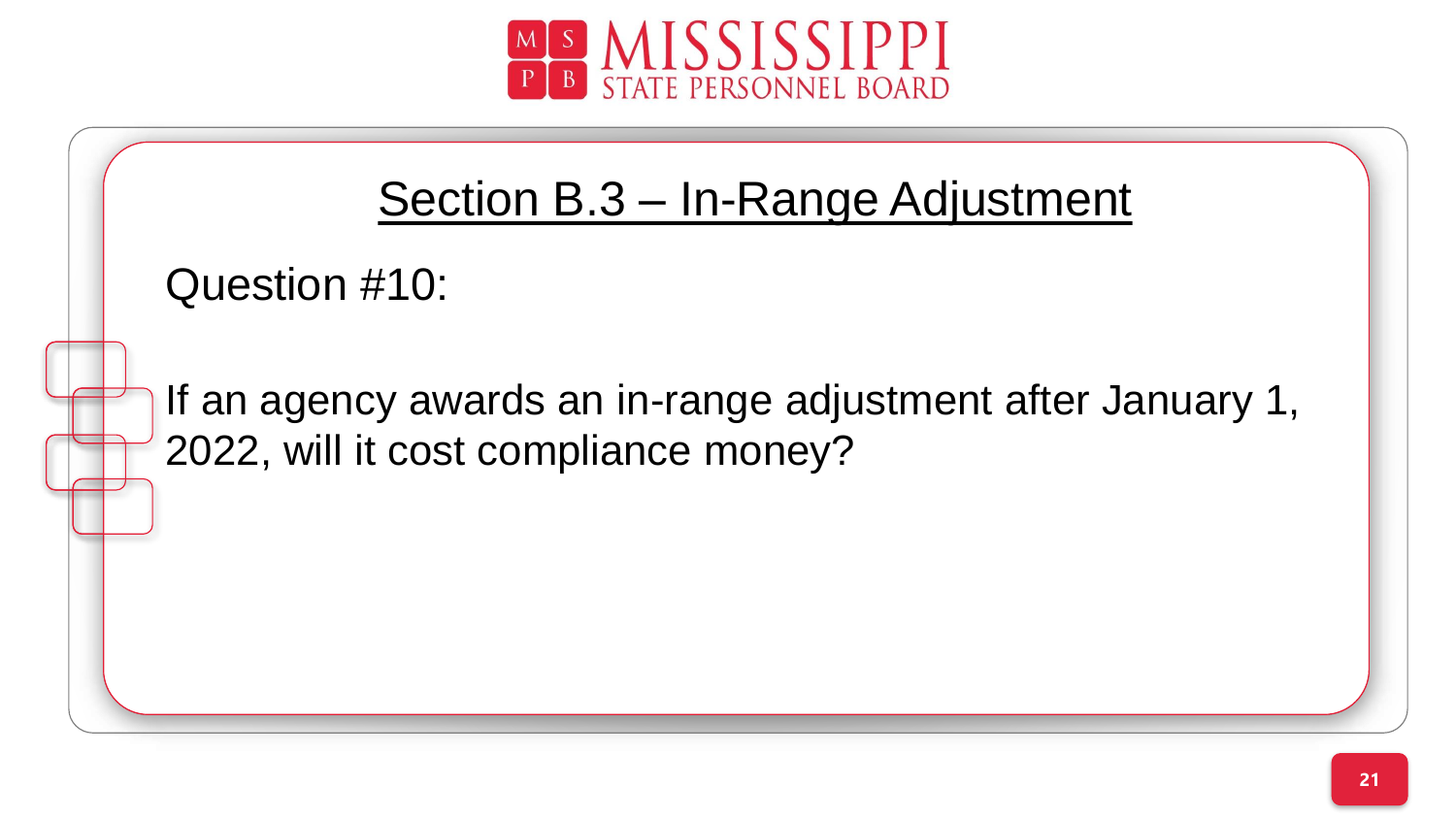

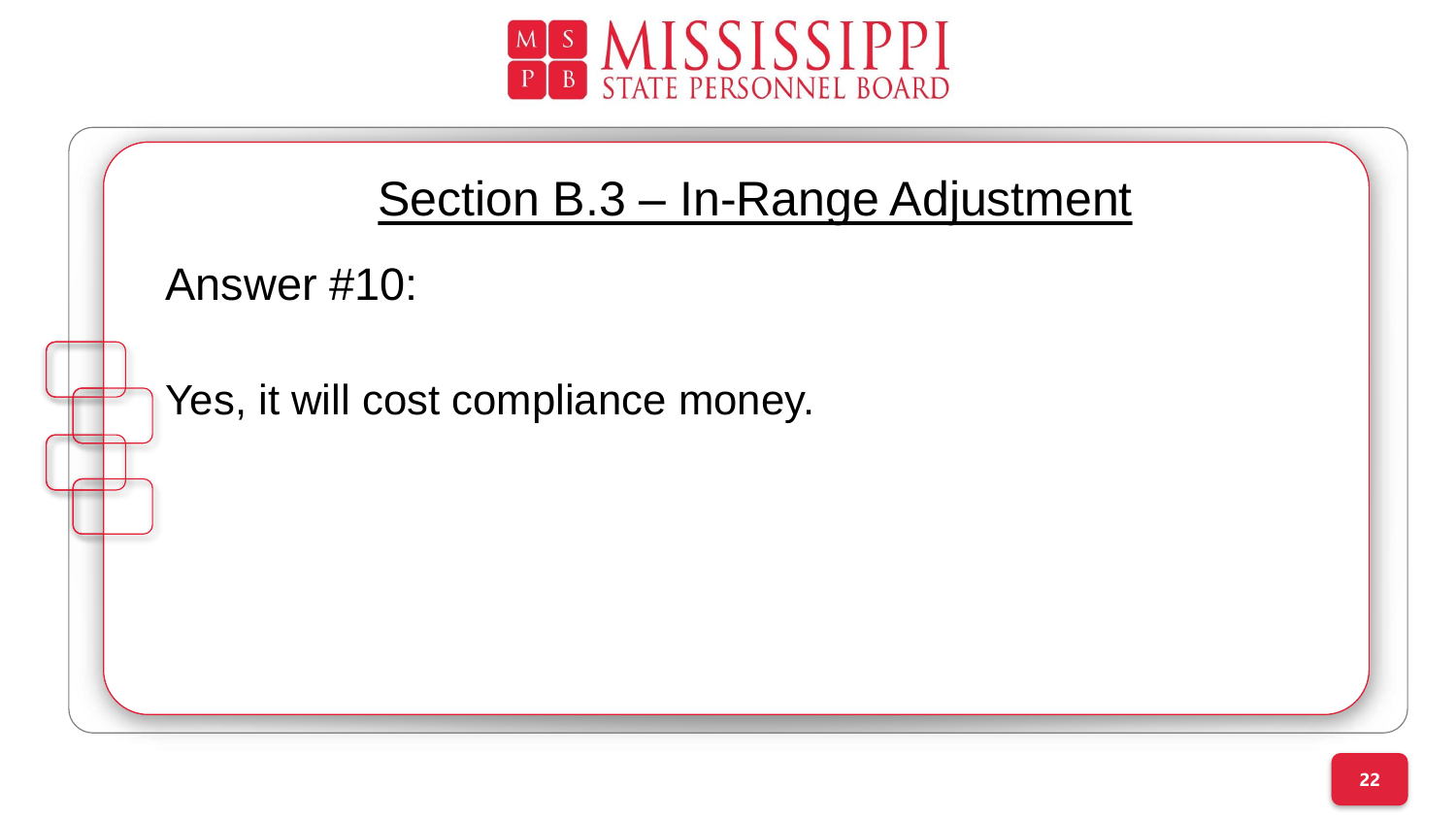



```
Question #11:
```
Is the 12-month period referenced by fiscal year, calendar year, or rolling?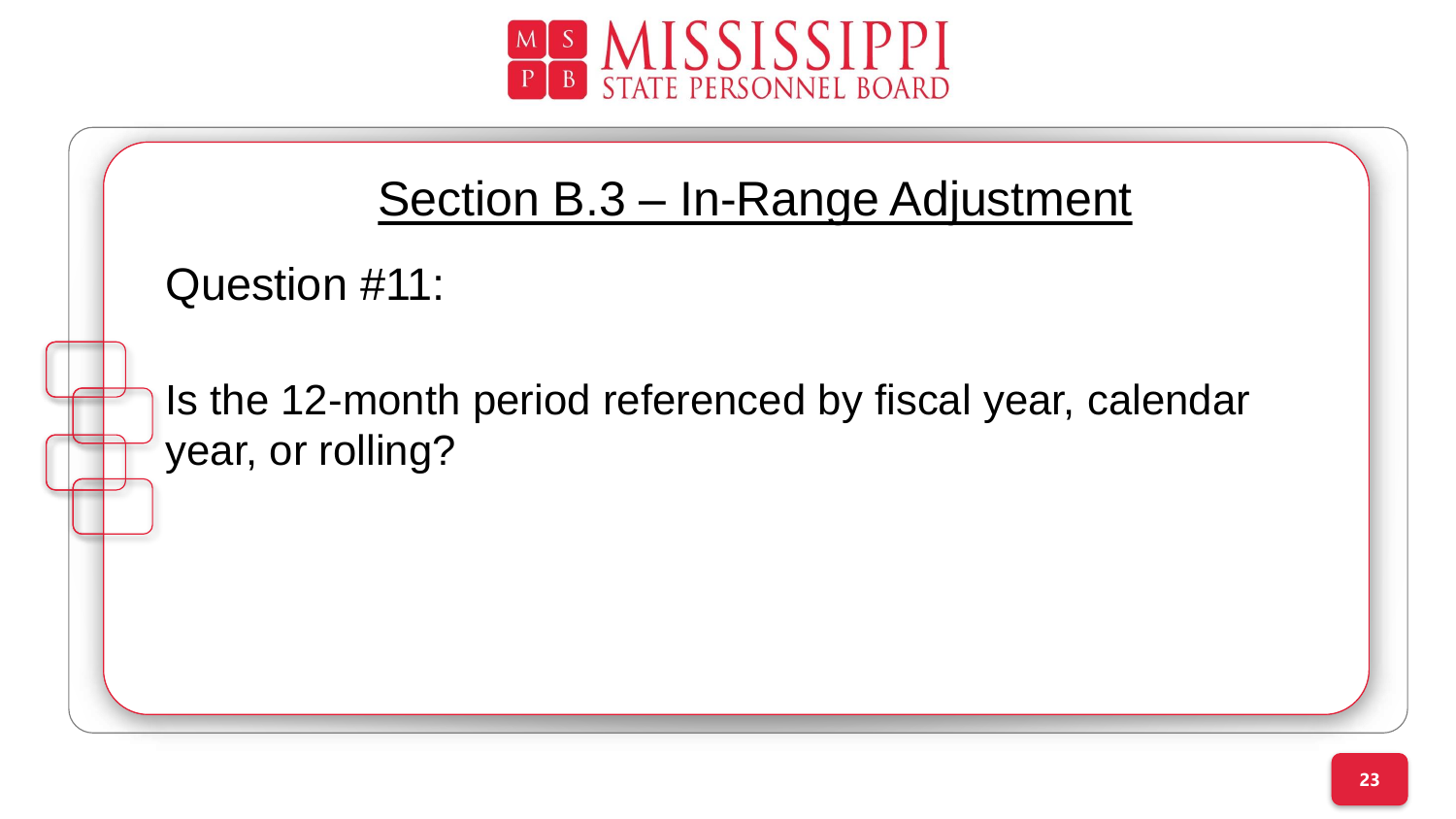

# Section B.3 – In-Range Adjustment

```
Answer #11:
```
the December 2021 board meeting when the final document It was intended to state fiscal year. MSPB will update this at will be approved.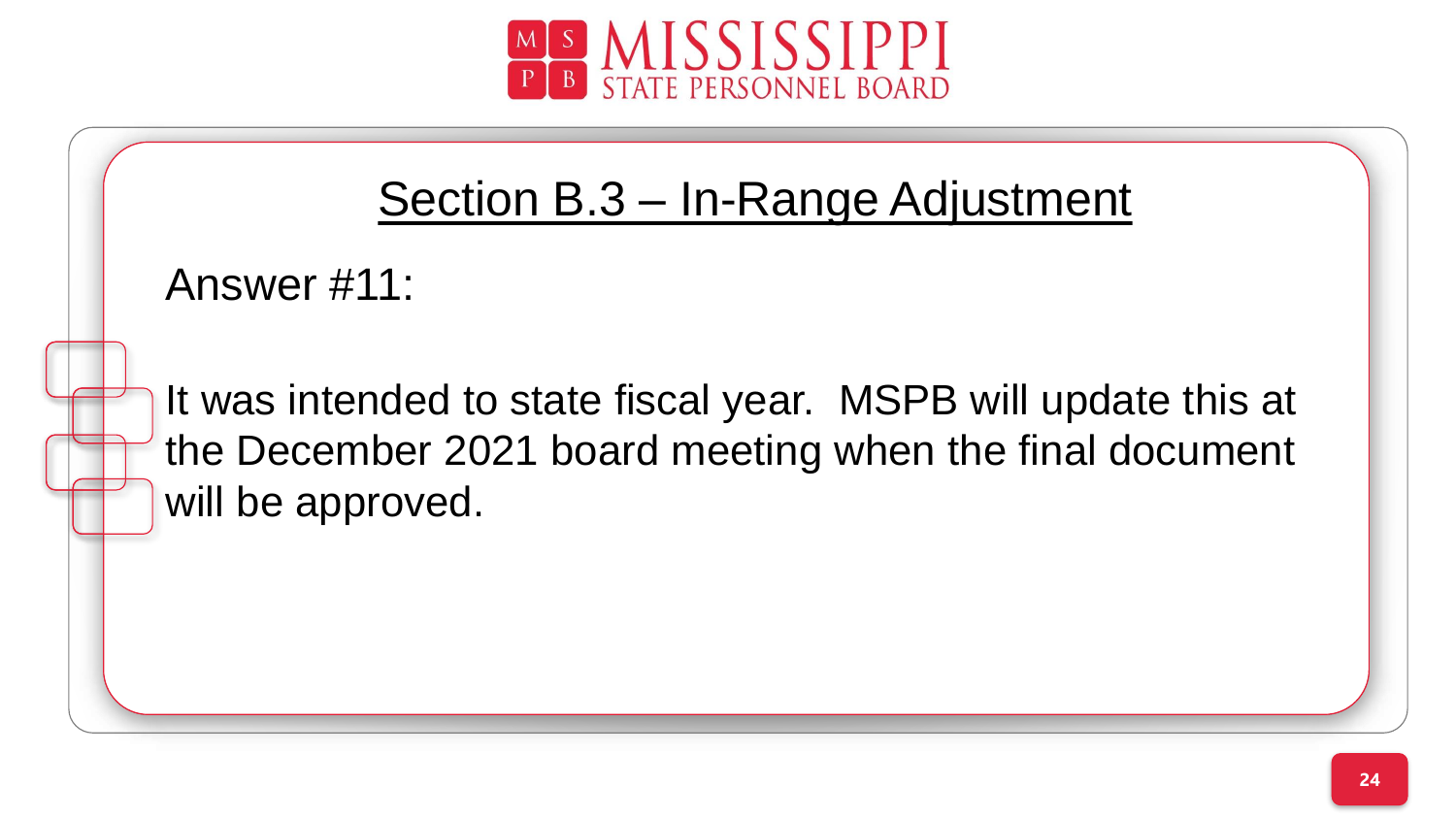

Question #12:

per year? Does the cap of 10% per year still stand for Are we limited to benchmark and percentage per employee benchmarks after SEC<sup>2</sup> is active?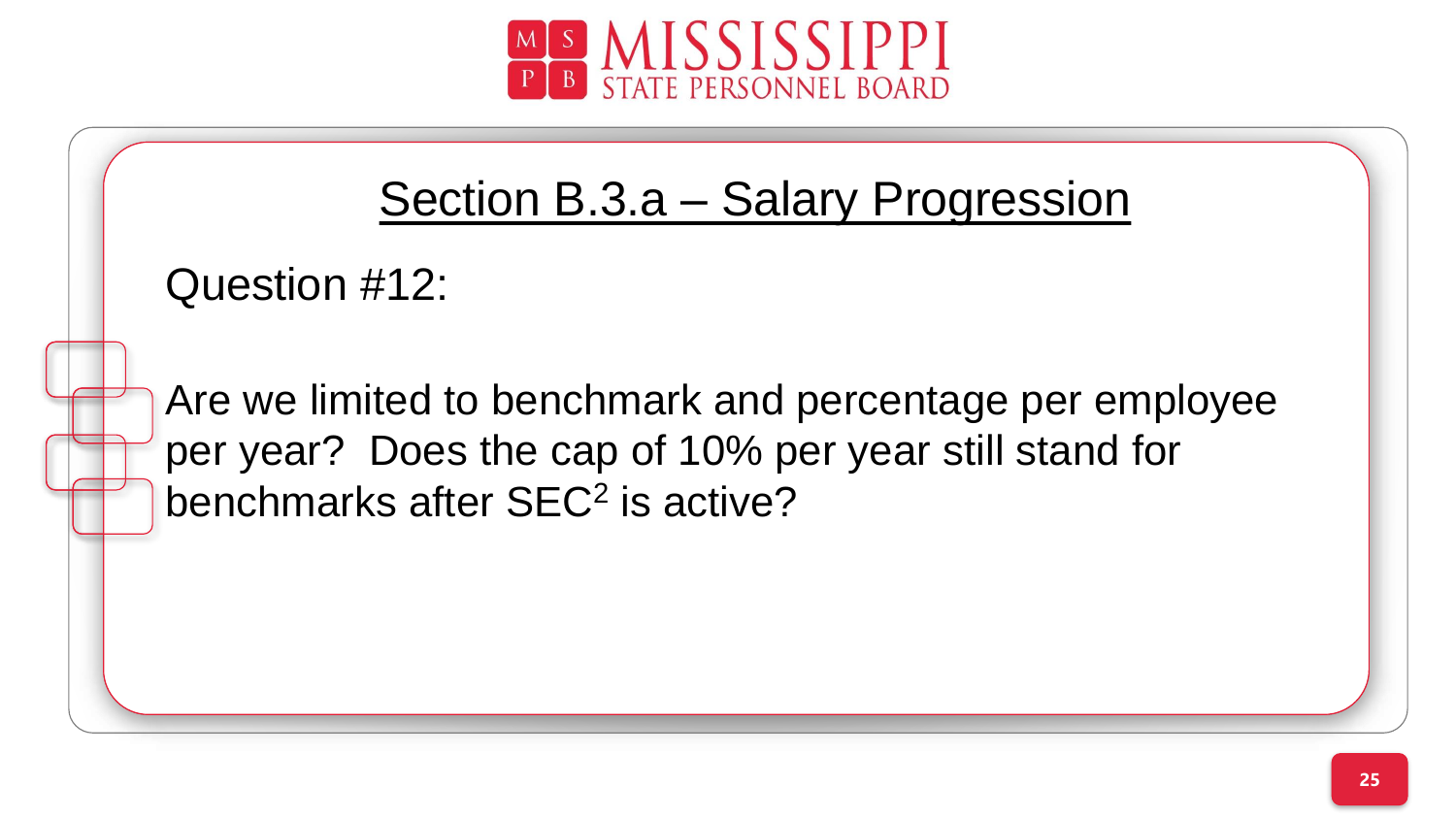

#### Answer #12:

SEC<sup>2</sup>. Each agency will be limited to 10% per fiscal year for each employee. Educational benchmarks, as they are under the current VCP, will not exist as a part of Educational attainment (whether degree, license, certification, etc.) is just one of the reasons to award an in-range adjustment in  $SEC<sup>2</sup>$ . The current limits on percentages that can be awarded will not carry forward in  $SEC<sup>2</sup>$ . Rather, each agency should determine **which educational attainments are valued within its organization and what that attainment is worth to them**. MSPB will not place a cap on a specific attainment. MSPB will only ensure that the 10% total cap is not exceeded per fiscal year and that the agency is applying the values **equitably** when awarding.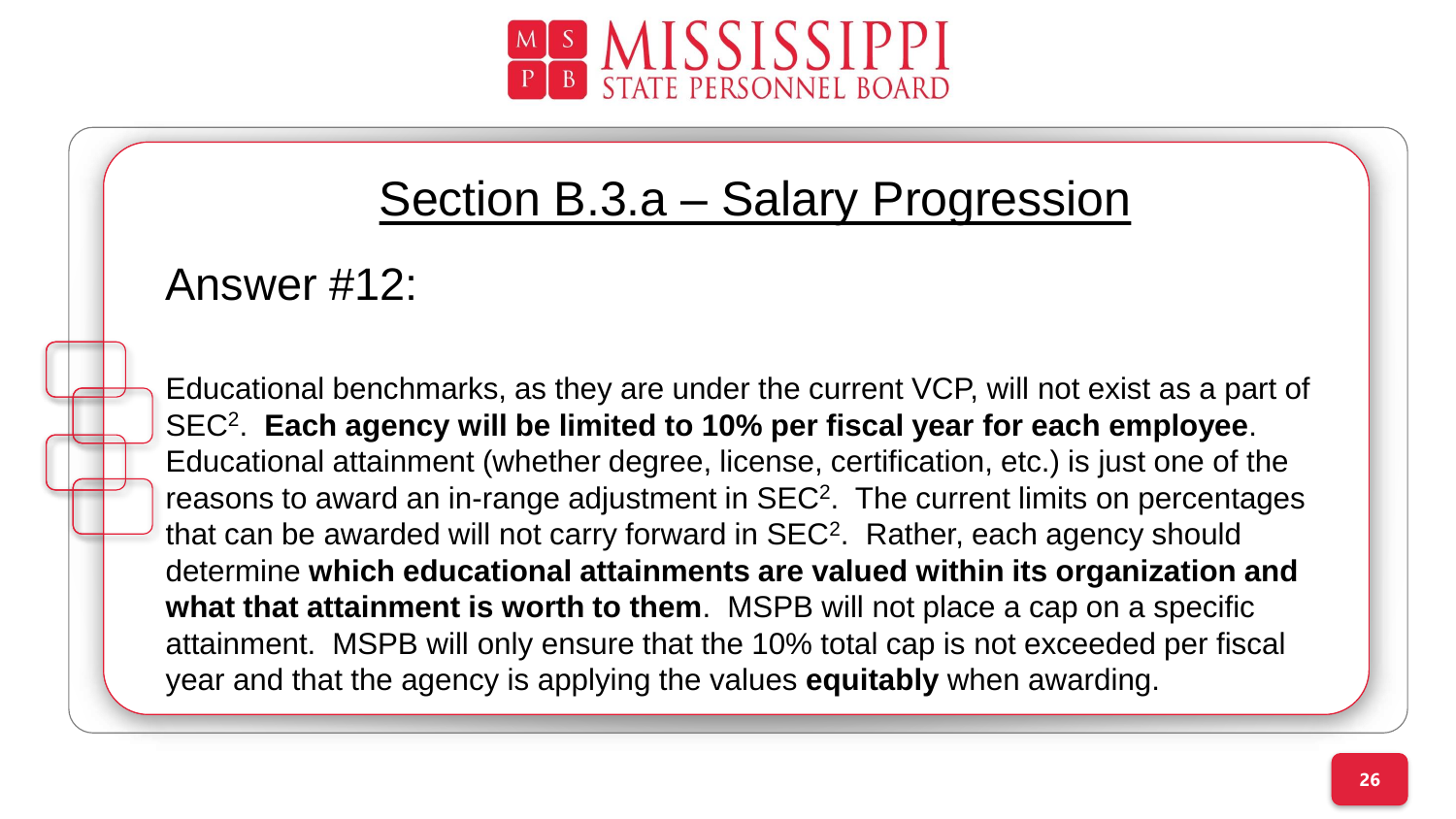

```
Question #13:
```
benchmark, will they still be awarded the benchmark If someone is over market value but receive certification with increase?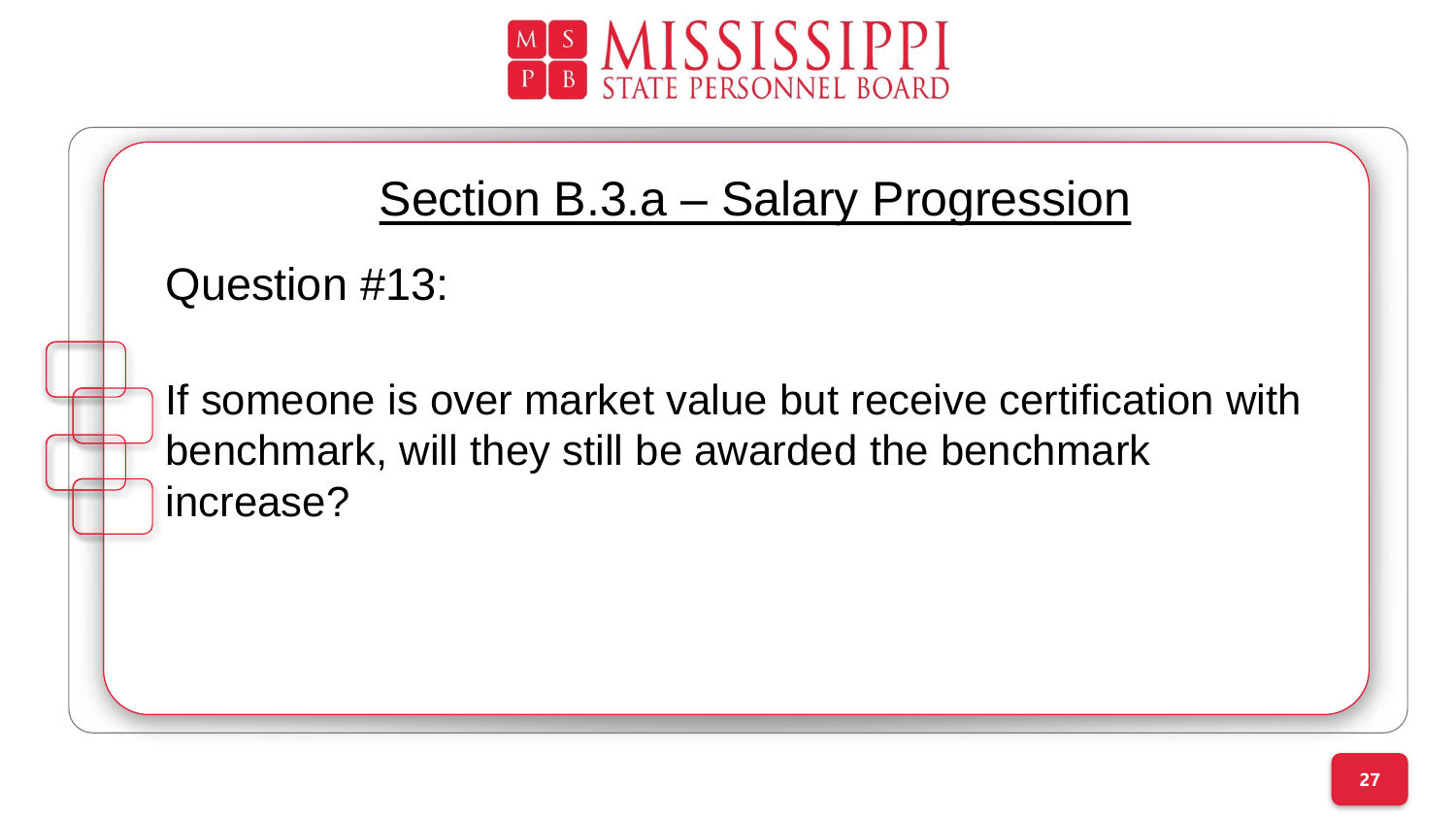

```
Answer #13:
```
not exist in SEC<sup>2</sup>. If an employee is above maximum, they As stated in the last answer, **educational benchmarks do**  will not be eligible for any increase until such time as the maximum salary for their grade exceeds their current salary.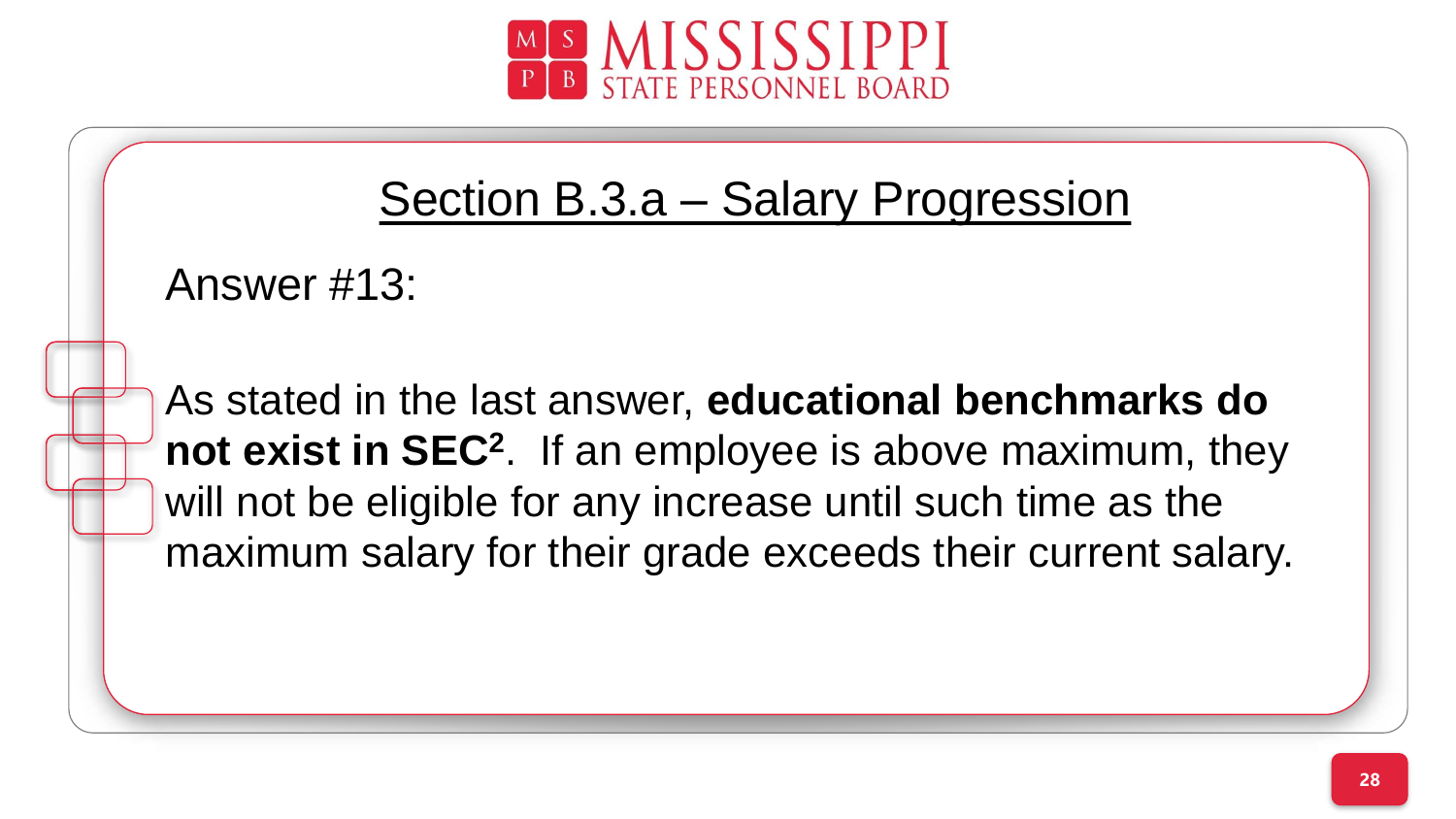

Question #14:

increases? For example, only two benchmarks are allowed What is the maximum of amount and maximum of number per year with the current VCP.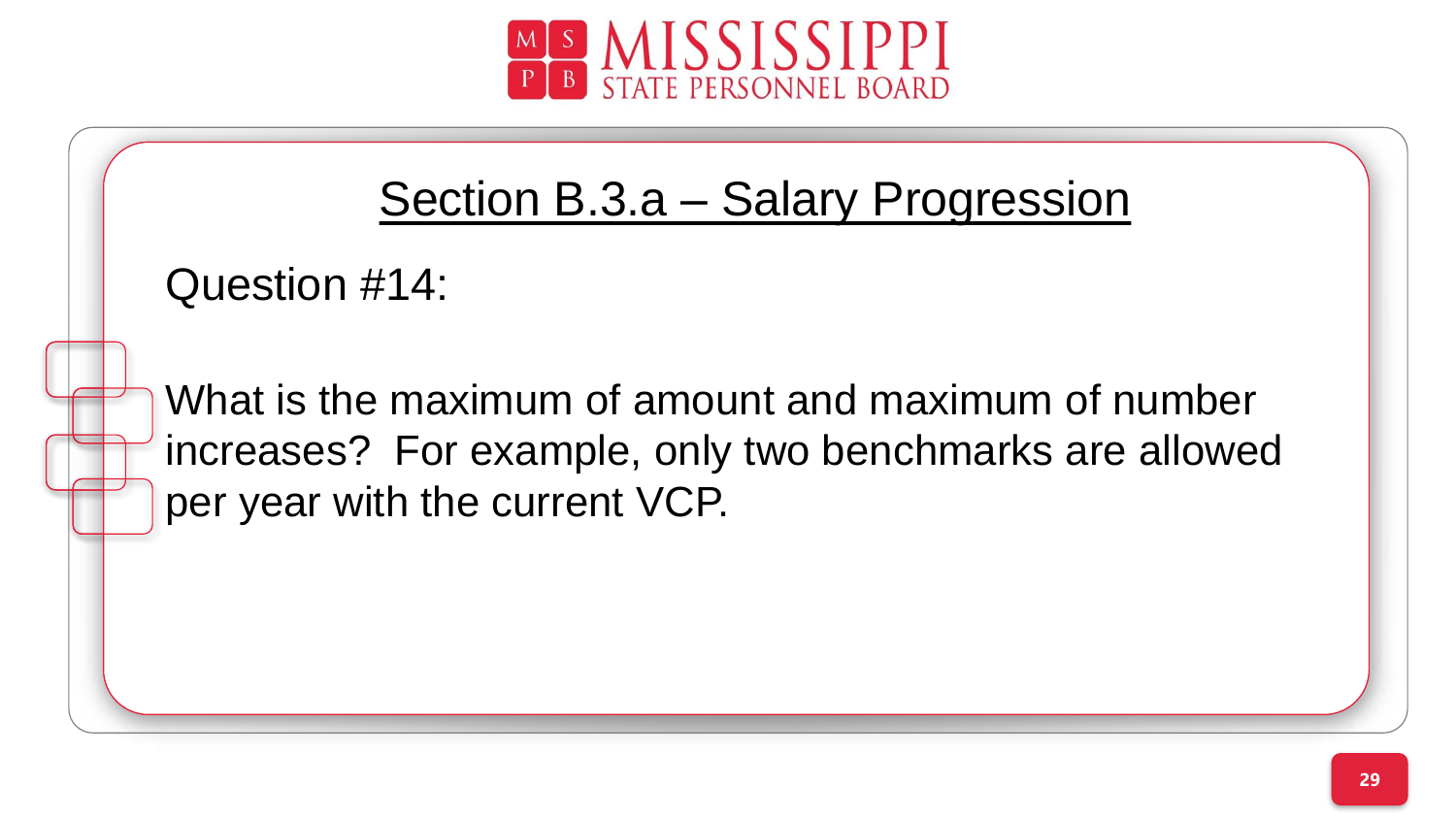

Answer #14:

can be awarded within a fiscal year, and the only maximum on There is no maximum on the number of reasons/events that amount is the 10% cumulative total per fiscal year. I do want to point out that the cap referenced in this question for the current VCP was removed in FY 2012.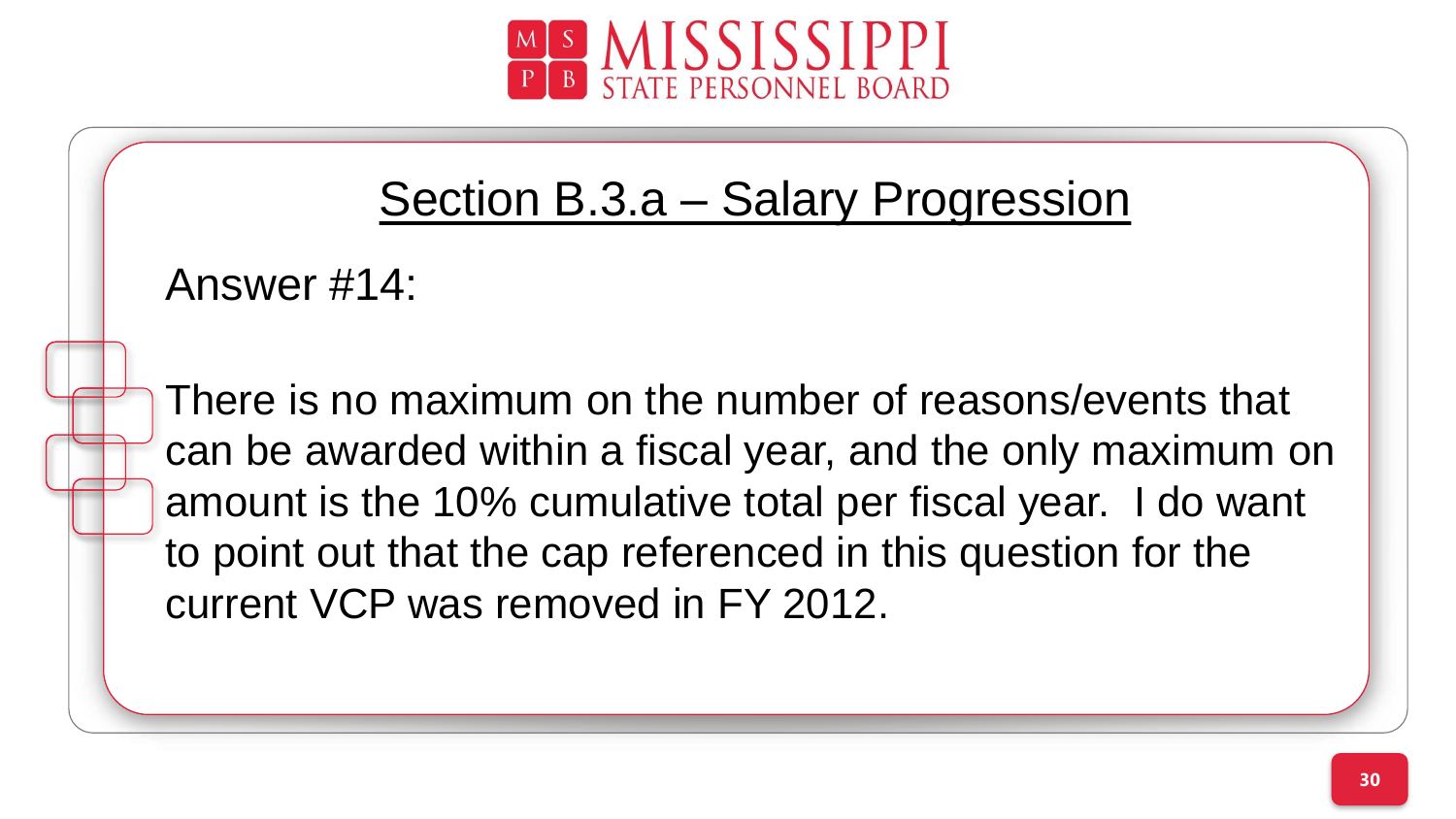

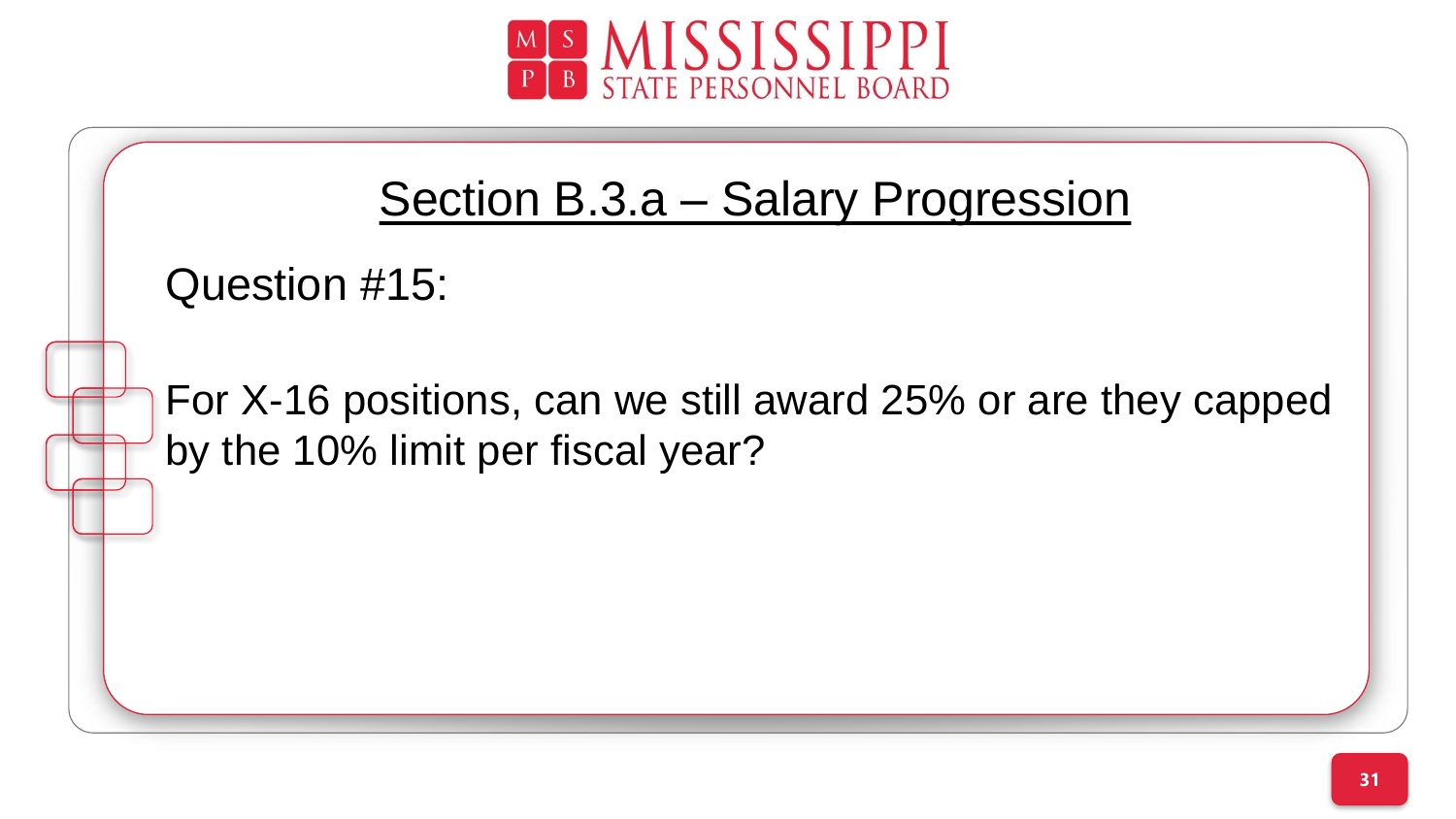

```
Answer #15:
```
range adjustments is a cumulative total of 10% per fiscal **The maximum amount that can be awarded through inyear.**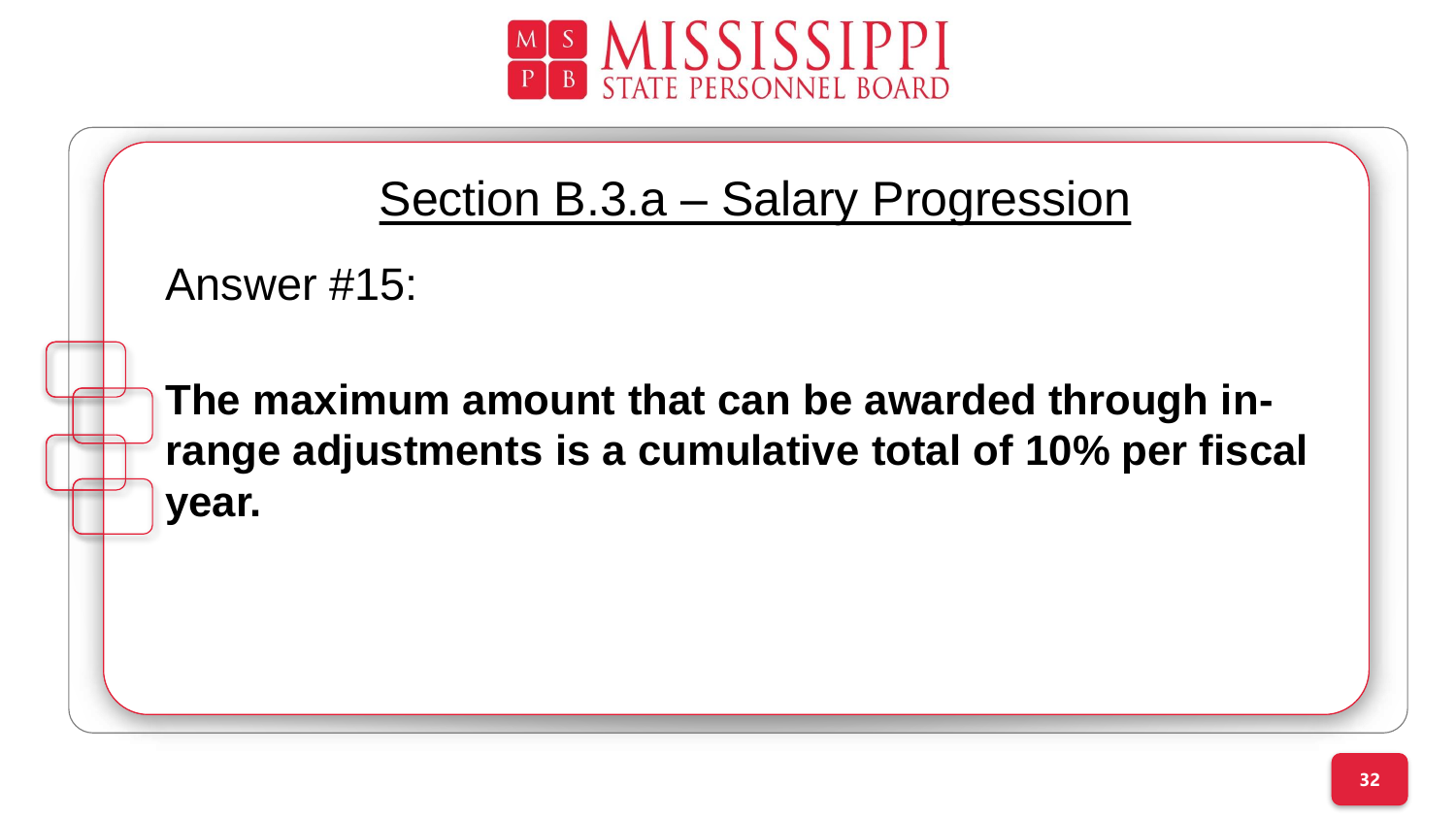

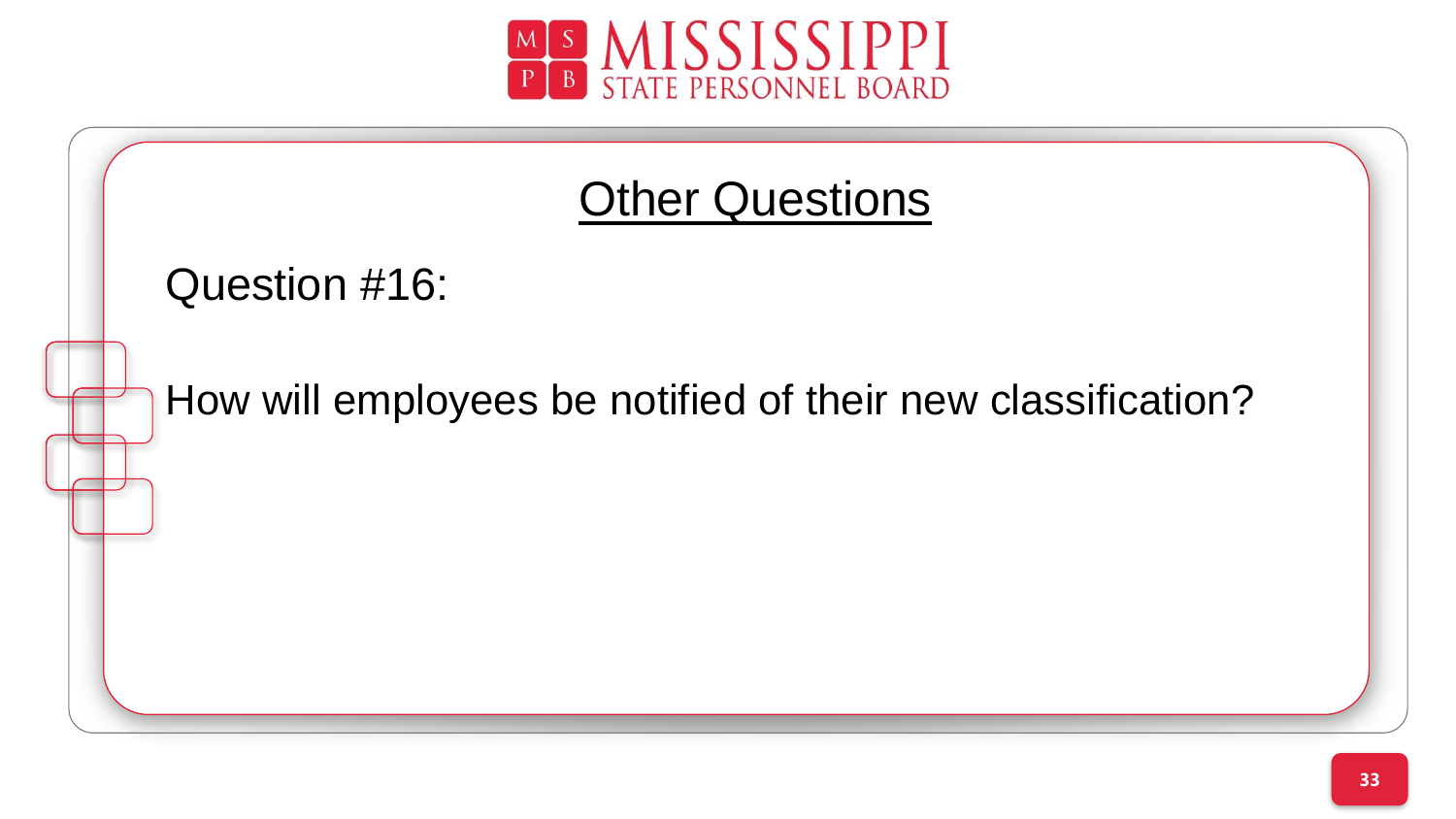

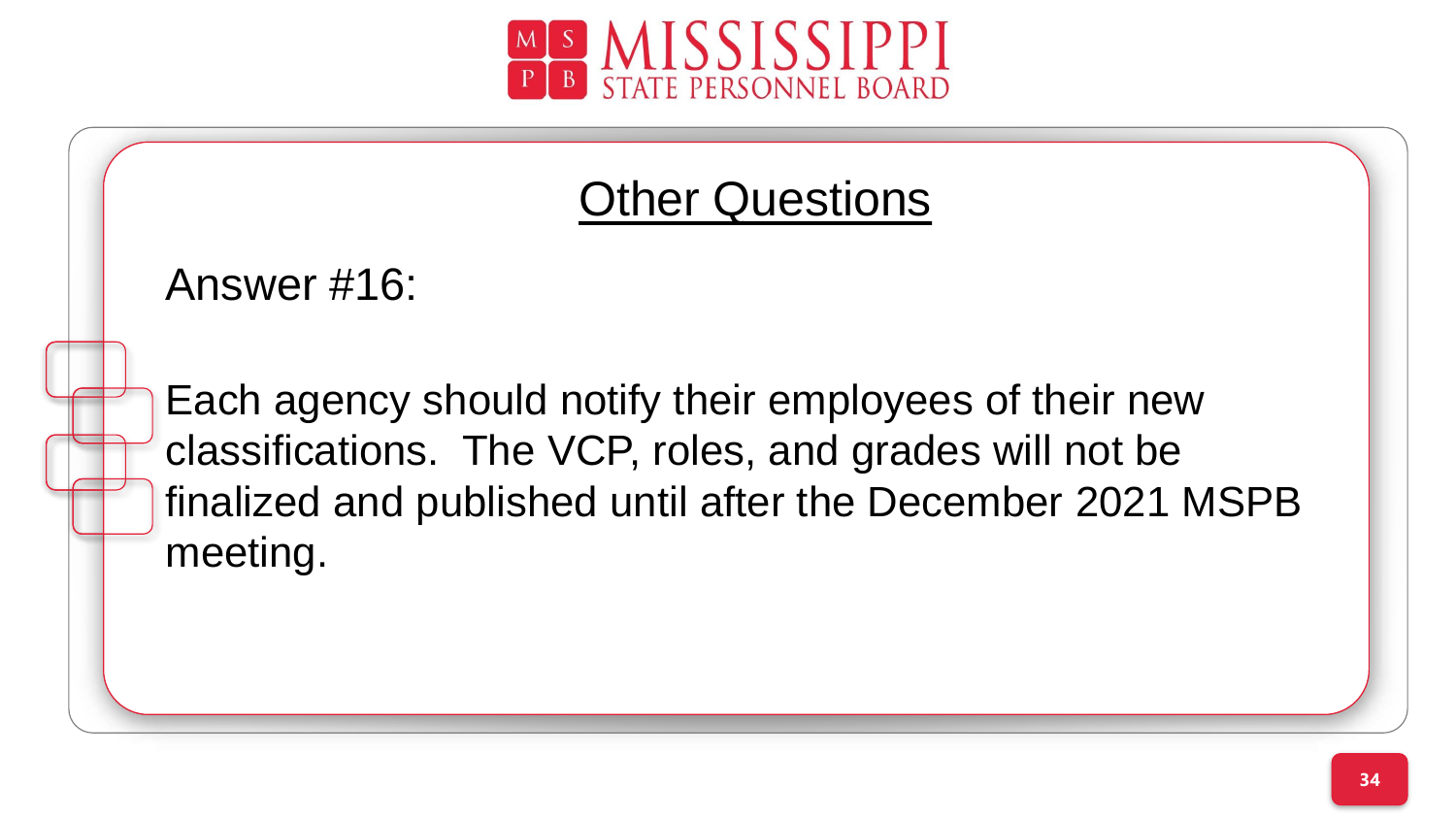

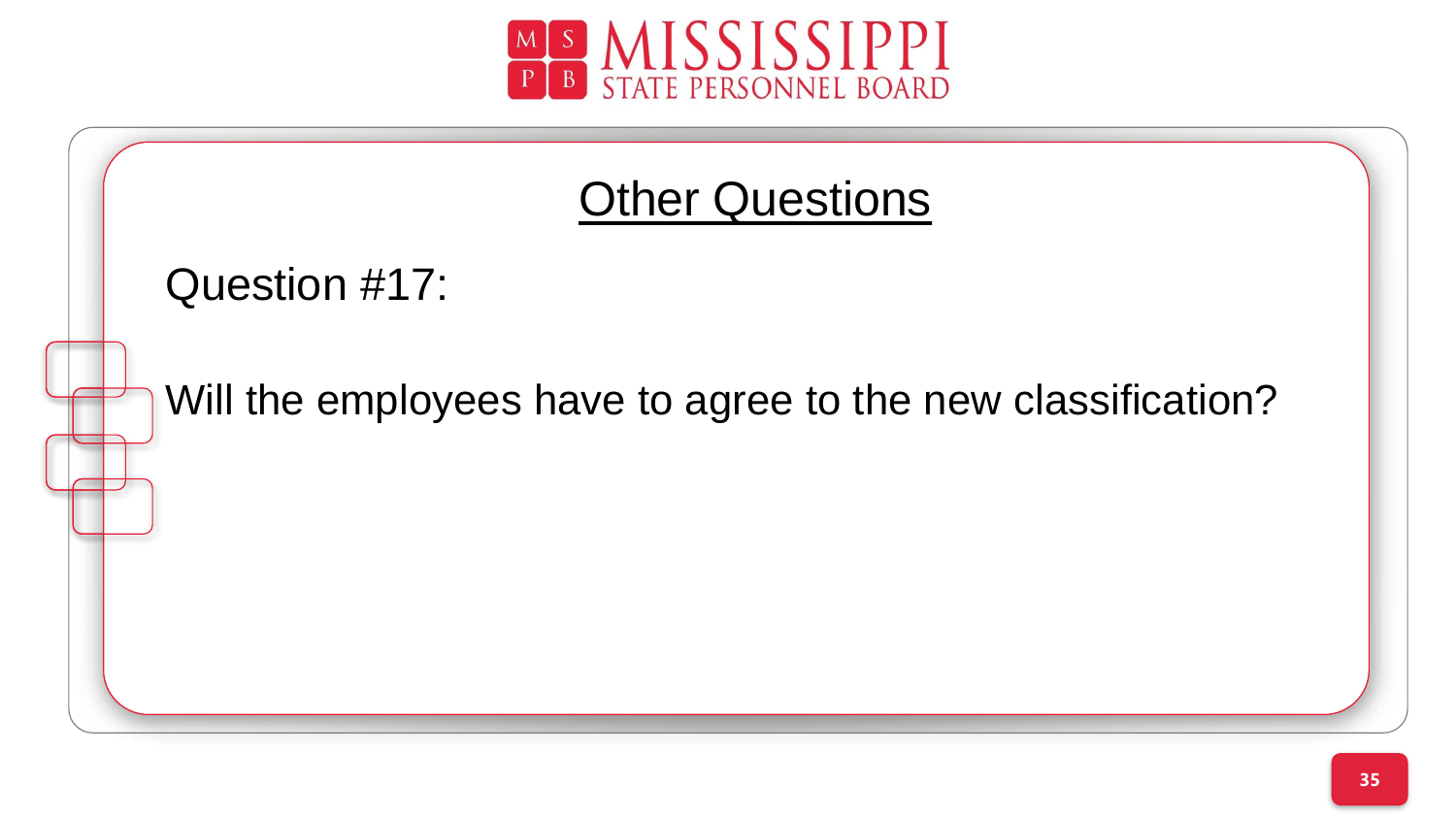

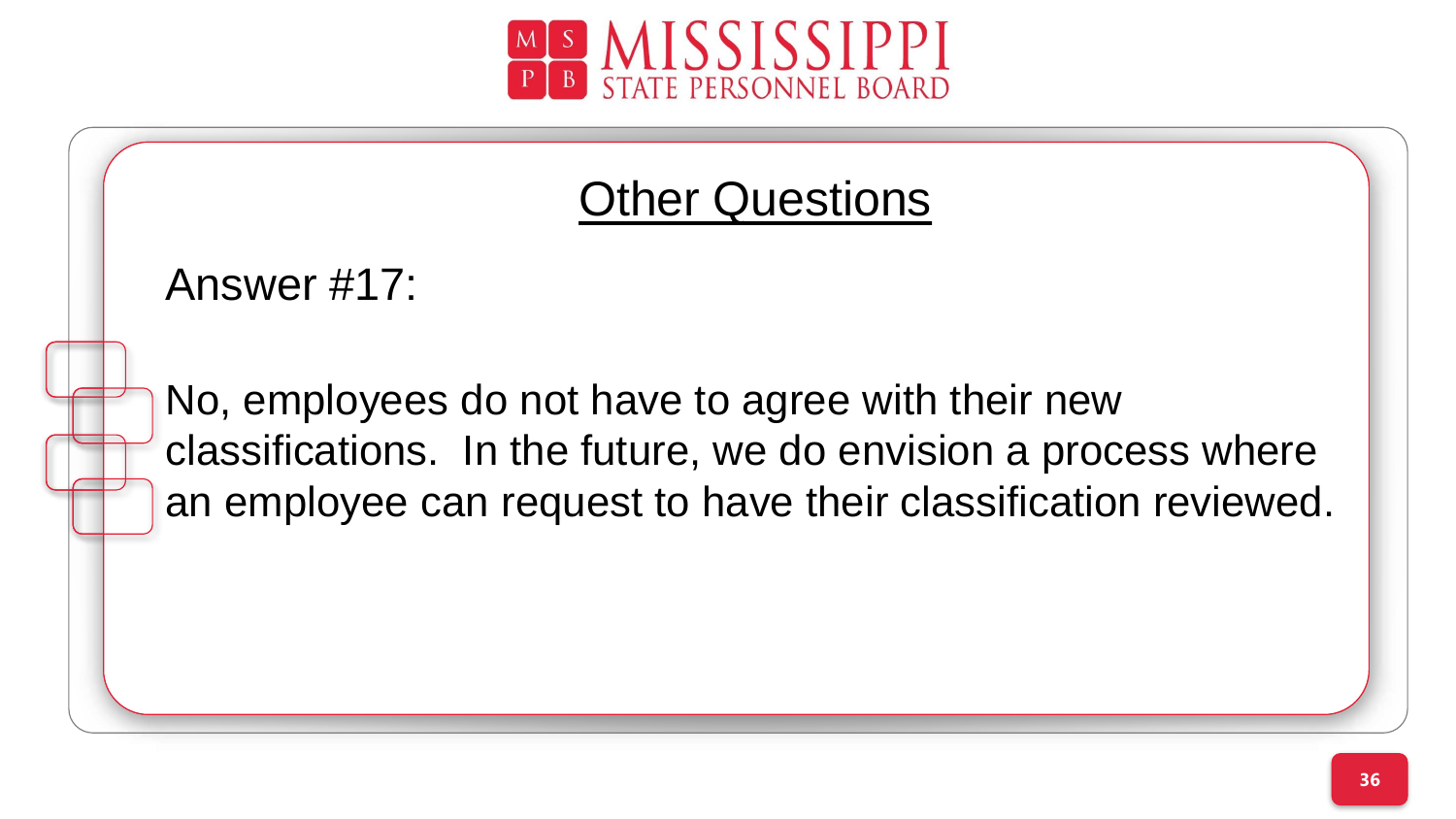

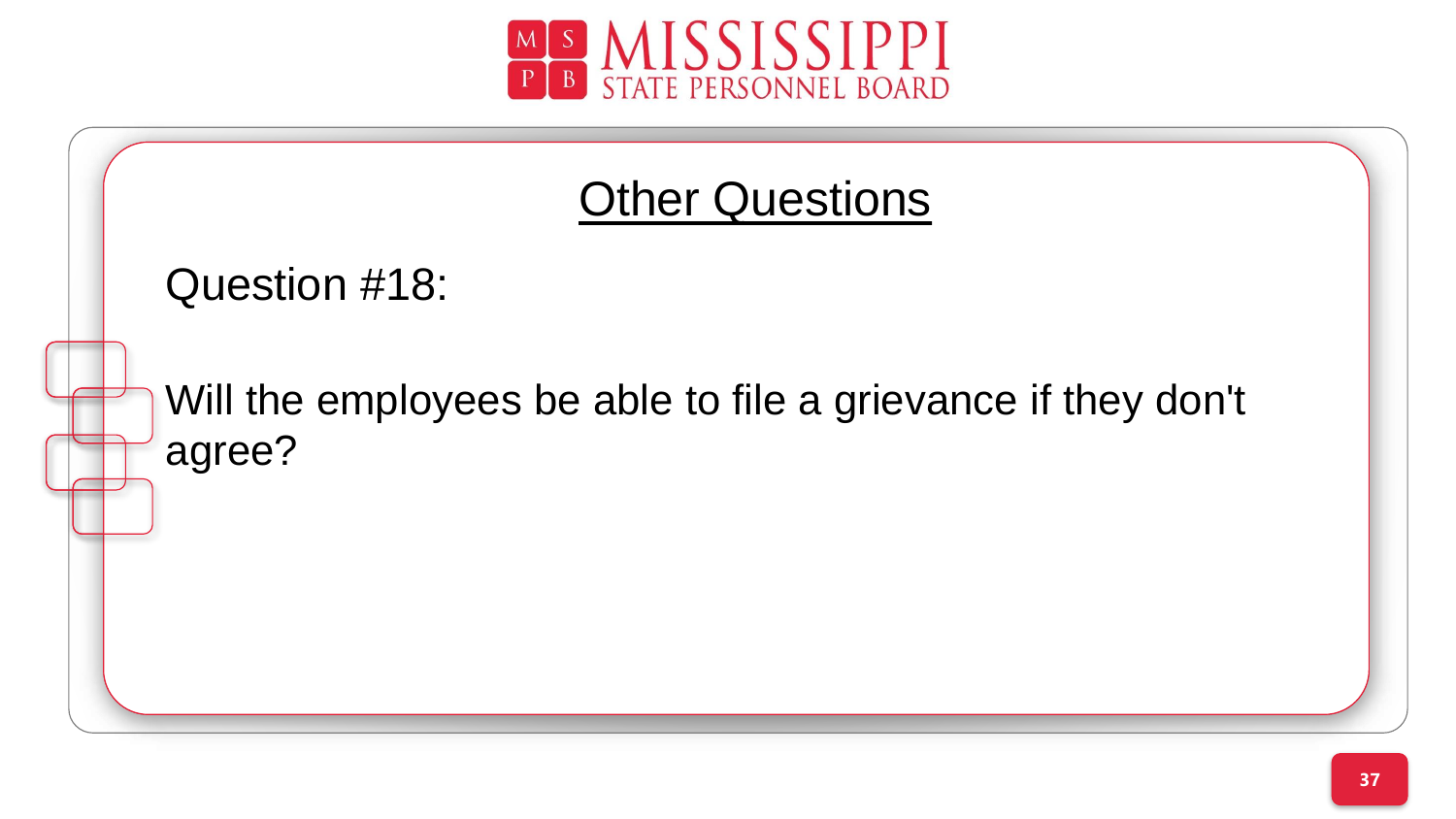

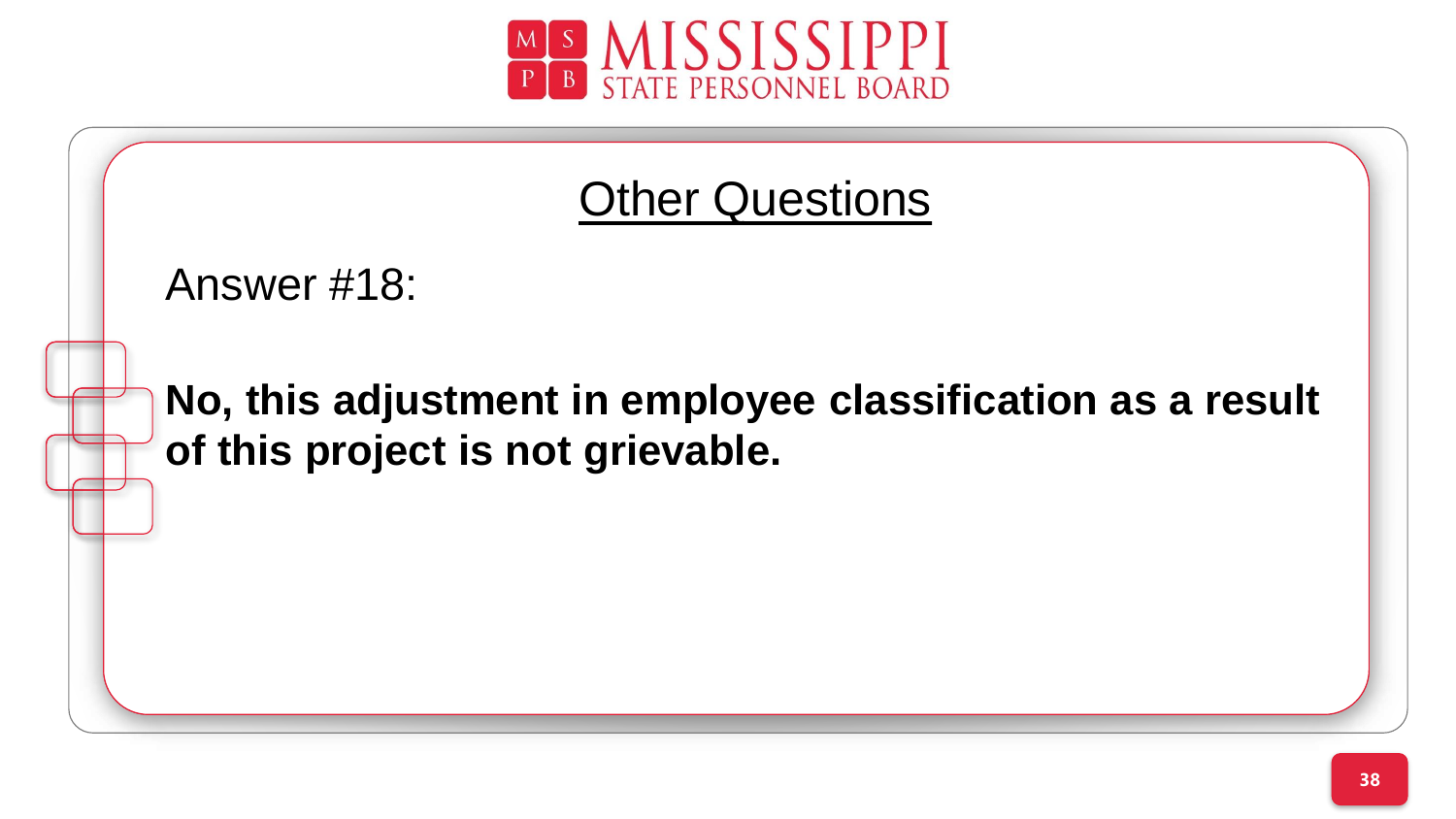

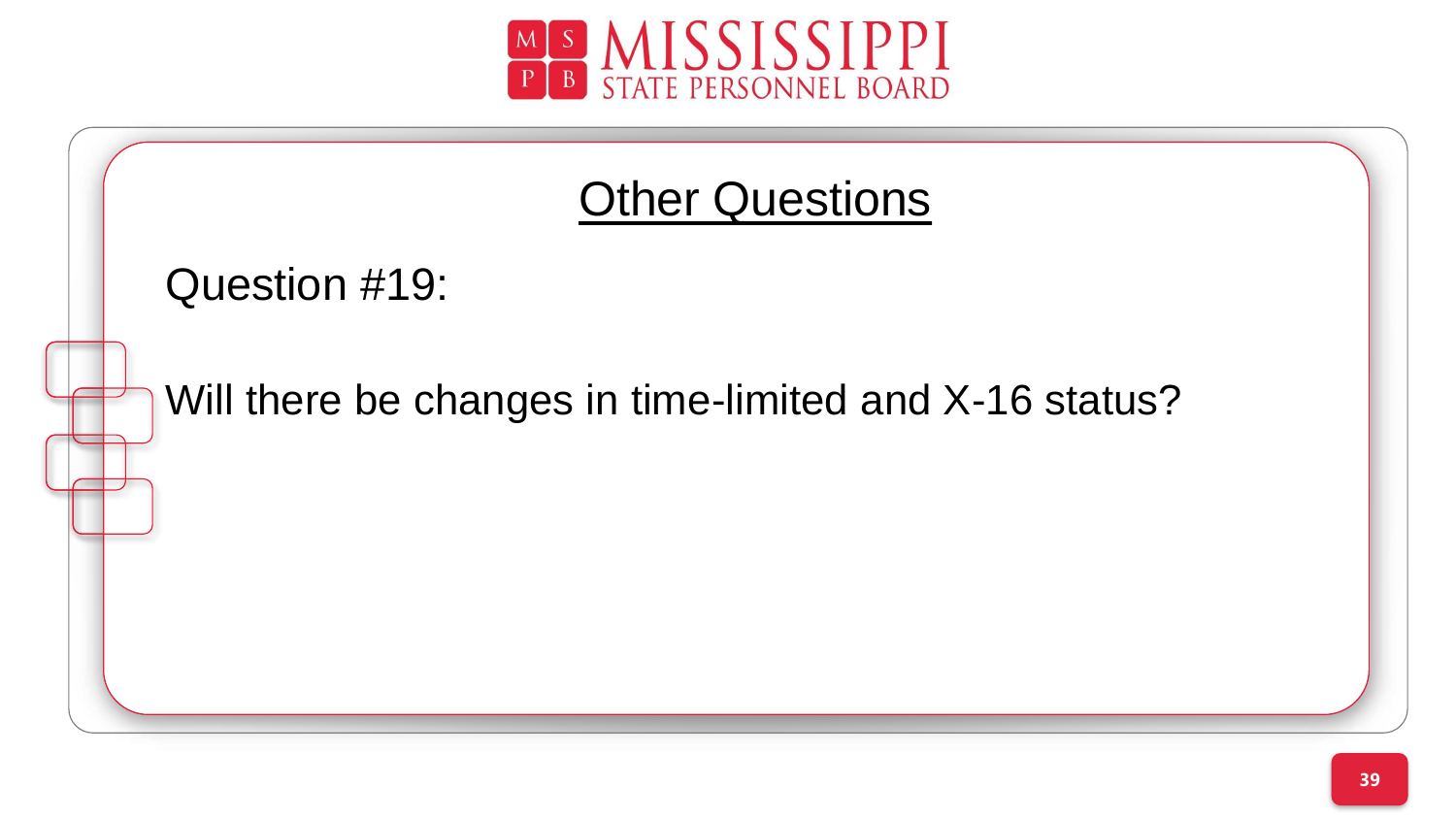

Answer #19:

and-pleasure status with the rollout of SEC<sup>2</sup>. In the future, There will be no changes to an employee's time-limited or will-MSPB intends to work with all interested parties in reviewing how statutorily defined (time-limited, will-and-pleasure, etc.) employees are classified and treated.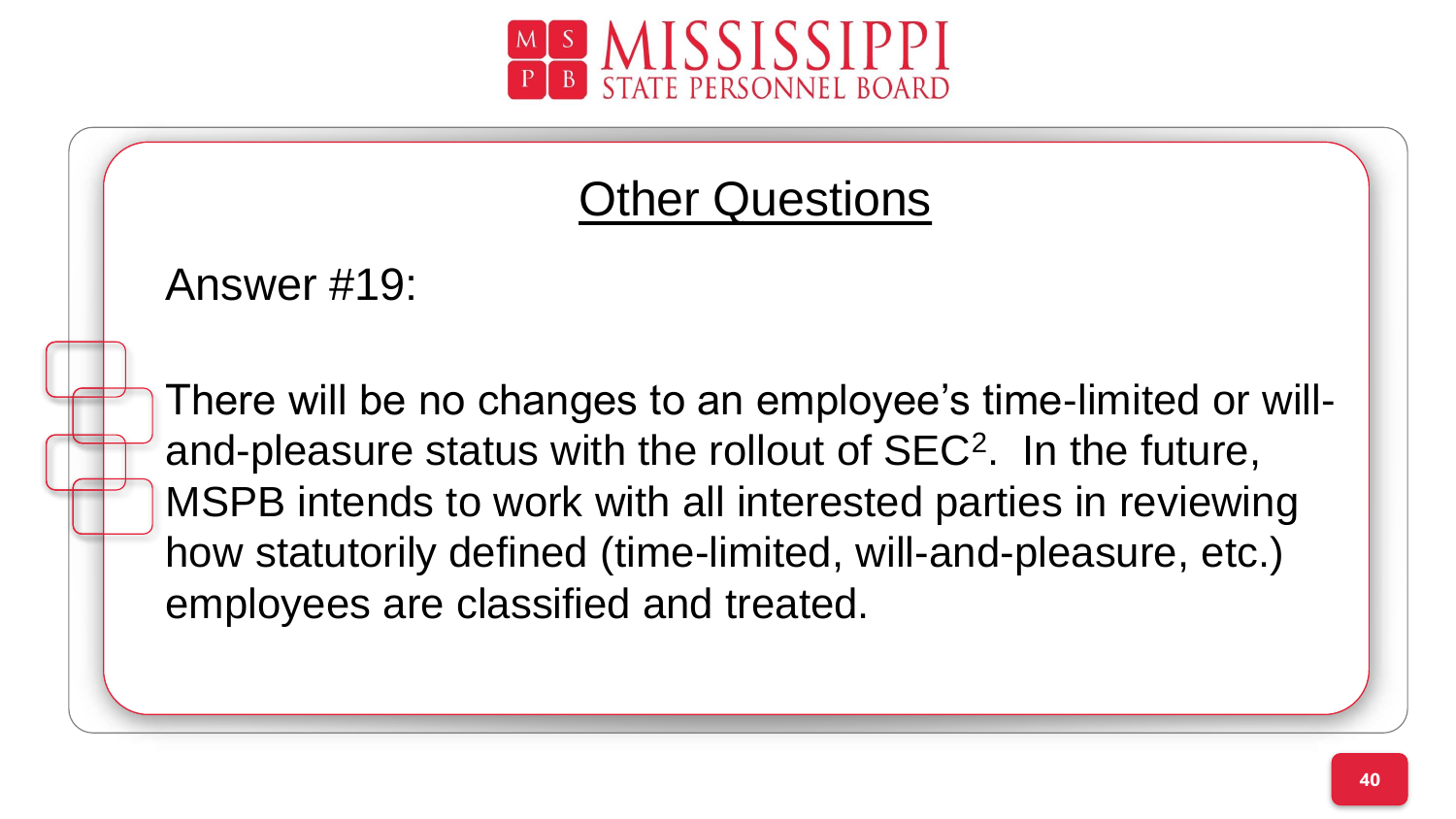

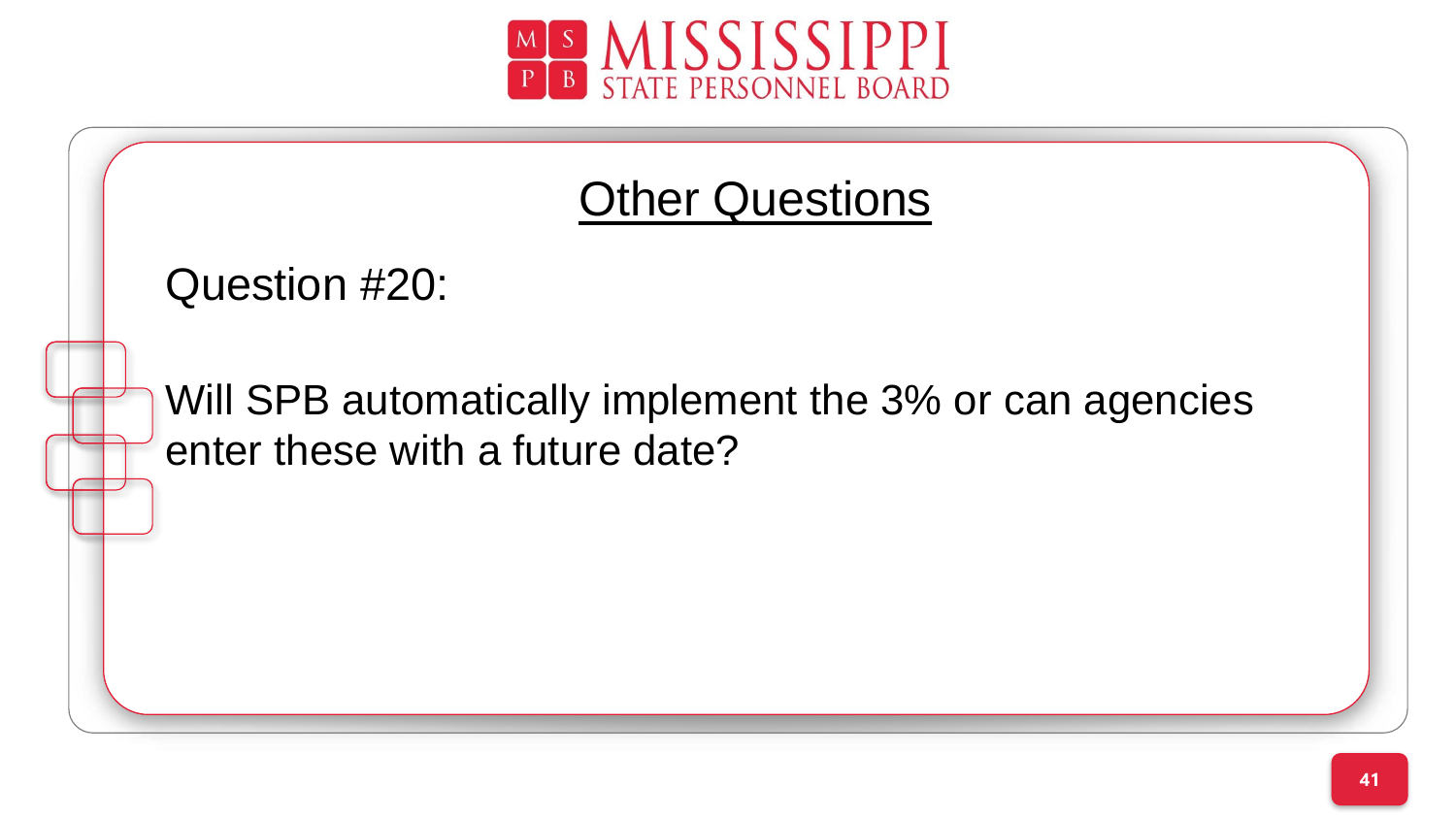

Answer #20:

December at which point they will decide to award all, some, Each agency will receive a list of their employees in early or none of the 3% increase. MSPB will handle uploading the new classifications and salaries into MAGIC for January 1, 2022. **No actions should be entered into SPAHRS for these increases.**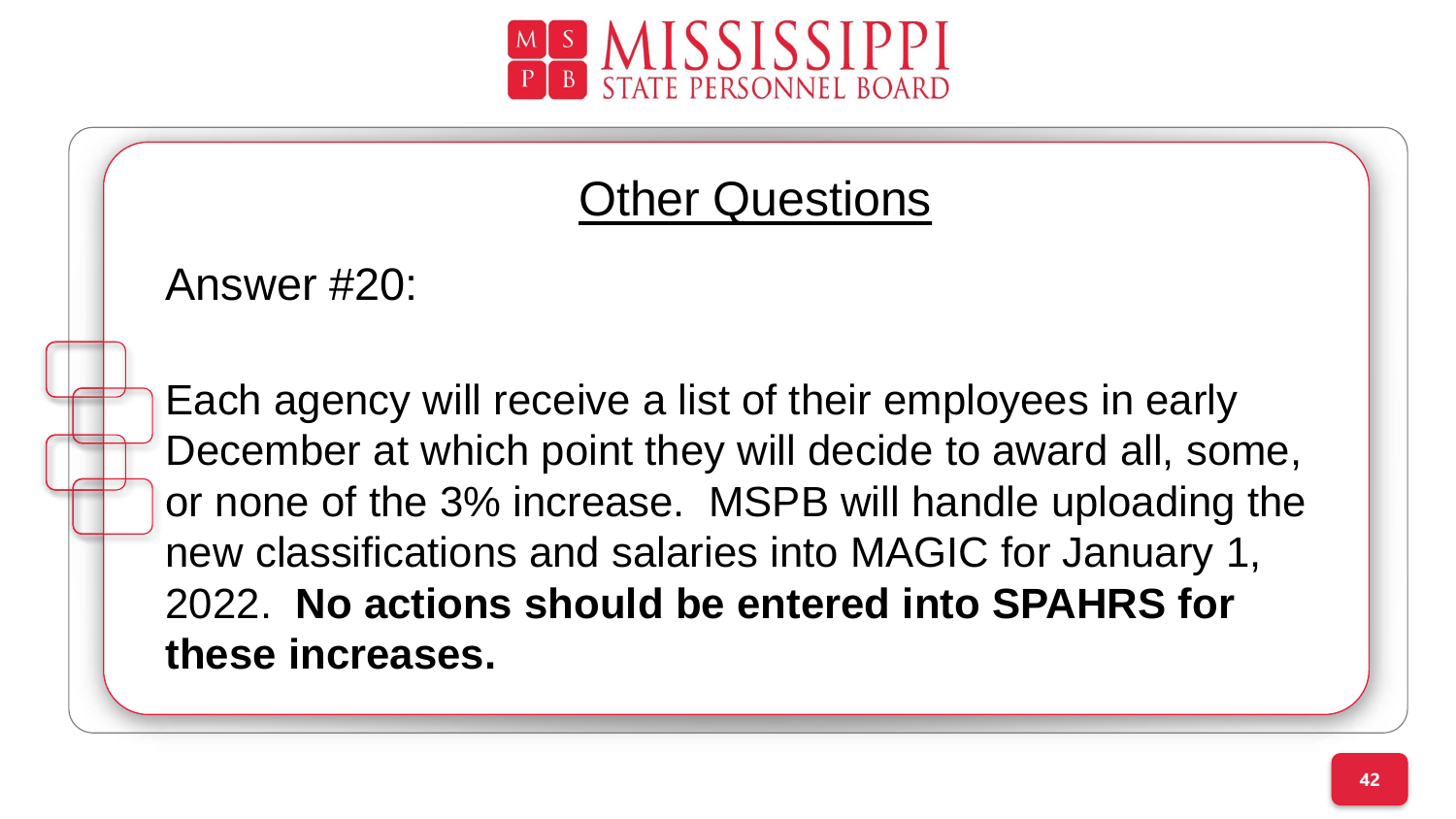

Question #21:

ç do we do for new hires into classifications with current Will employees be brought up to the minimum salary? What employees below minimum?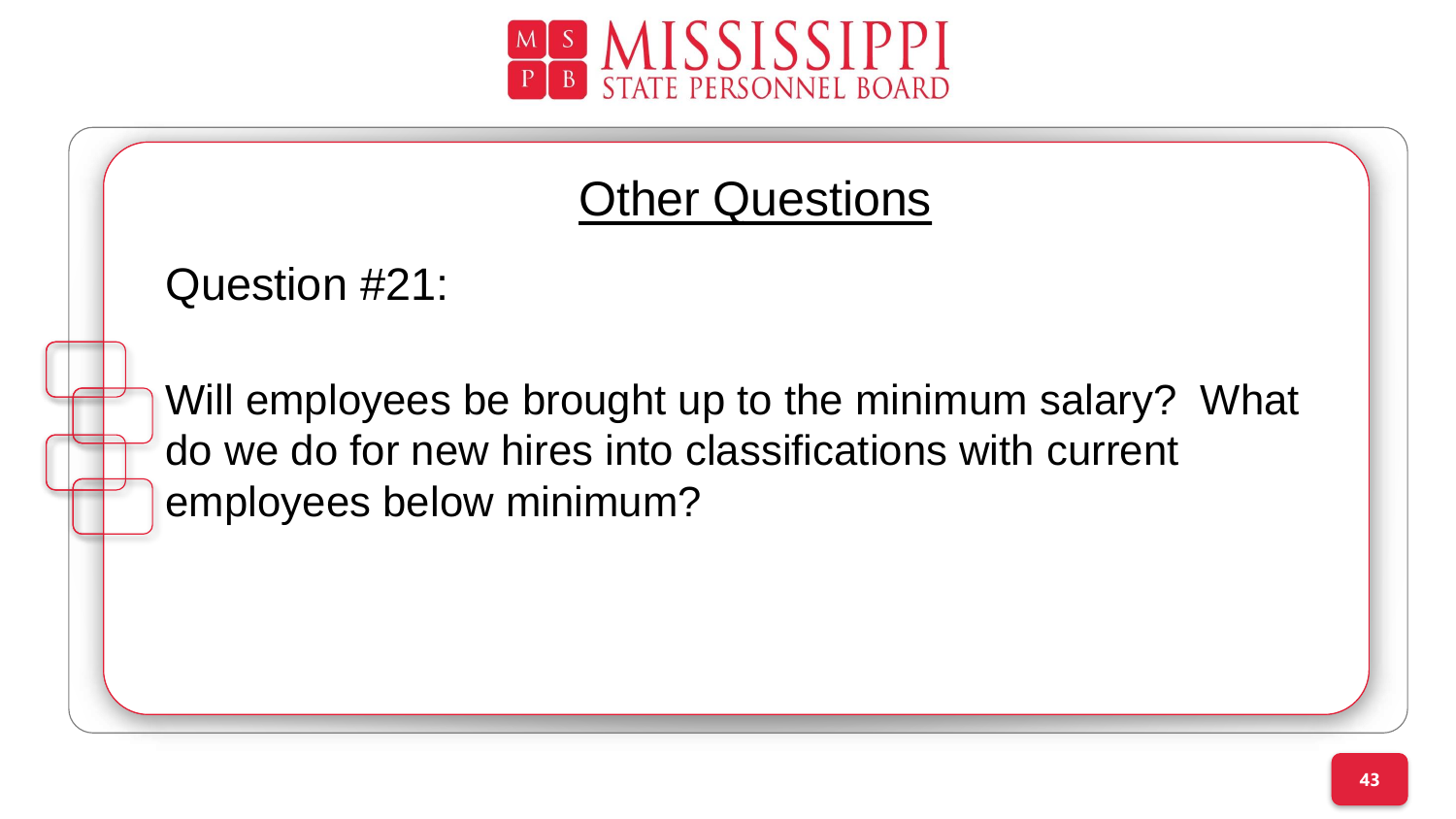

Answer #21:

Agencies with employees who are still below minimum after Employees will not be brought up to minimum at implementation. January 1, 2022 may award an in-range adjustment of up to 10% provided the agency has available funds and compliance dollars. As stated earlier, **each agency should ensure that the new hire's salary is equitable with current employees**.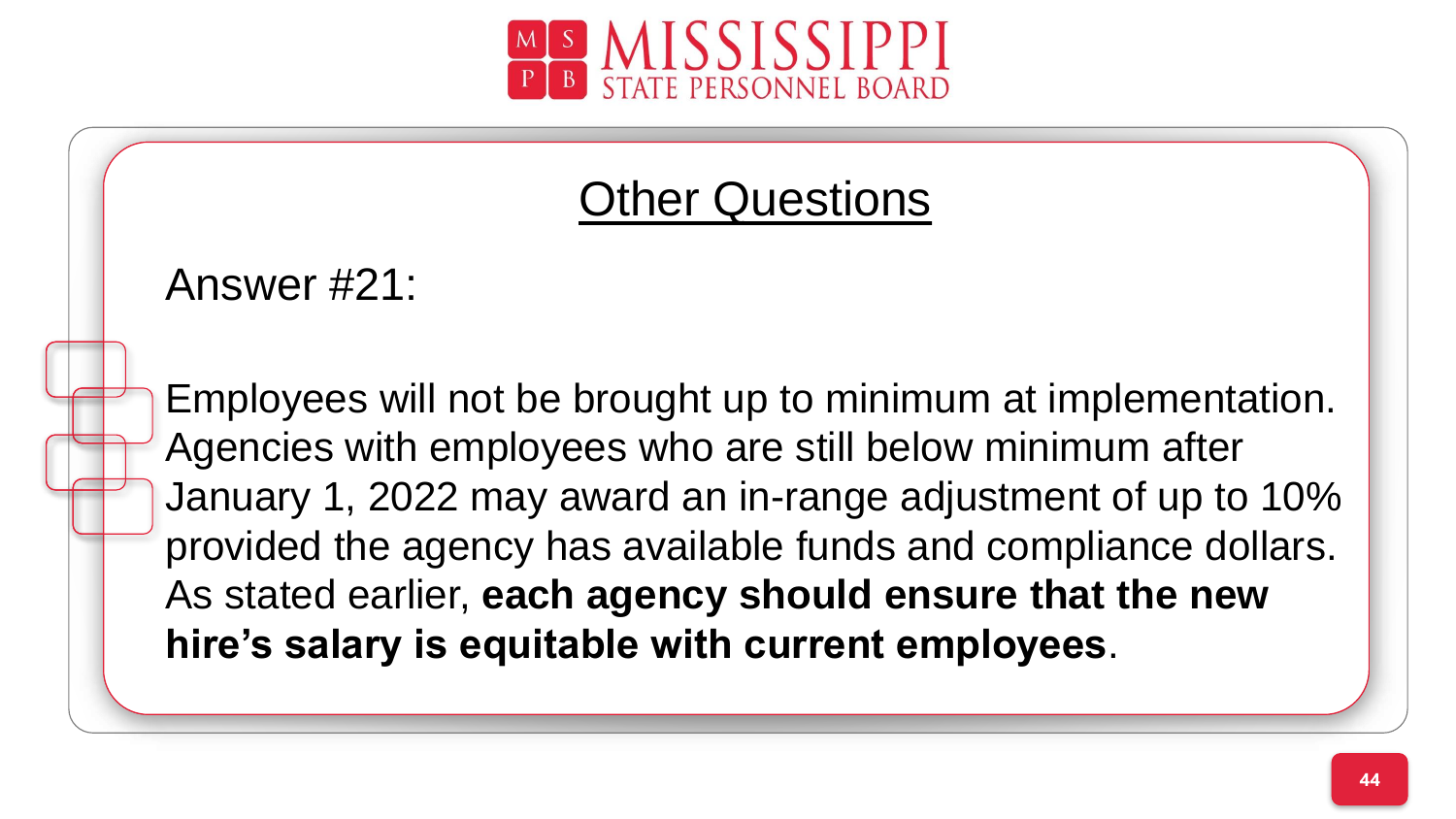

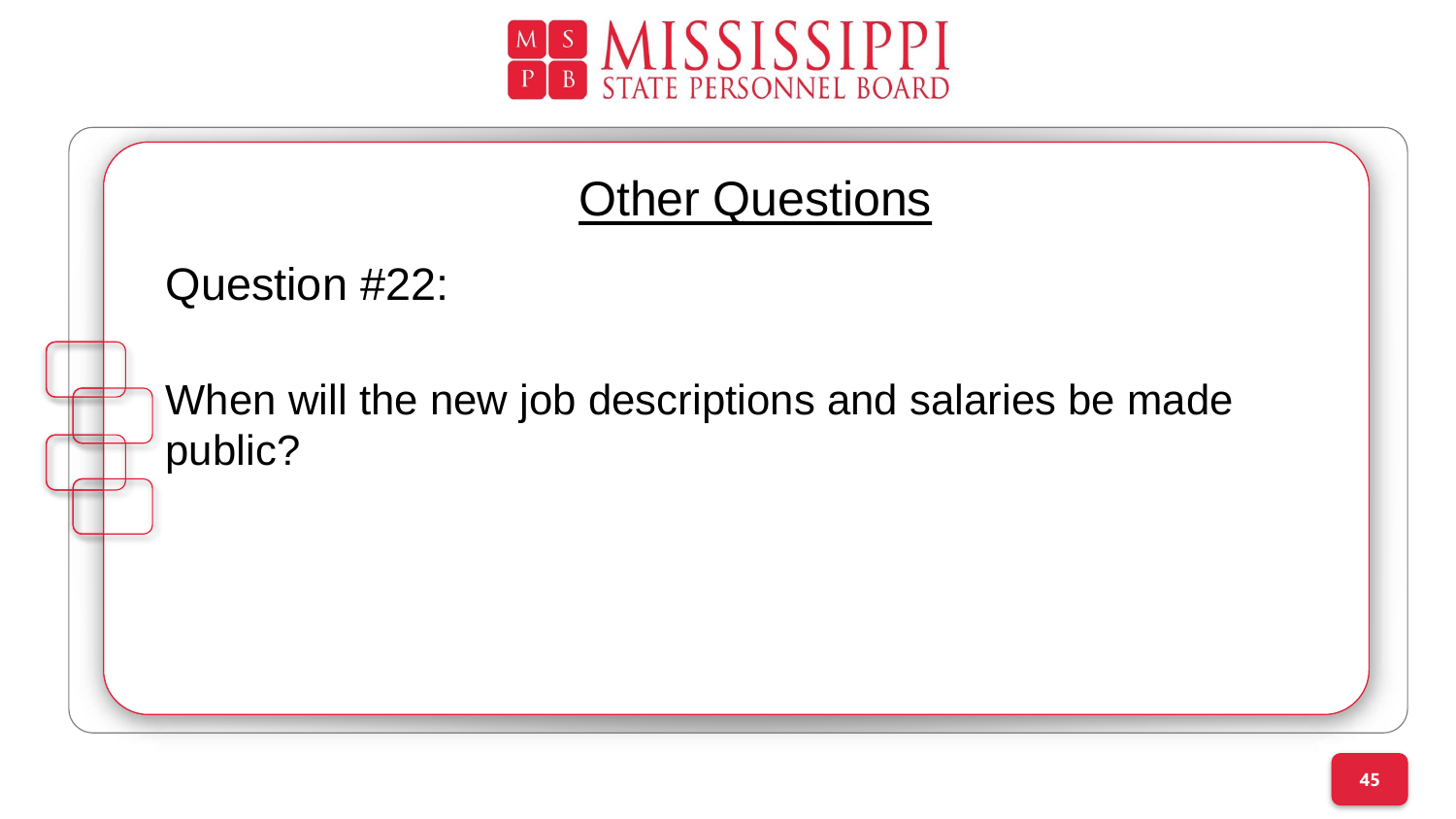

Answer #22:

roles themselves. Additionally, through our meetings with agencies As you are all aware, MSPB is currently soliciting comments on the over the past two weeks MSPB is reviewing salary survey data for specific job families. Any changes to grade assignments as a result of this review will be presented to the MSPB at it December 2021 meeting. MSPB intends to publish each final role and salary grade after the December 2021 board meeting.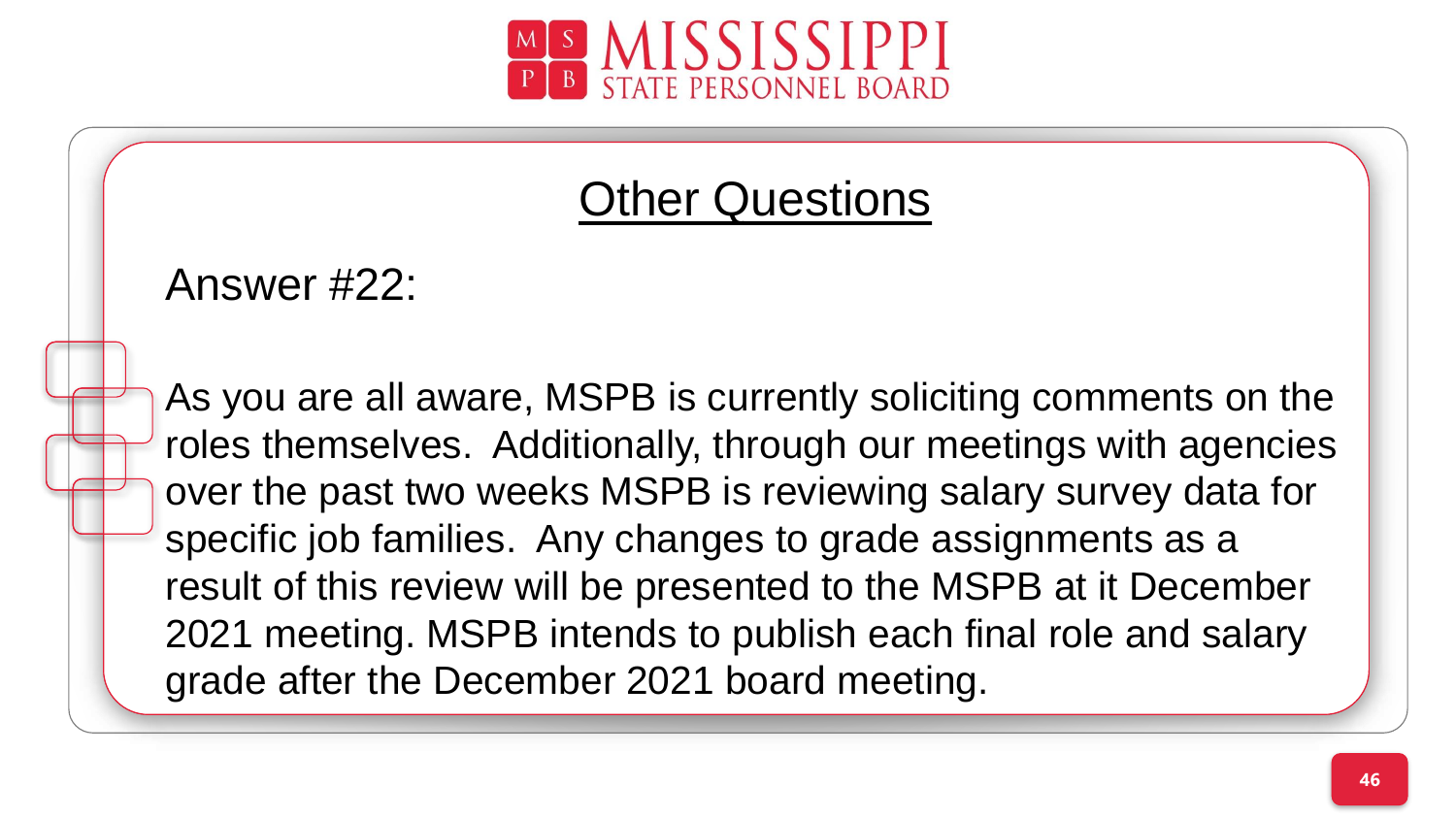

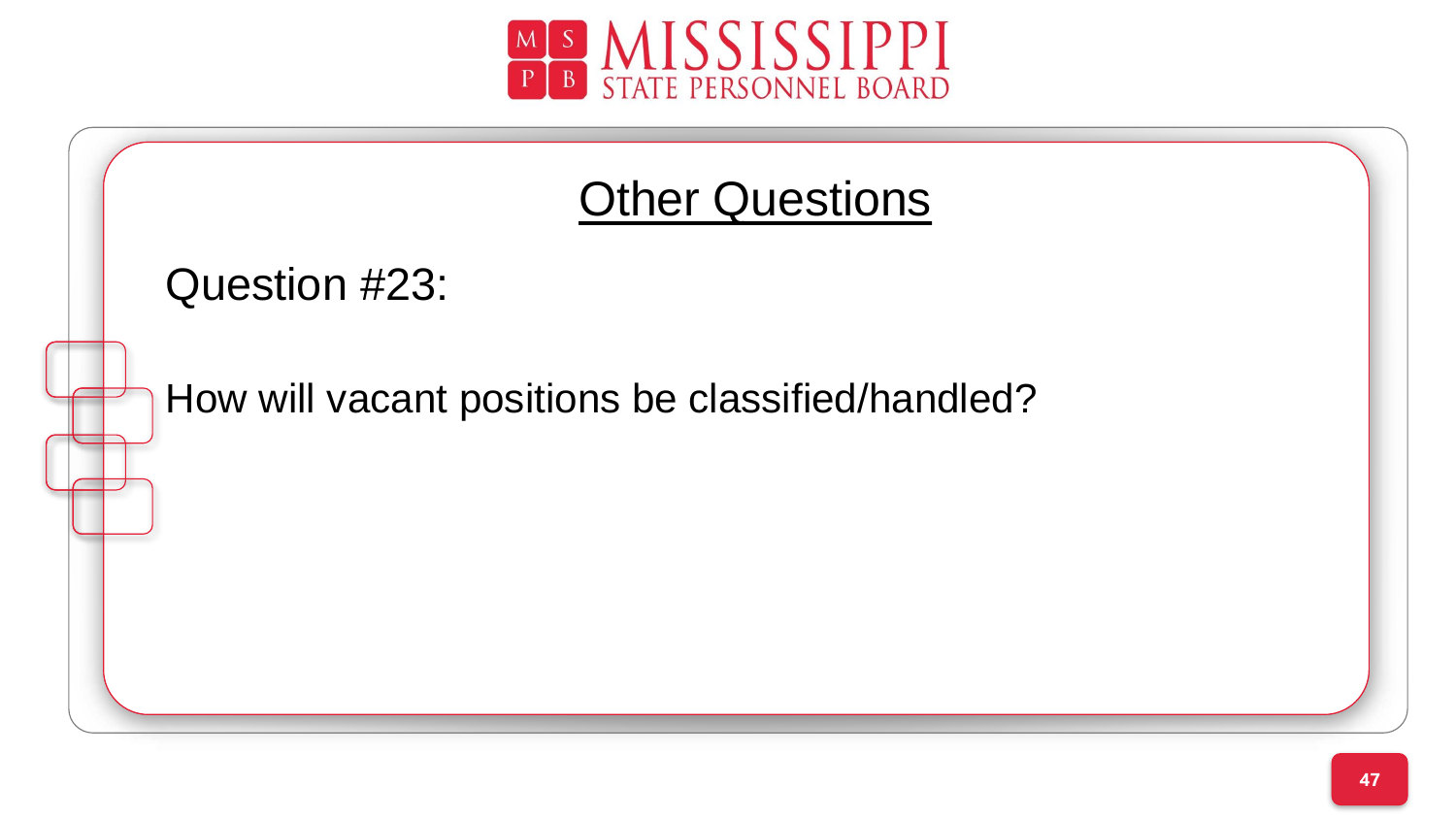

Answer #23:

Once an agency decides to recruit or fill a vacancy, MSPB and Vacant positions will roll into the new plan at their current title. the agency will determine the appropriate occupational group, job family, and level. MSPB staff has worked through this process with the Legislative Budget Office, and **the first move of a vacancy to the new plan will not require a board approved special circumstance.**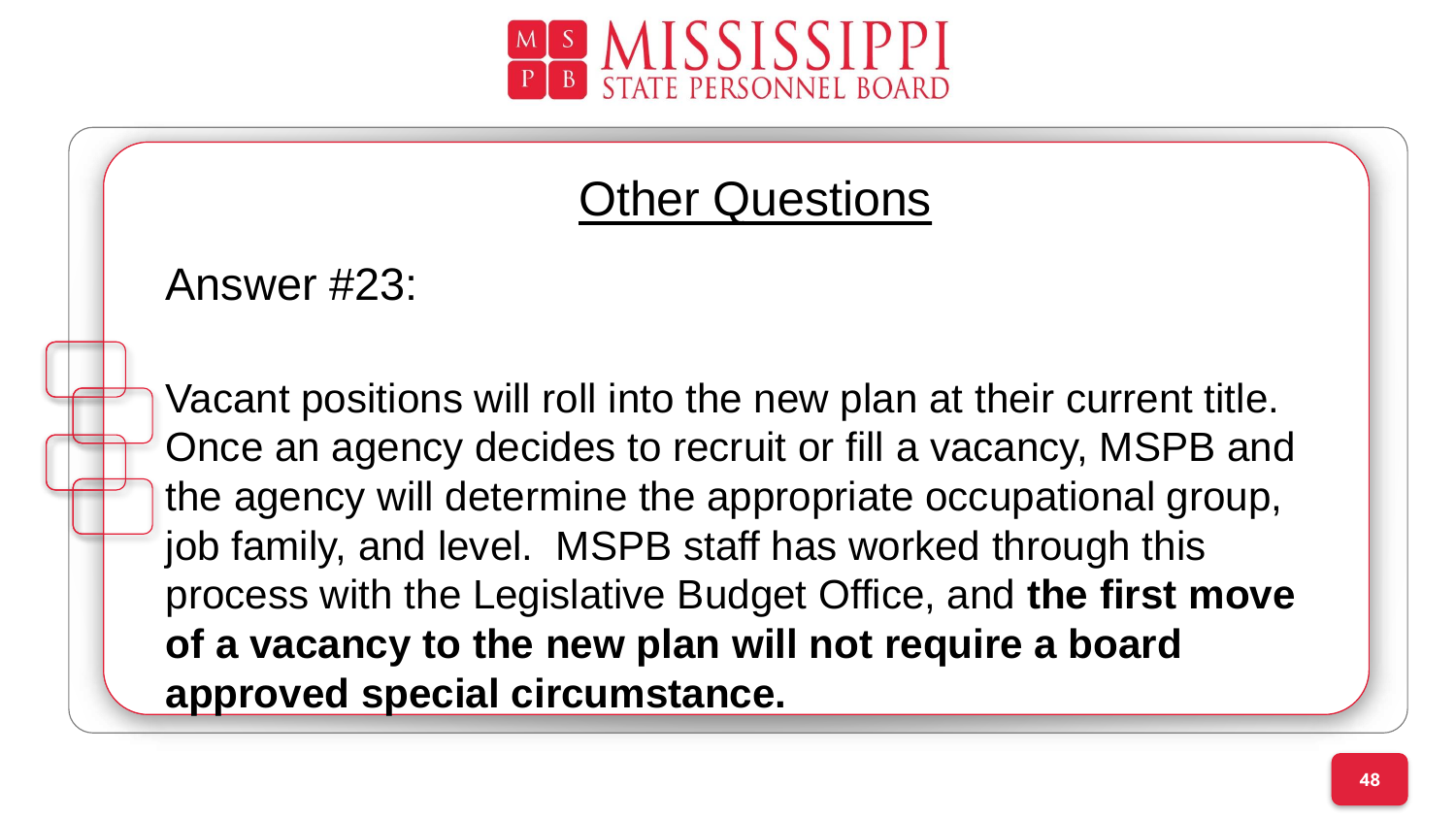

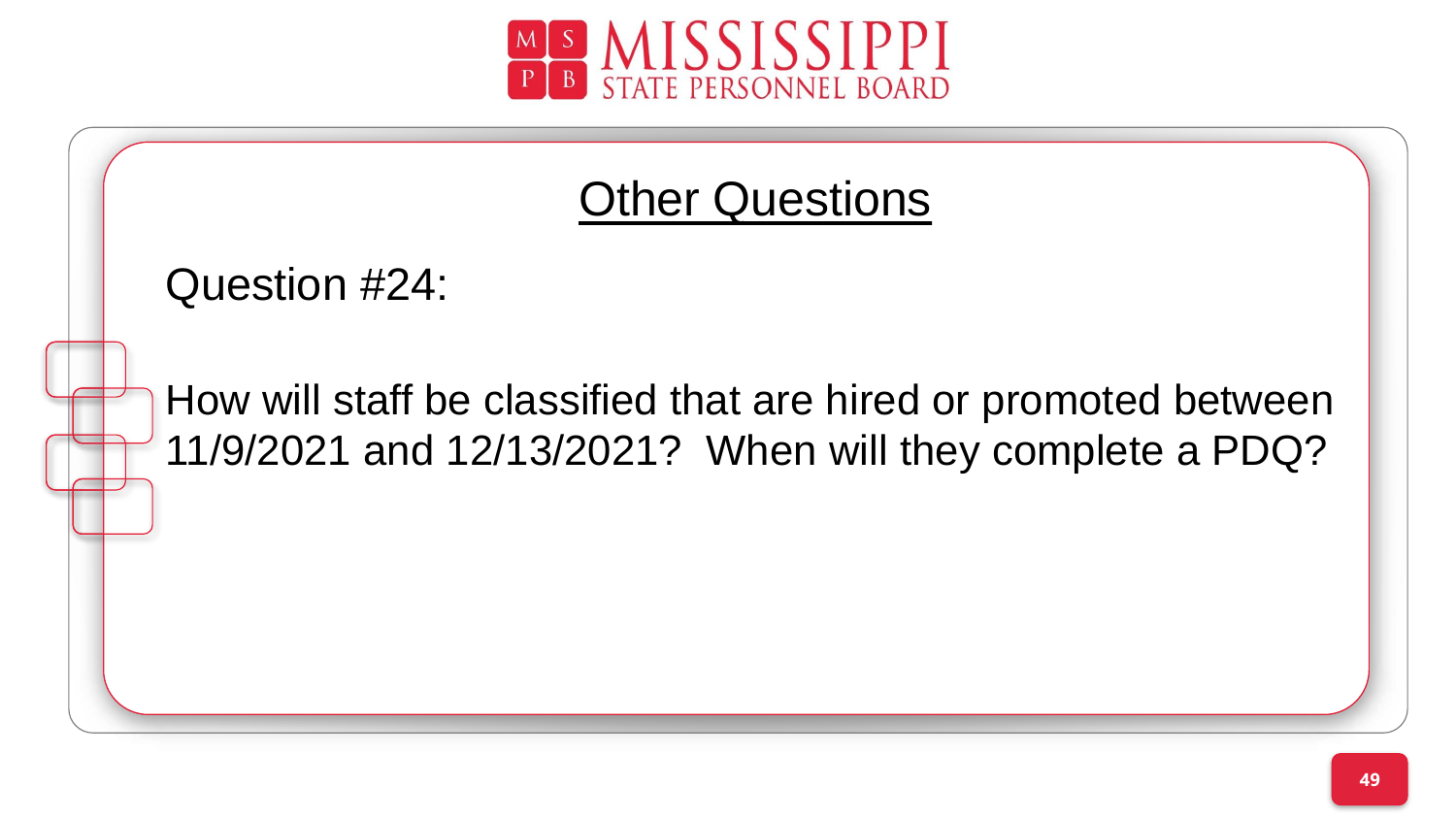



after January 1, 2022. We will make every effort to get them These employees will be handled on a case-by-case basis classified correctly and award up to 3% if they are eligible after go-live.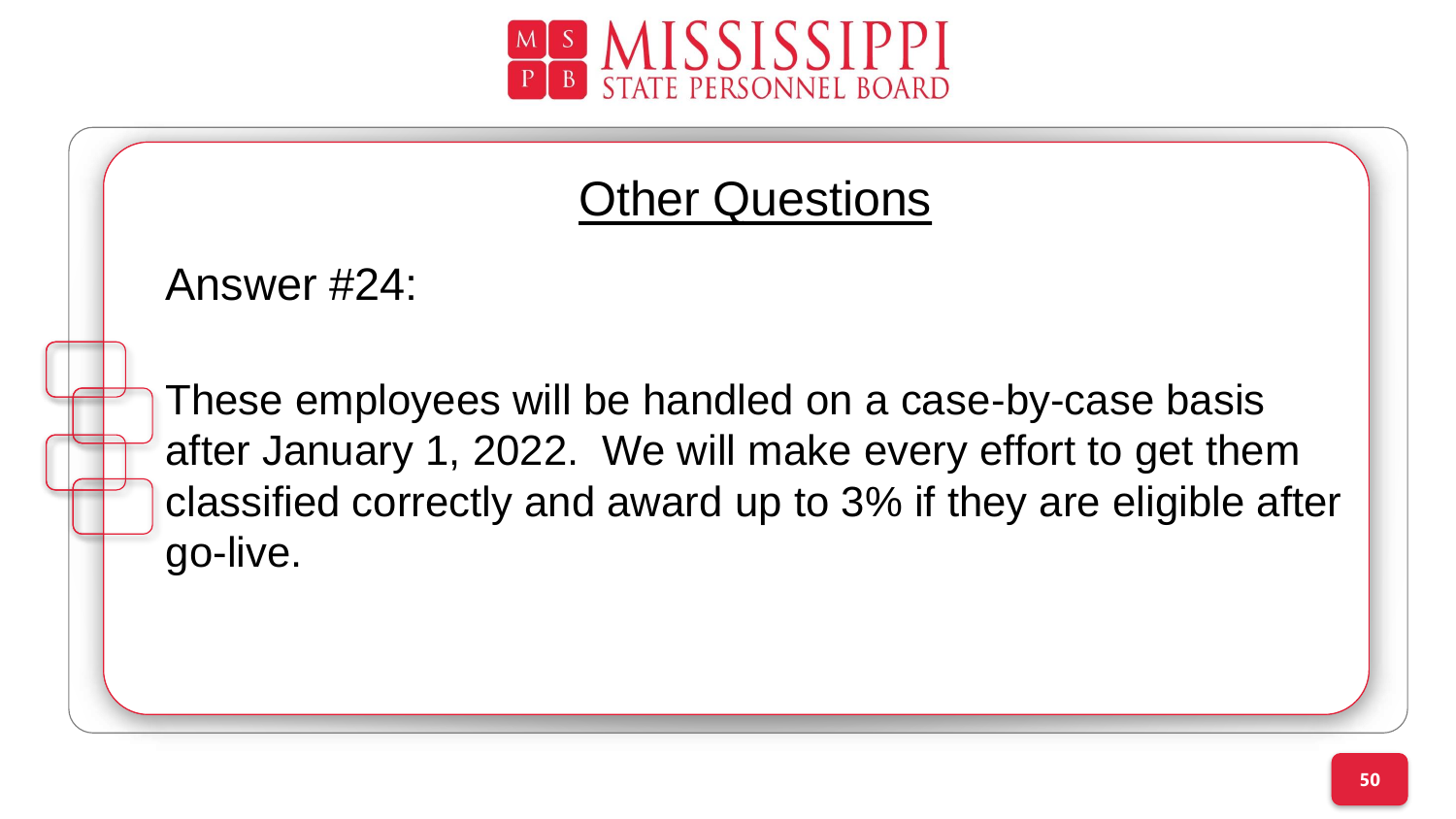

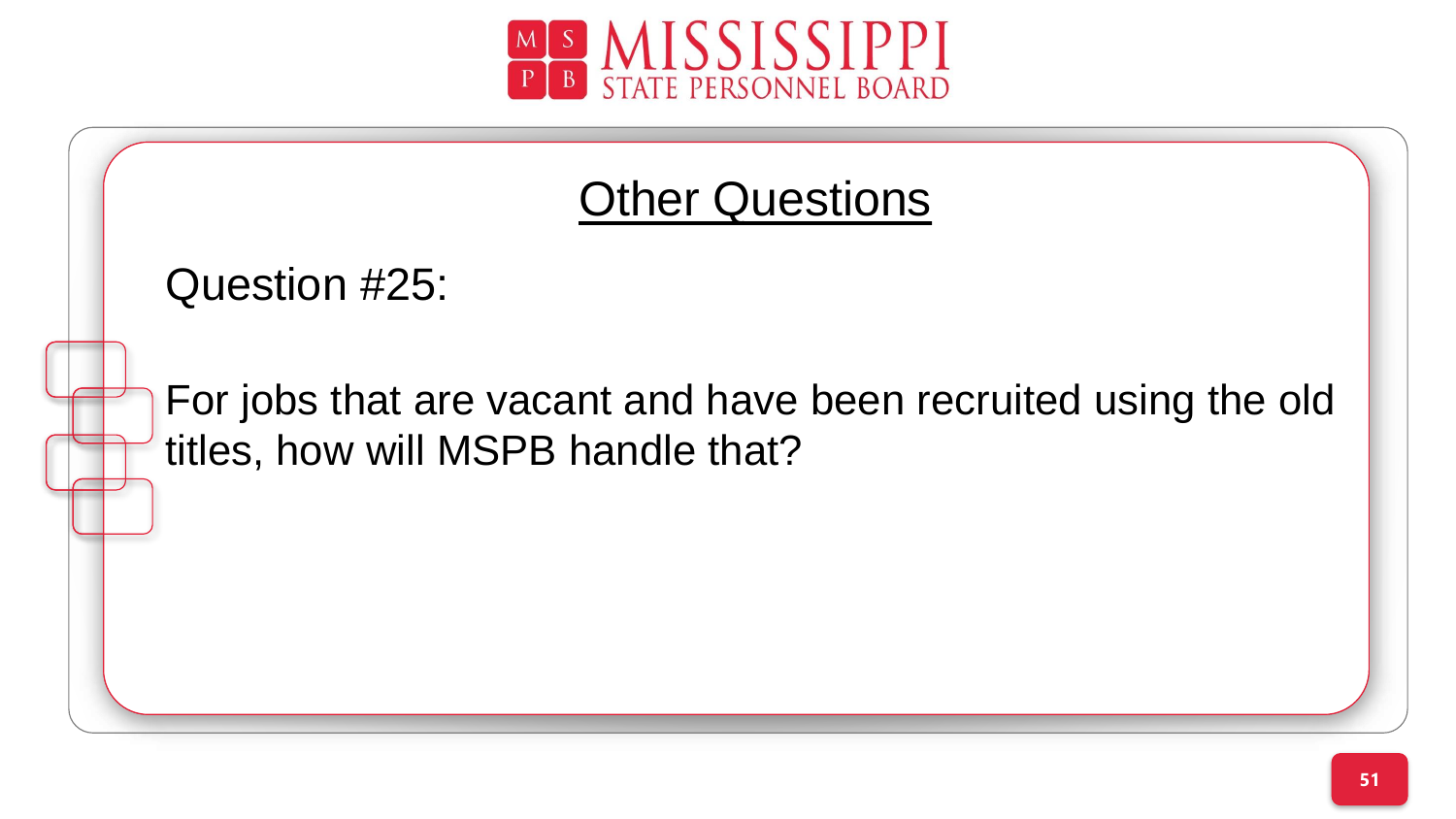

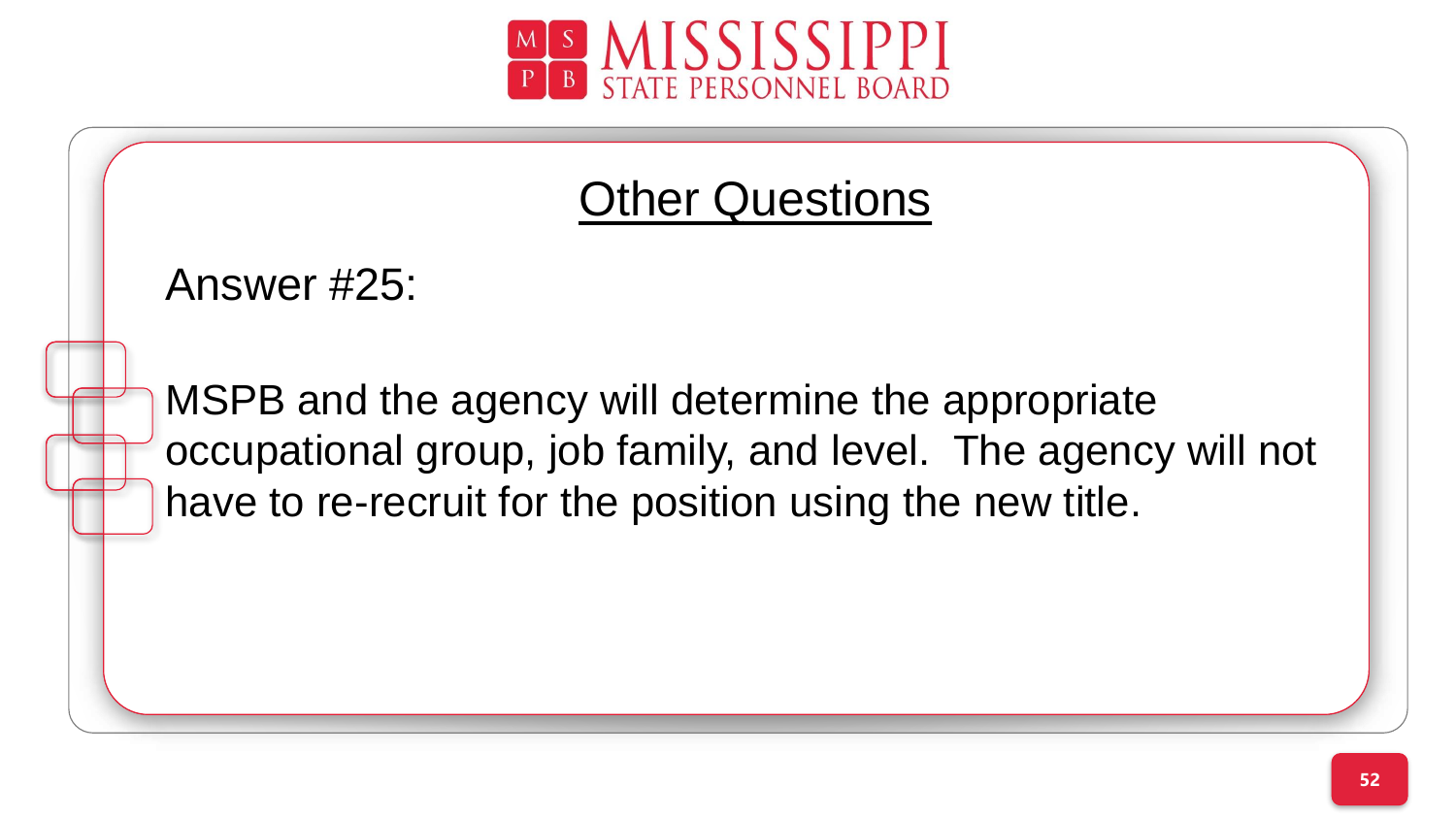

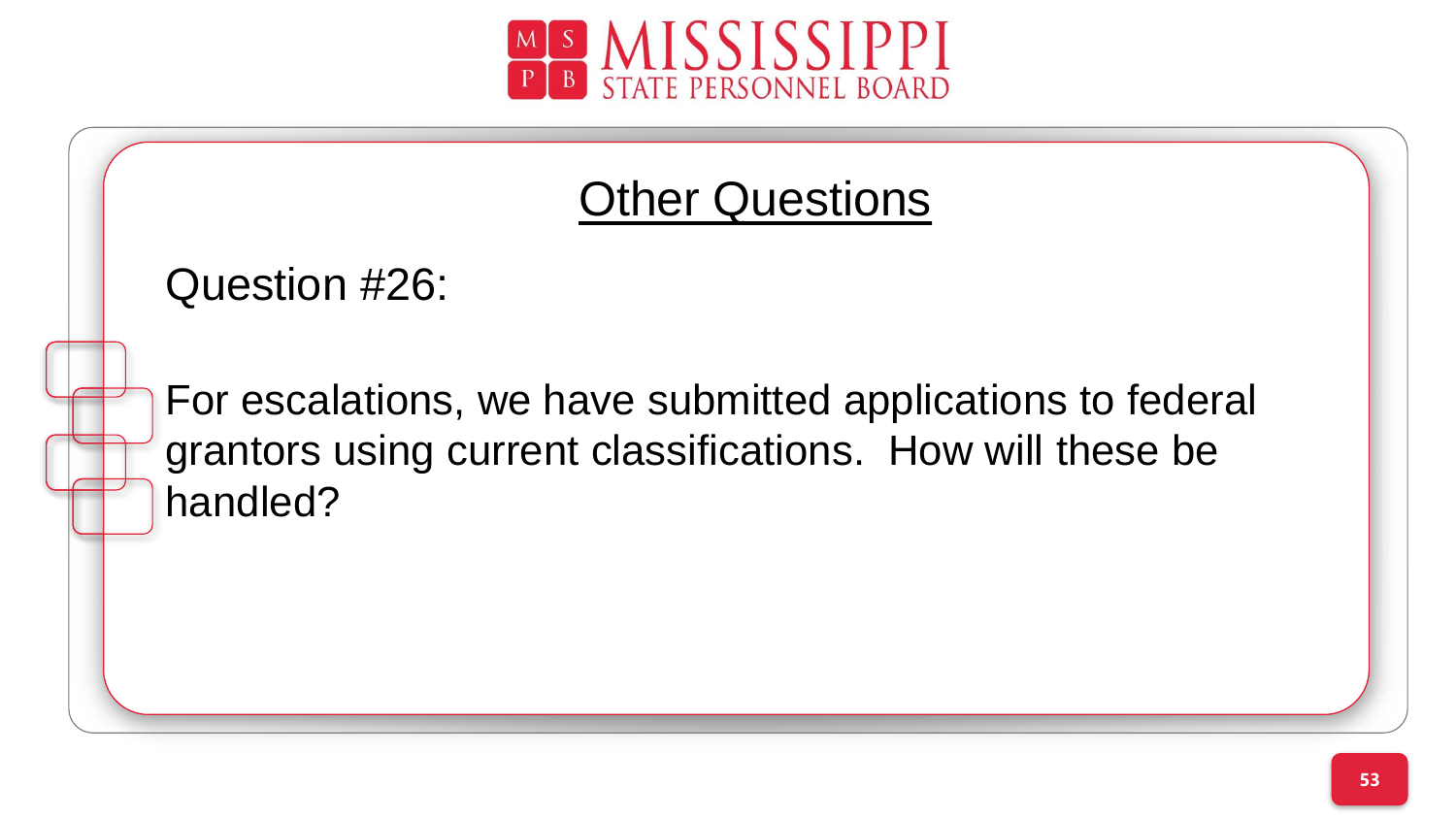

Answer #26:

titles for positions. In these instances, we will work with the MSPB is aware that in most instances federal grants require agency to find the most similar classification in the new plan to accommodate the grant escalation requirements.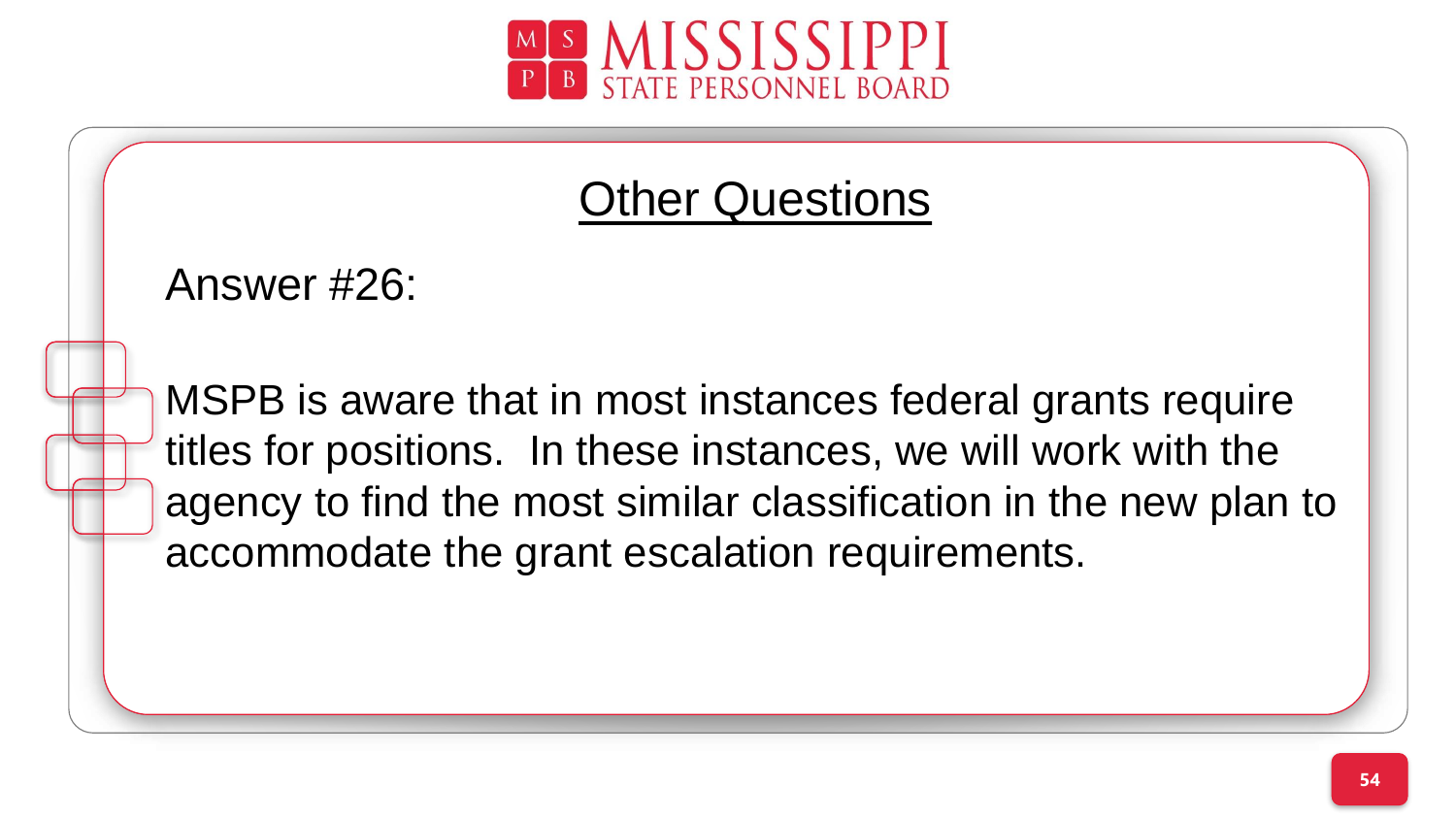

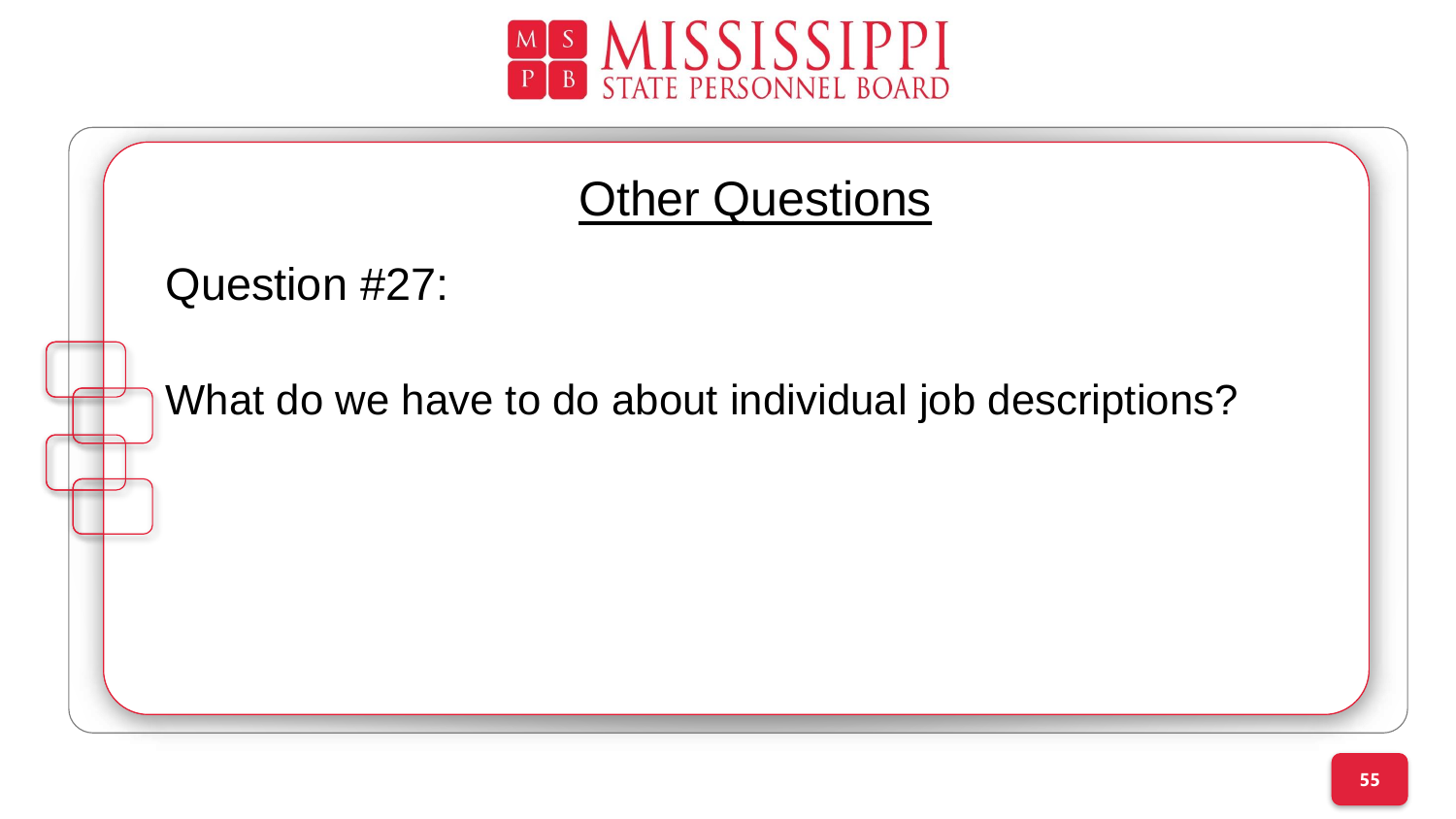

Answer #27:

agencies to have a bigger role is describing what additional MSPB will transition over the coming months to allowing aspects of a job description are necessary at the agency level when advertising for job openings. Additionally, the agencies will need to address these issues to establish equitable job expectations for the necessary Performance Review System rating for each employee.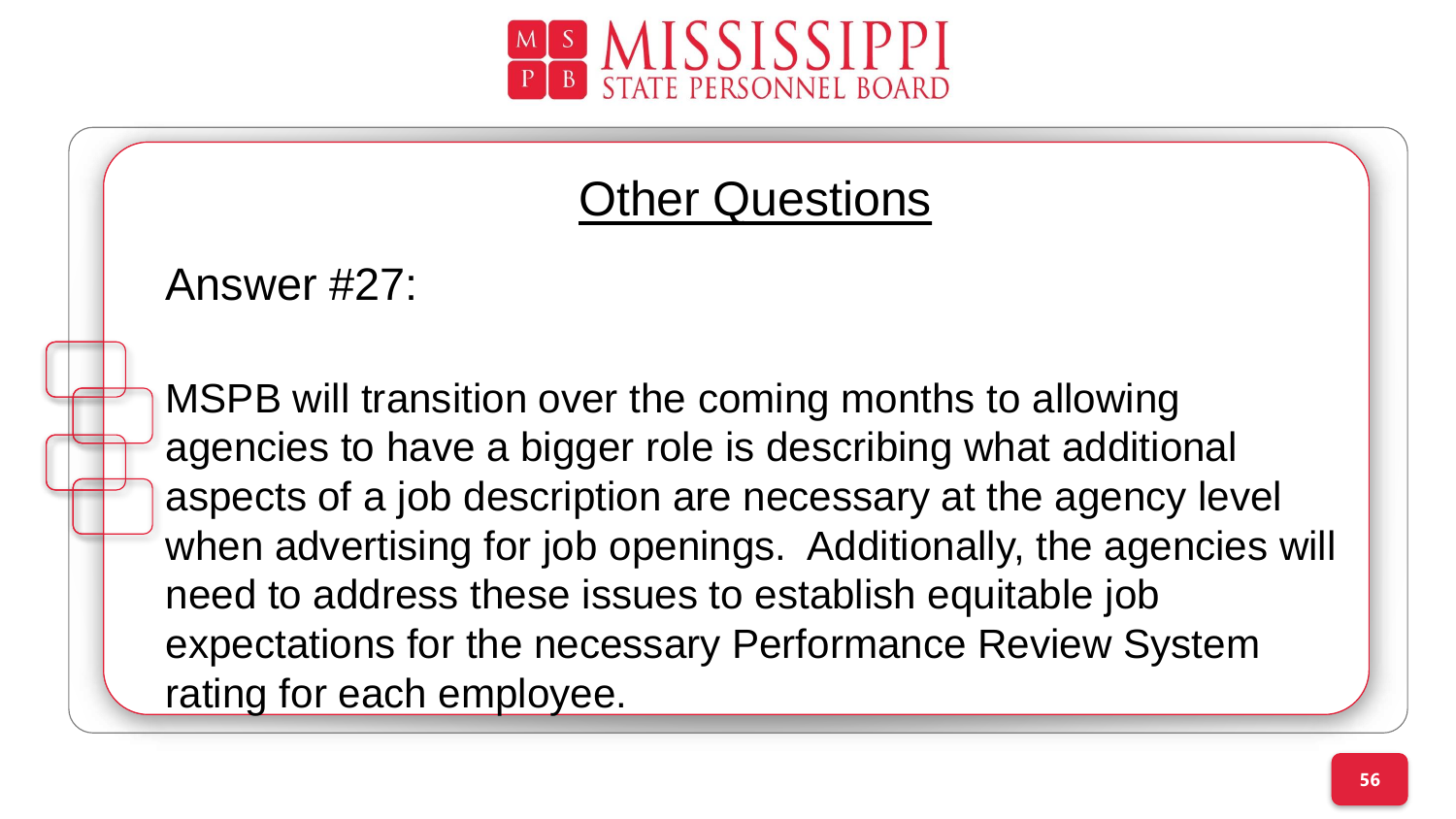

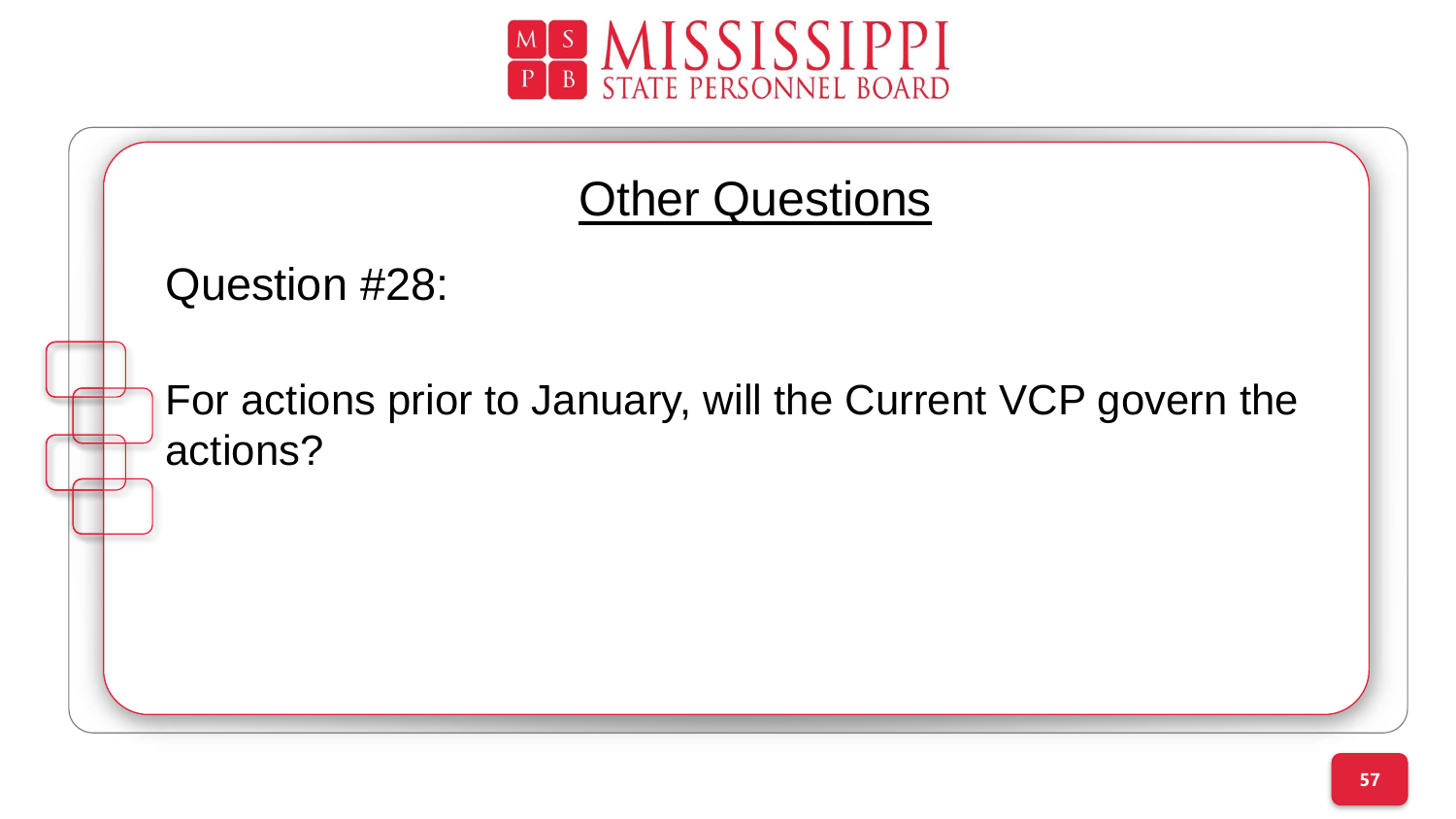

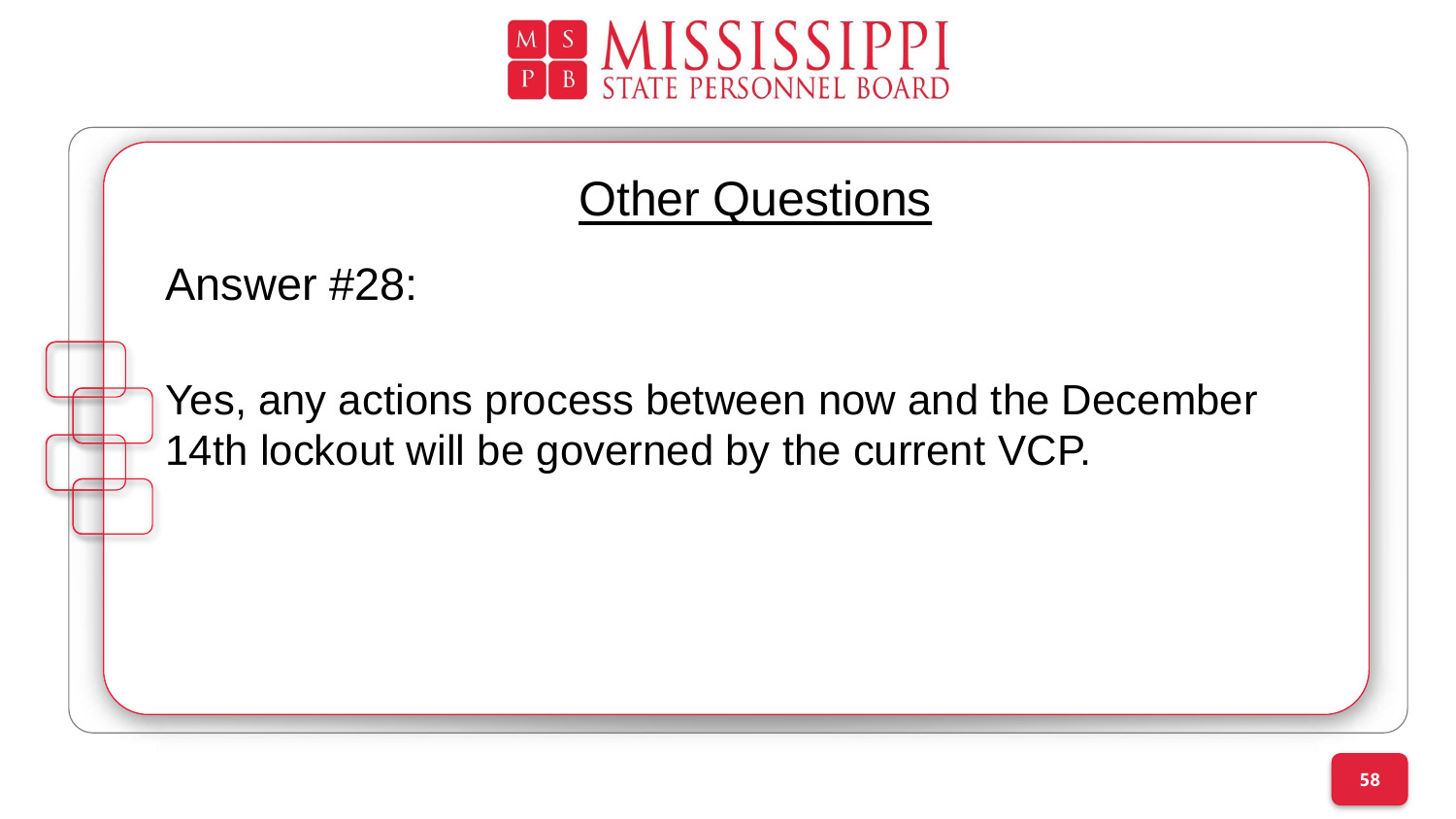

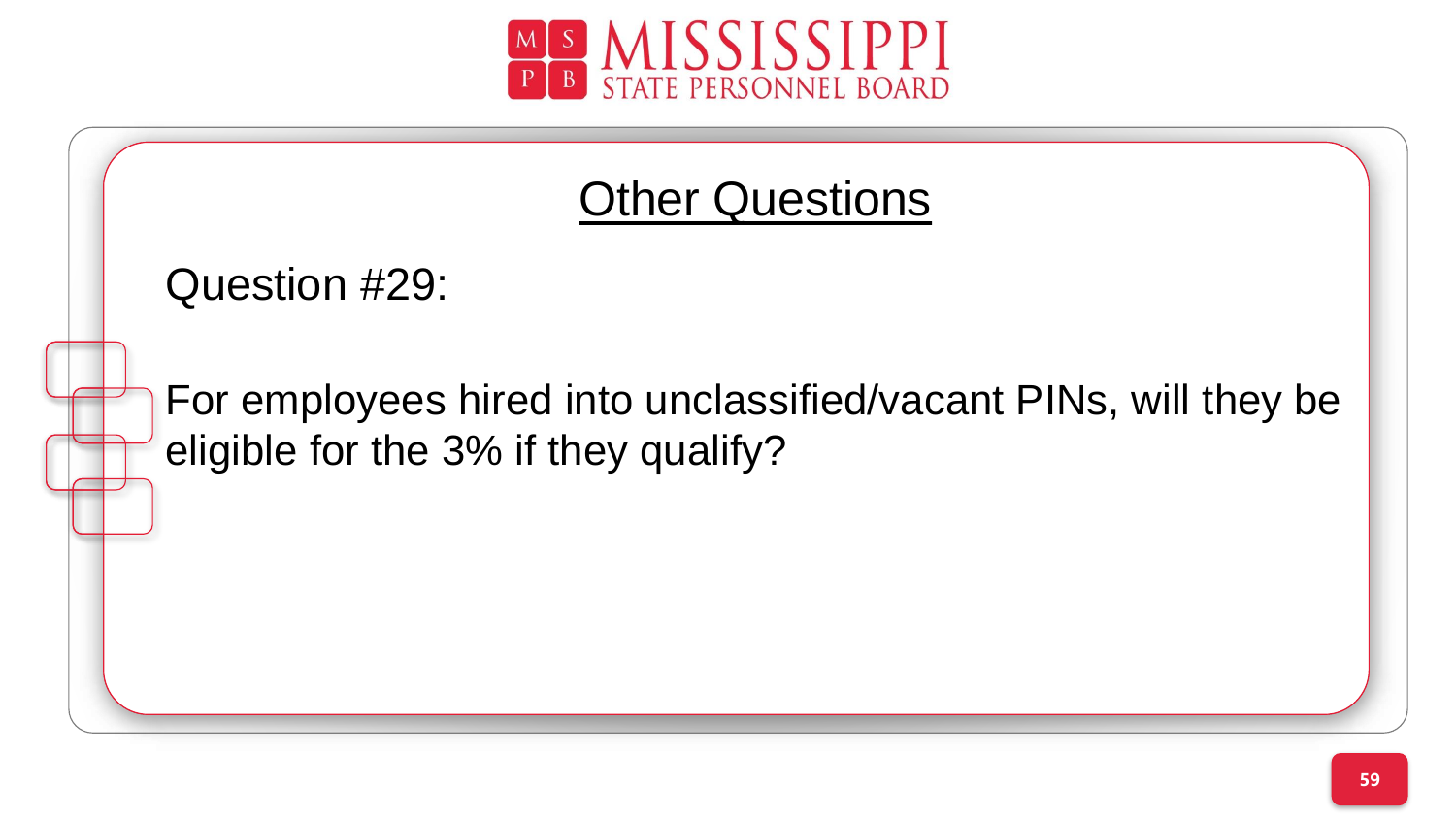

Answer #29:

December 31st, their salary is below market, and the agency If they are hired in the period between November 9th and wishes to award 3%, MSPB will work with the agency to award the increase after go-live. Employees hired into vacant positions after January 1st should be hired at an appropriate rate within the pay grade.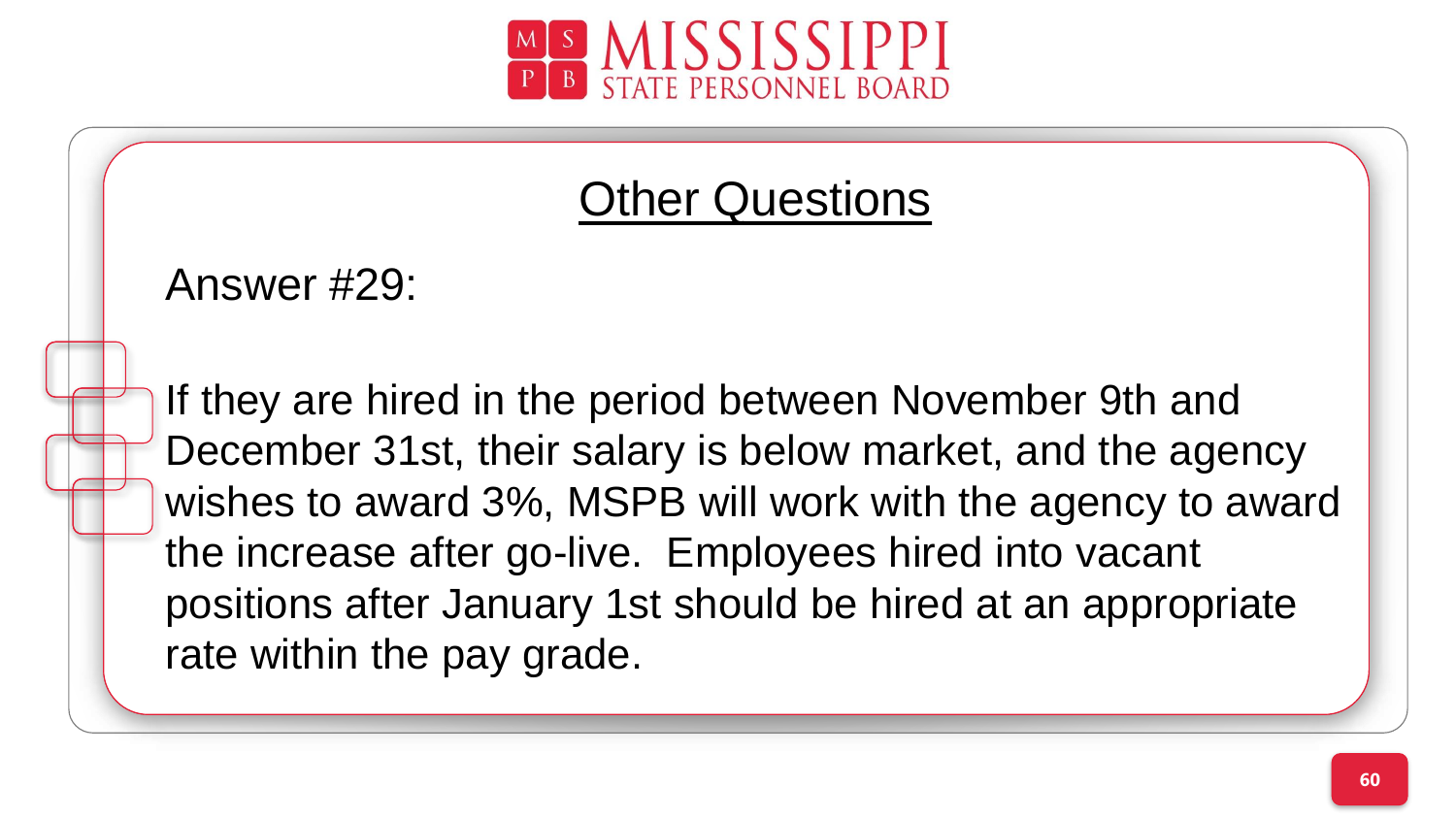

Question #30:

function when HR is converted to MAGIC? If it is an HR Will salaries be considered an HR function or a payroll function, will the increases for January 1st be required to be established in MAGIC?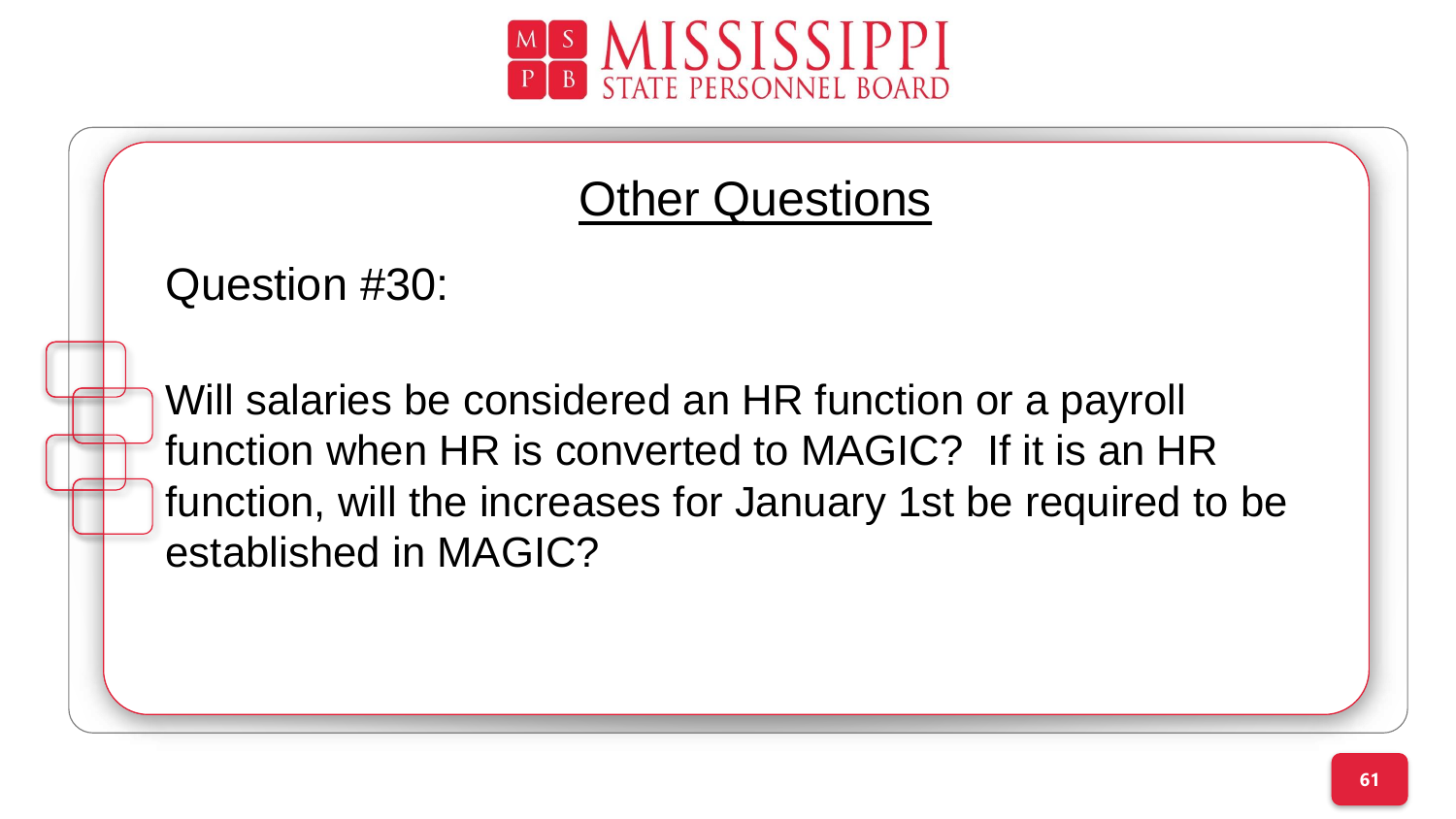

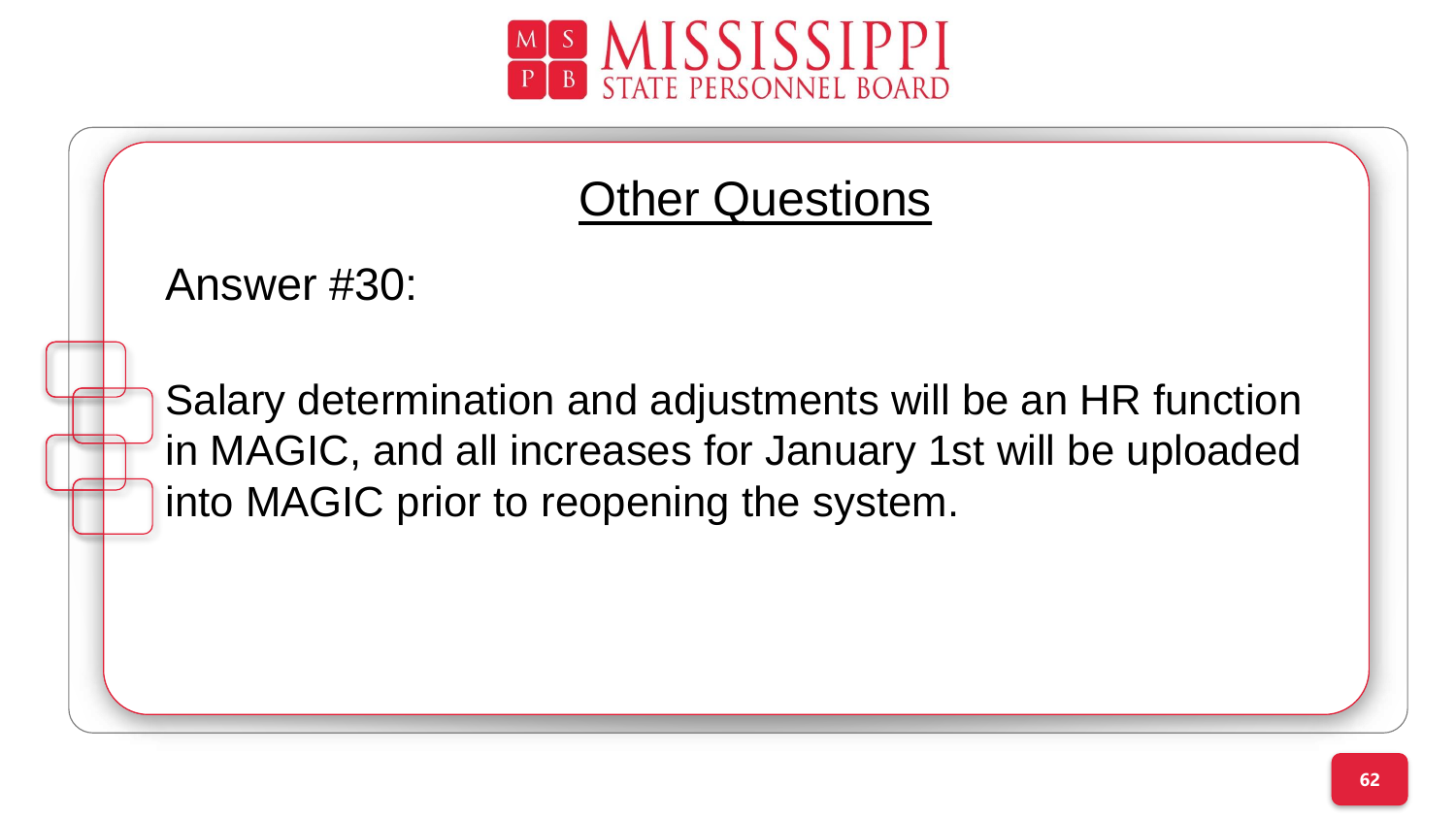

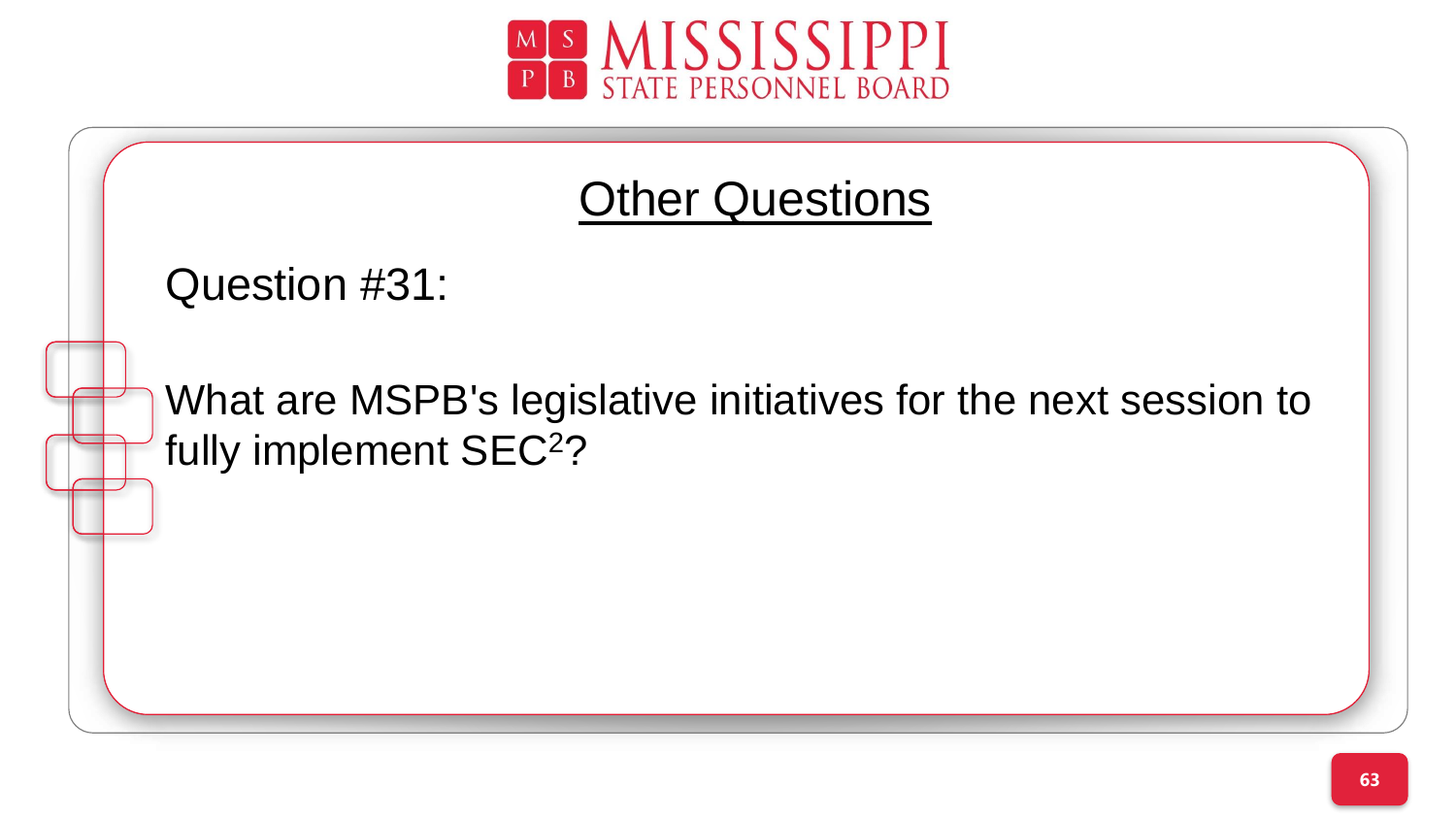

#### Answer #31:

ç MSPB is in the process of discussions with leaders from the Legislative and Executive branches to determine the most feasible legislative establishments for the 2022 session. Among those topics of discussion are the following four legislative items:

- Bring all employees below the minimum salary for their pay grade to the minimum salary
- Revise the compliance report language to reflect true dollars the legislature intends for an agency to spend on salaries in relation to actual payroll expenditures.
- Assisting state-wide elected officials in gaining salary flexibility for their staffs by either removing their salaries from statute or exempting them from the provisions of 25-3-39.
- Appropriating a maximum headcount for each agency rather than positions.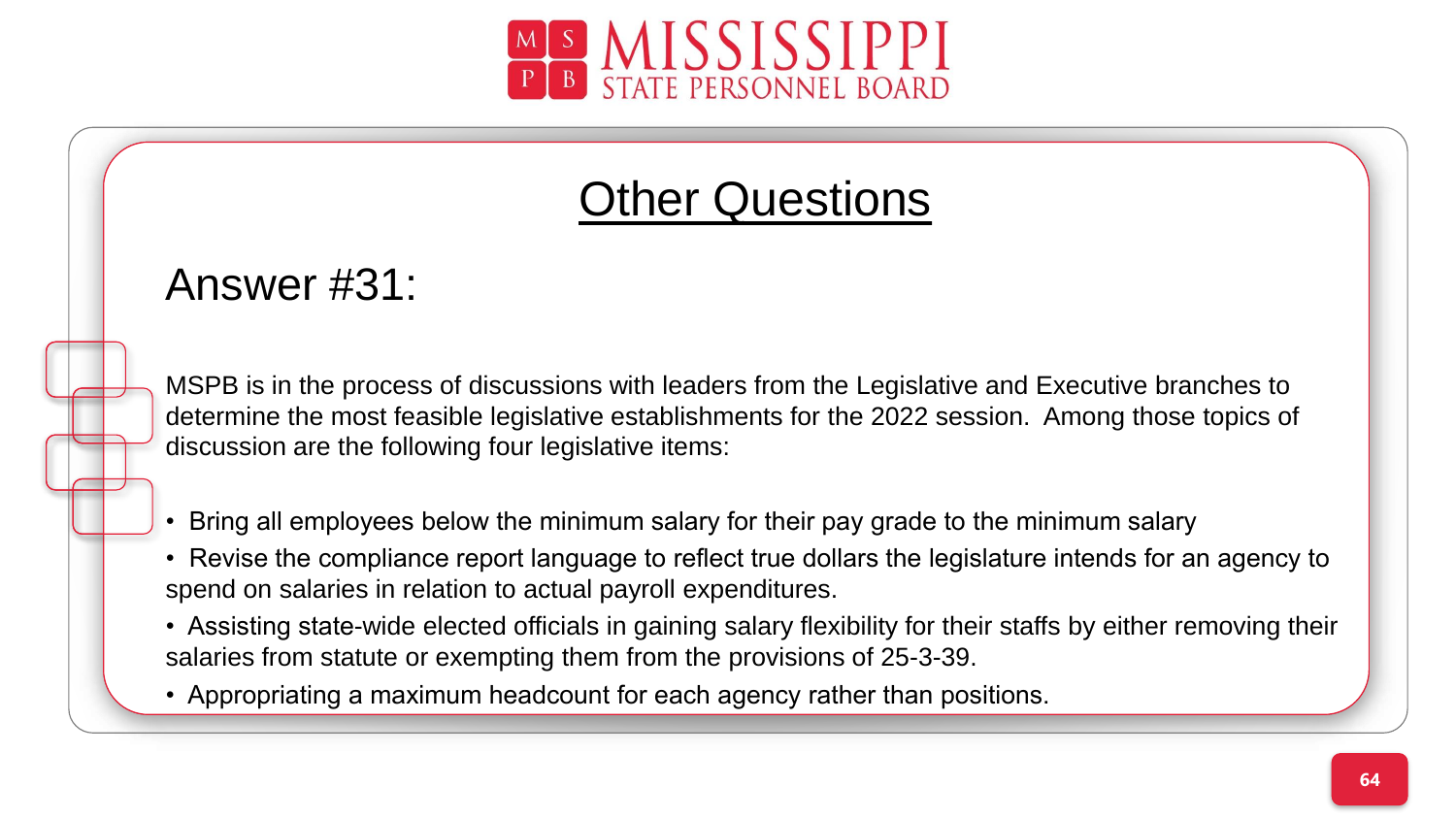

Question #32:

and if a position is less than 180 days old, it makes the list to Currently the legislature does a snapshot each September be removed? With this new method and no longer using the shell game to move positions around, will we still be subject to lose vacant (PINS/Headcounts)?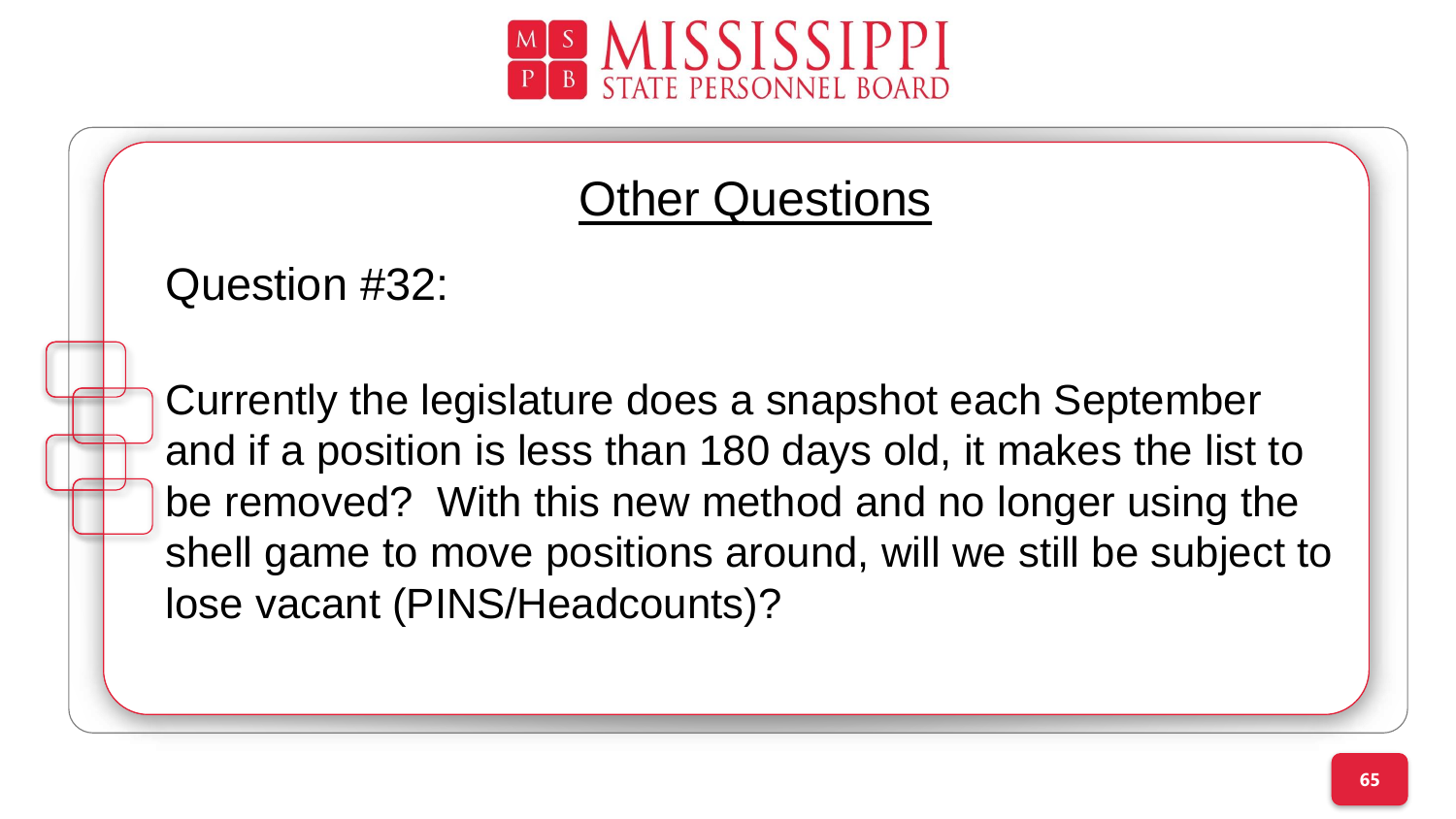

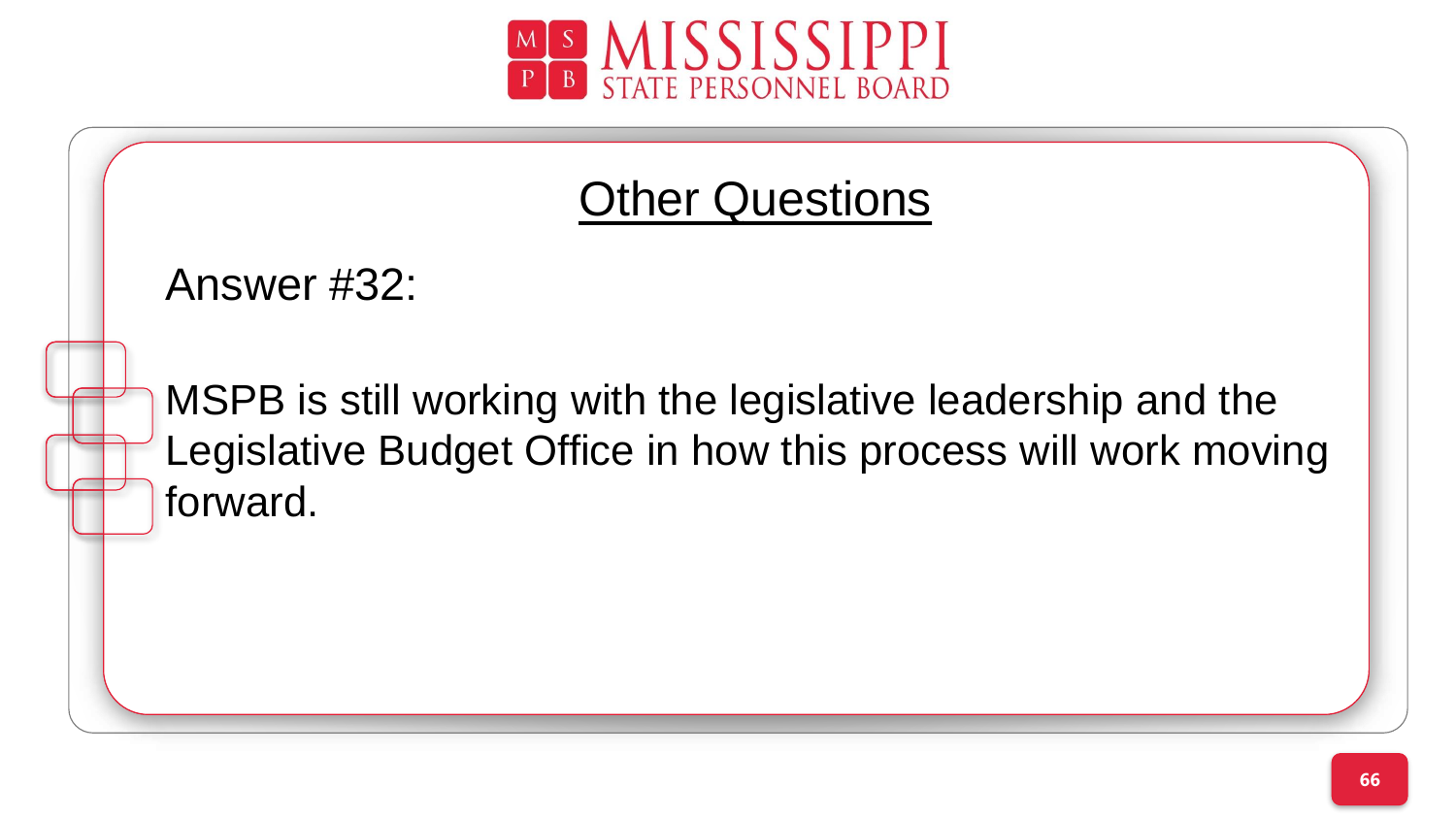

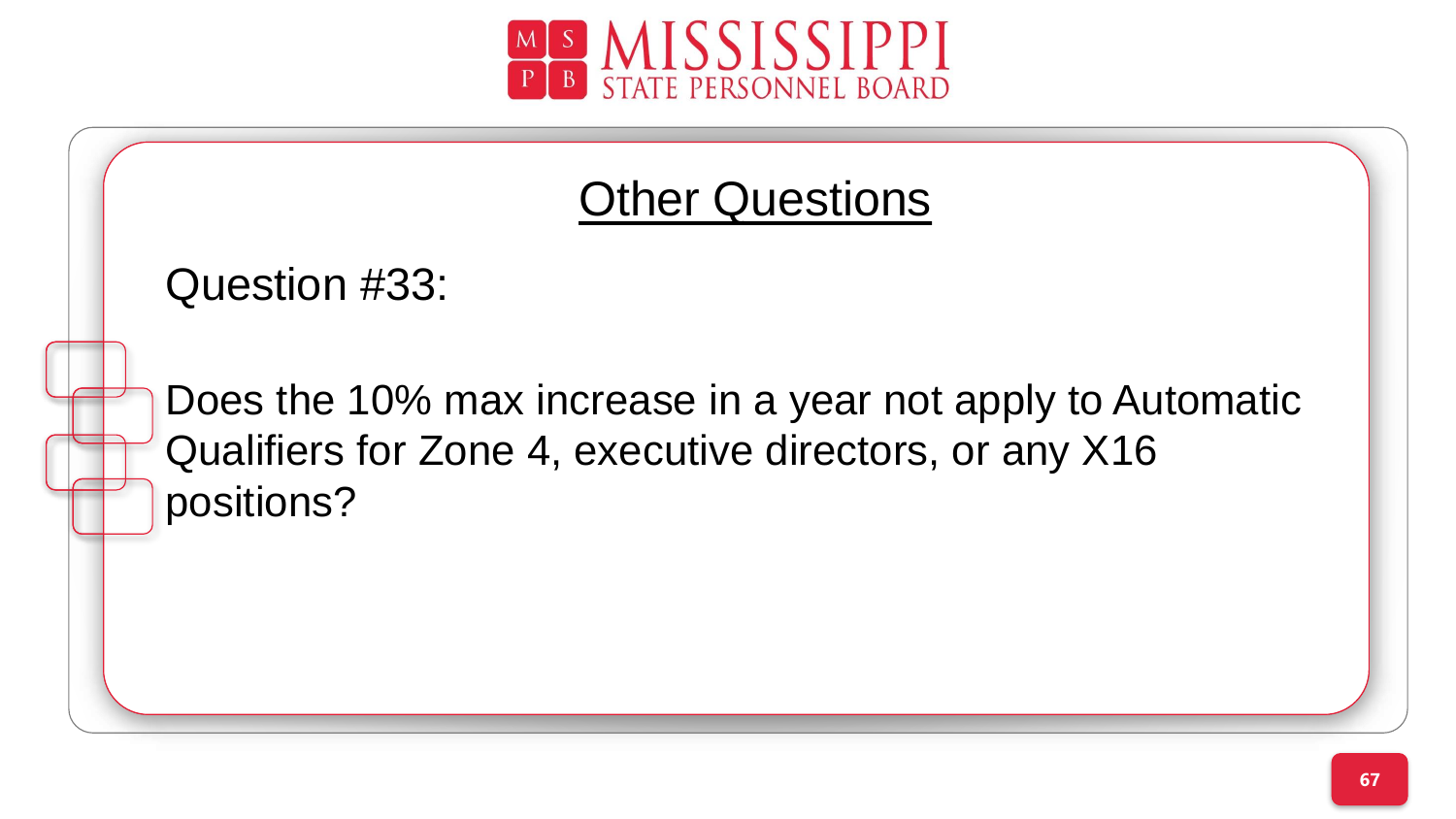

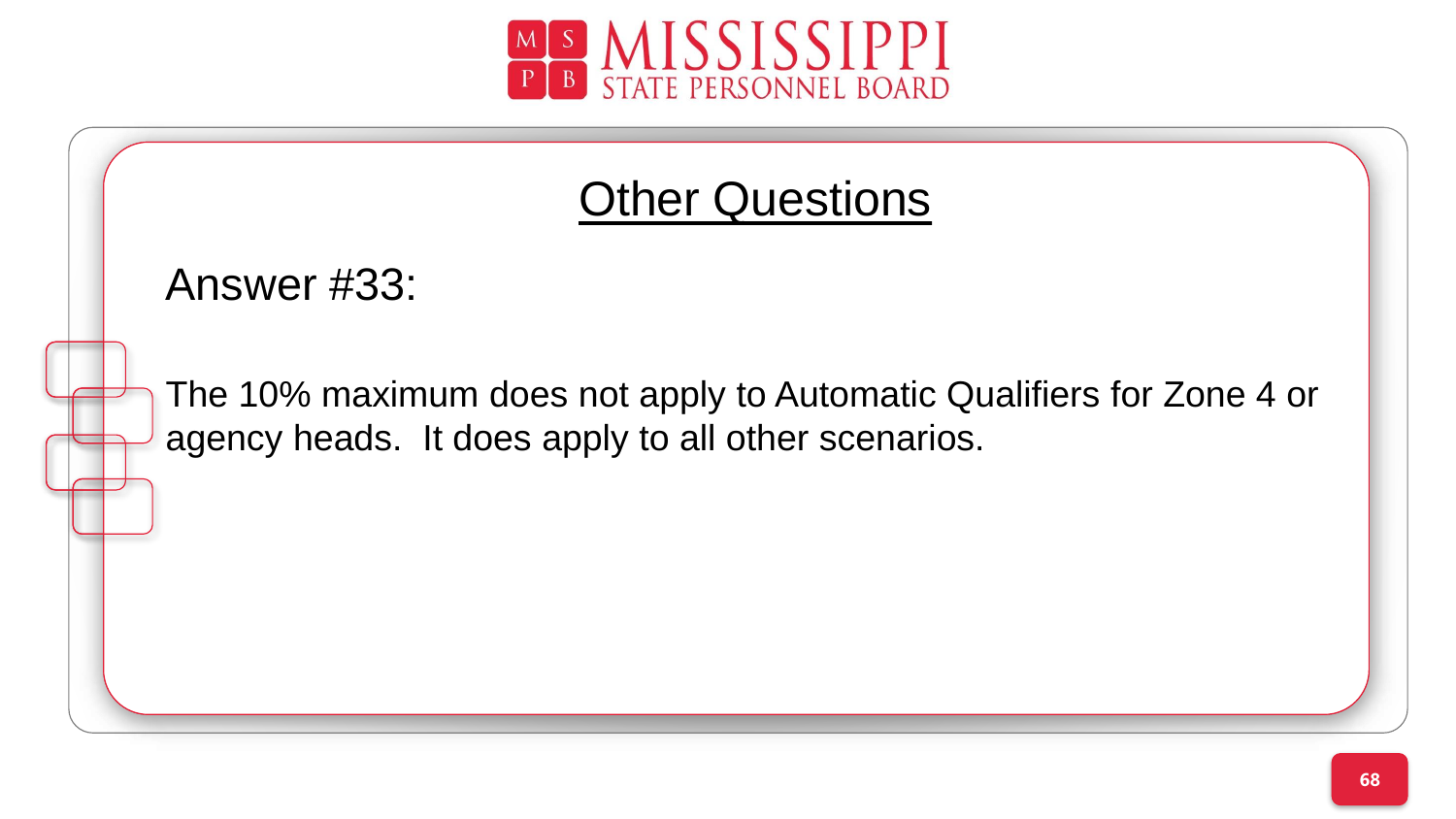

Question #34:

Plan from one position with a "title change" to another capped Are all intra agency and promotional hires in the General Pay at the 15% increase from the current salary?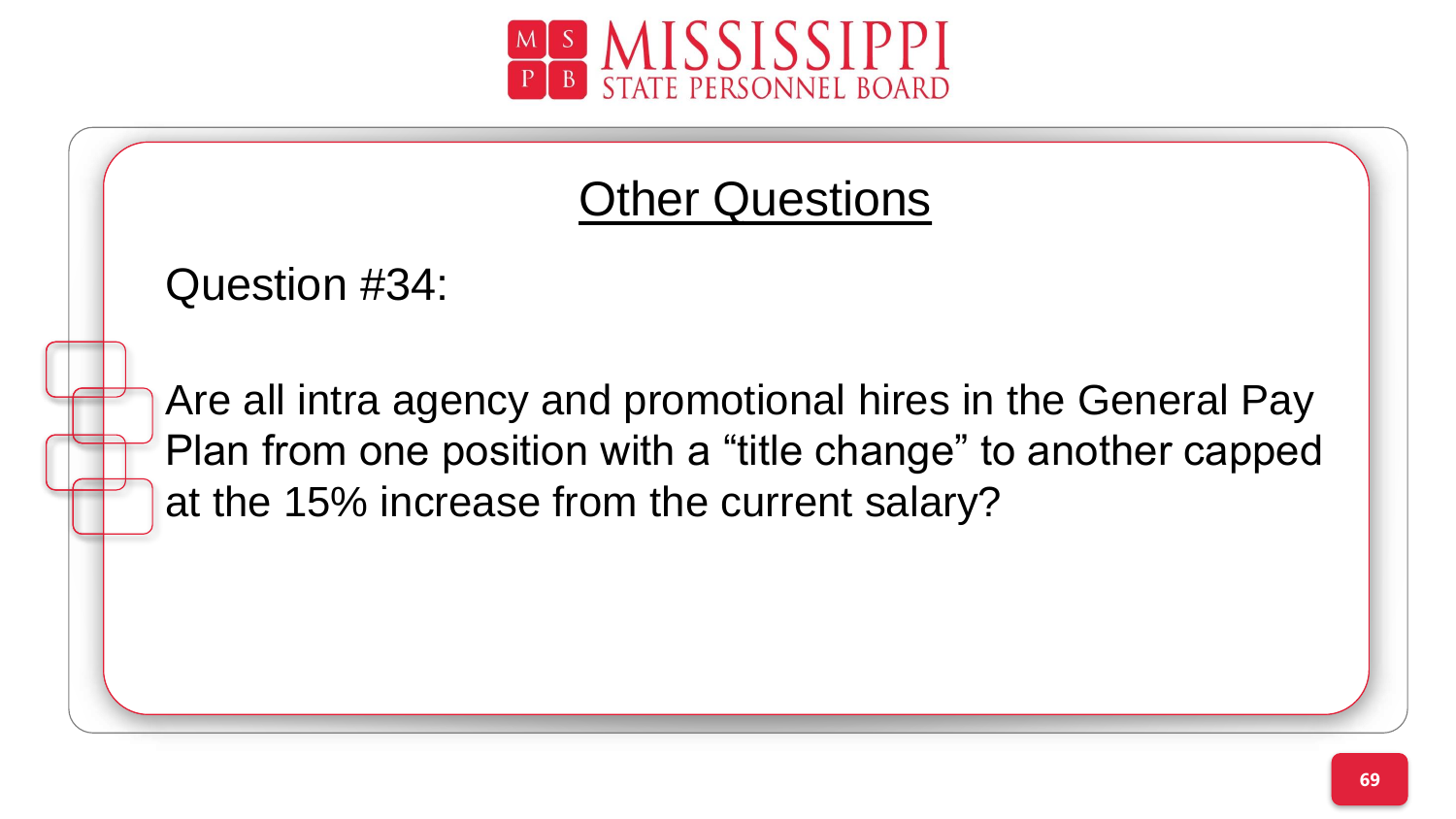

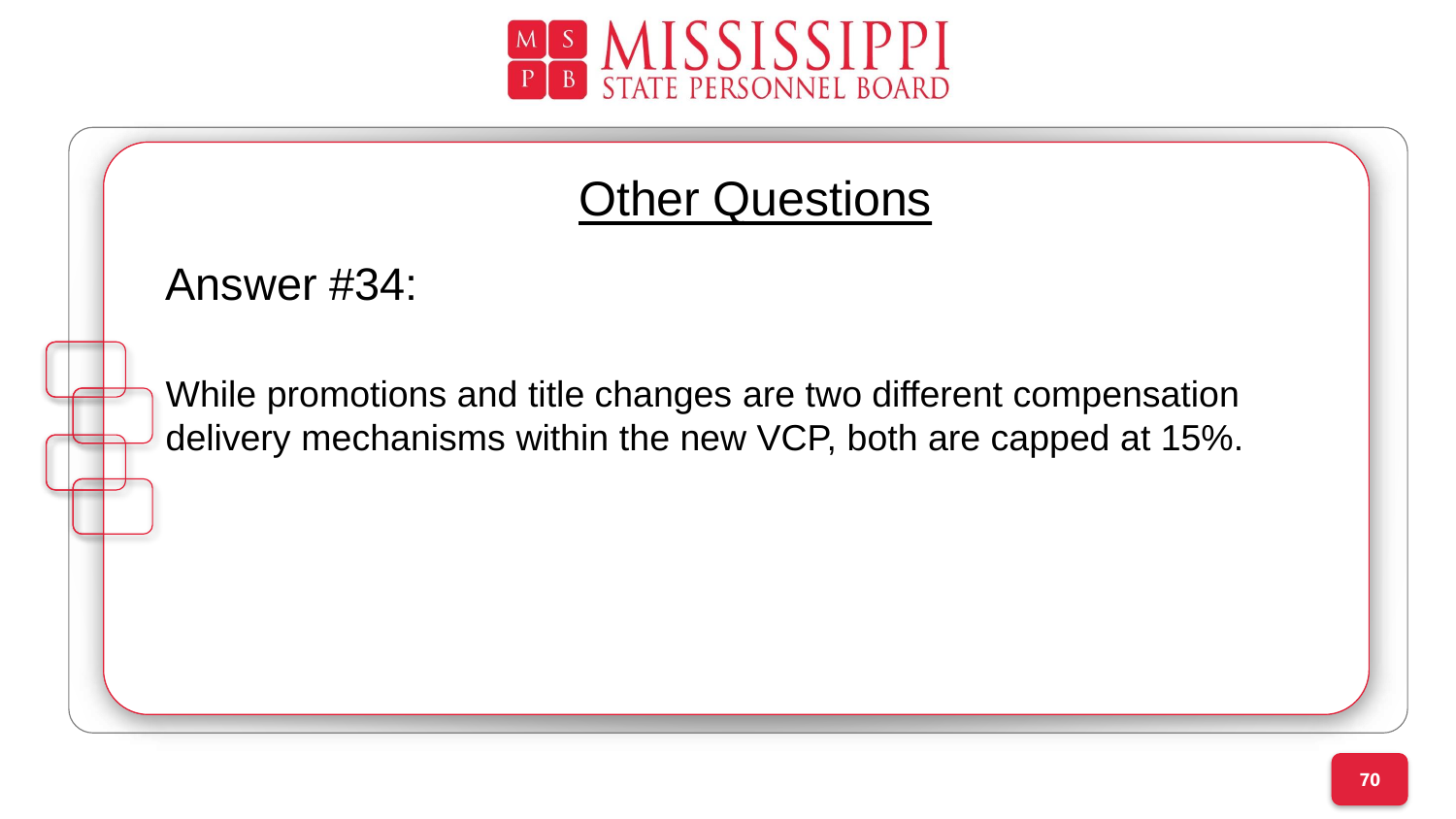

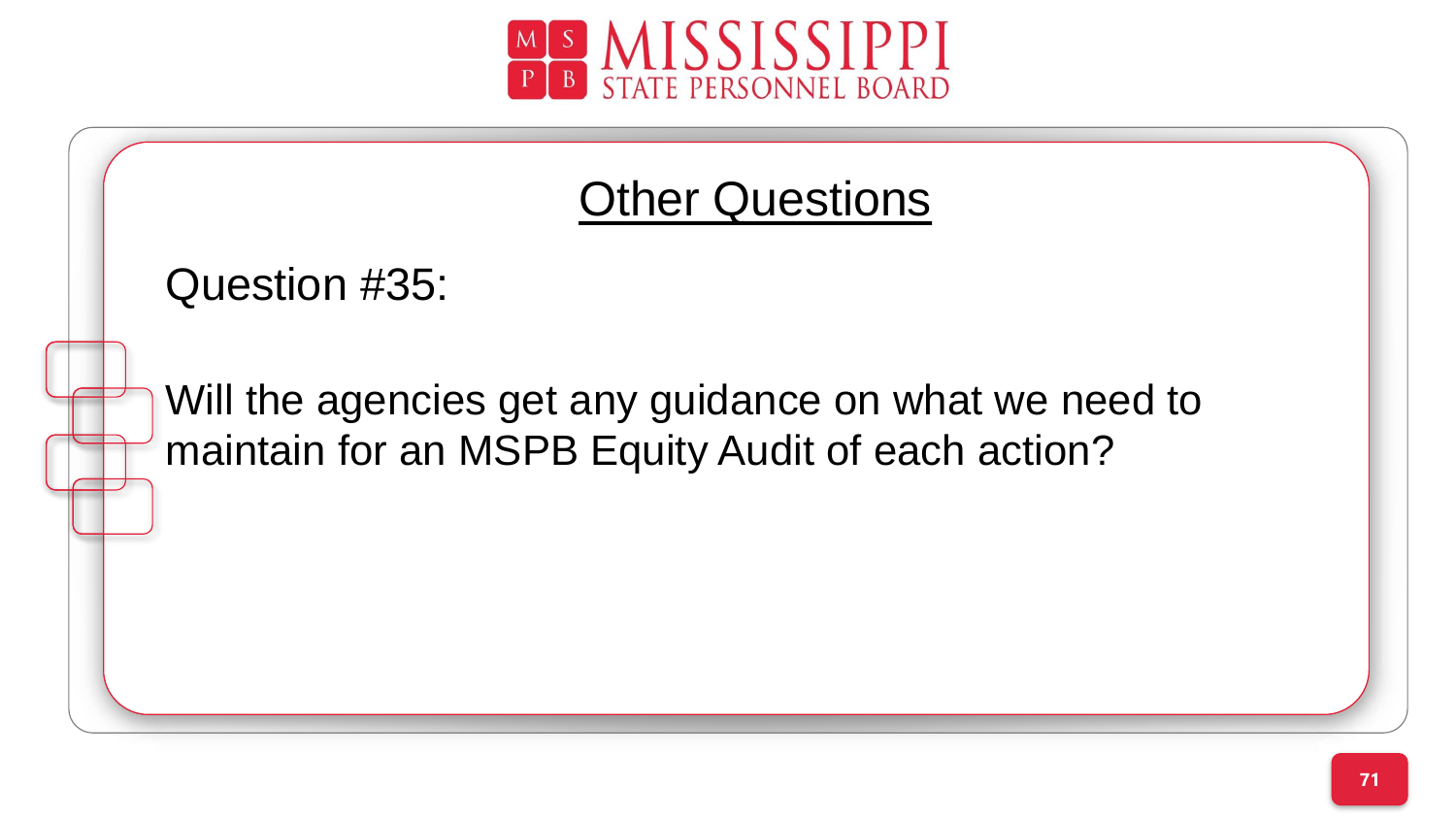

Answer #35:

each agency in identifying any potential inequities that may exist, For equity audits, it is the intention of MSPB to work collaboratively with examining the reasons for a perceived inequity, and developing solutions to address any true inequities.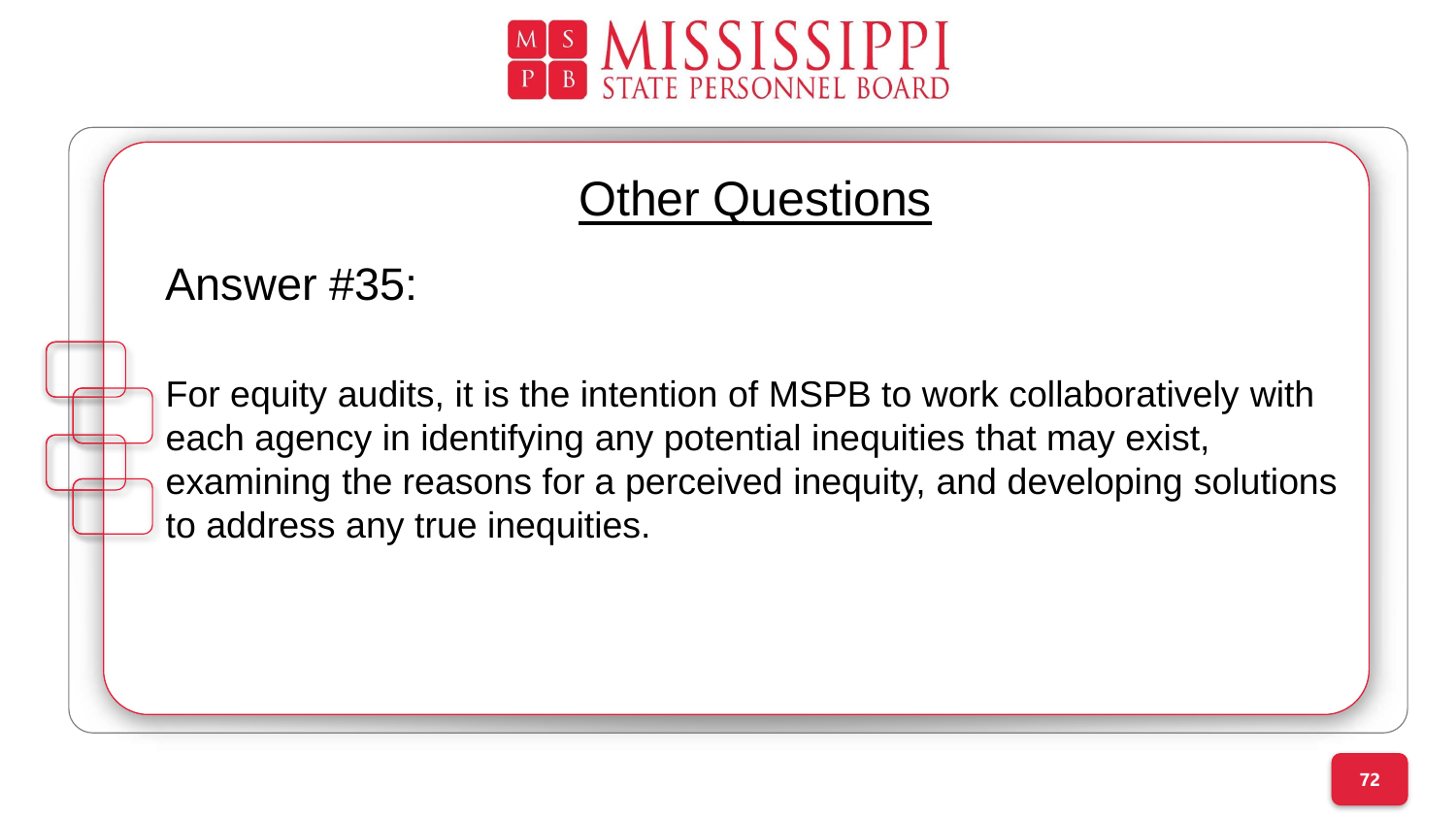

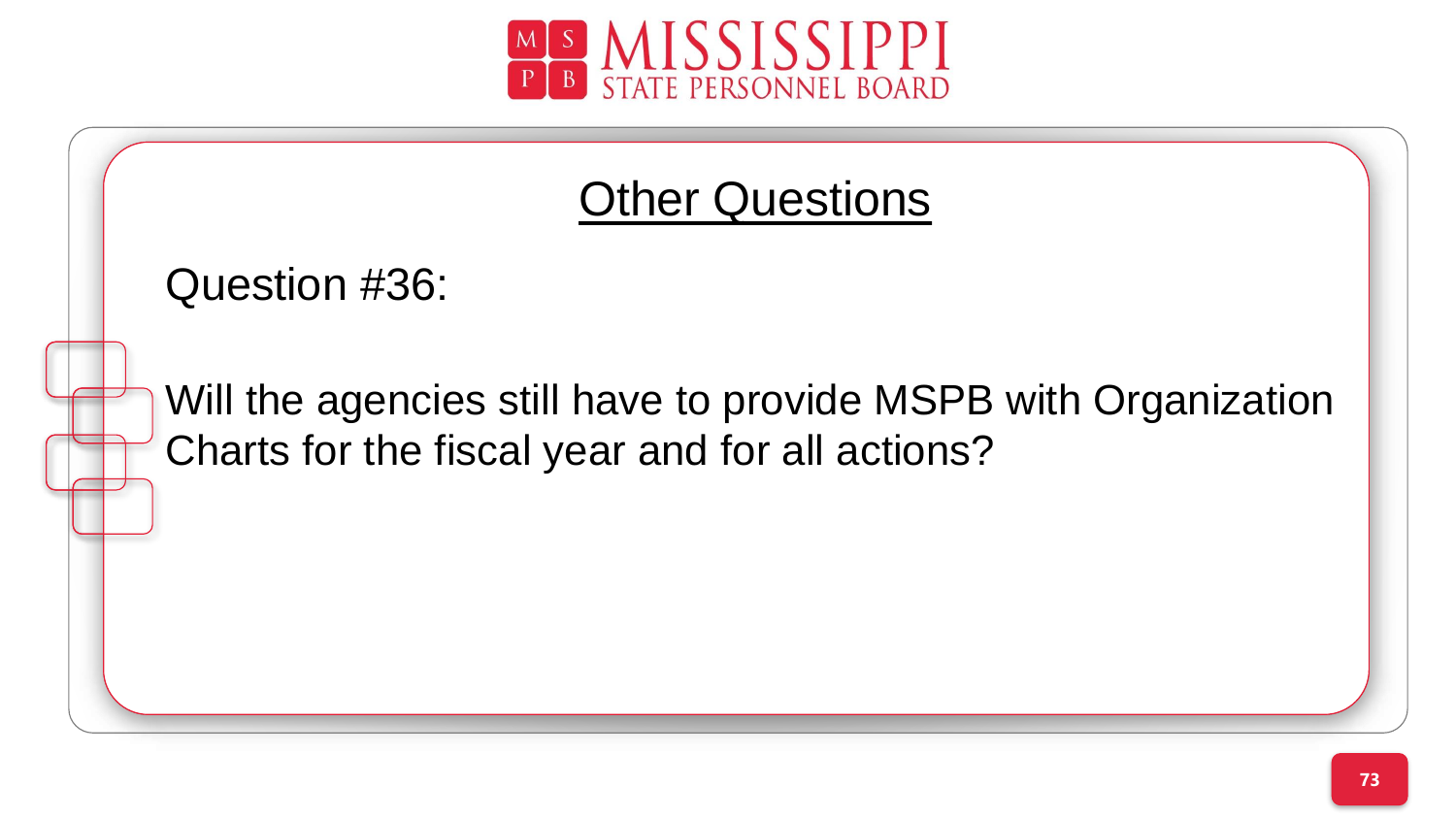

## Other Questions

Answer #36:

These charts will always be up-to-date as well as provide access to Organizational Charts will be housed in MAGIC after January 1, 2022. historical structures based on dates. MSPB does not intend to request copies of organizational charts once MAGIC goes live.